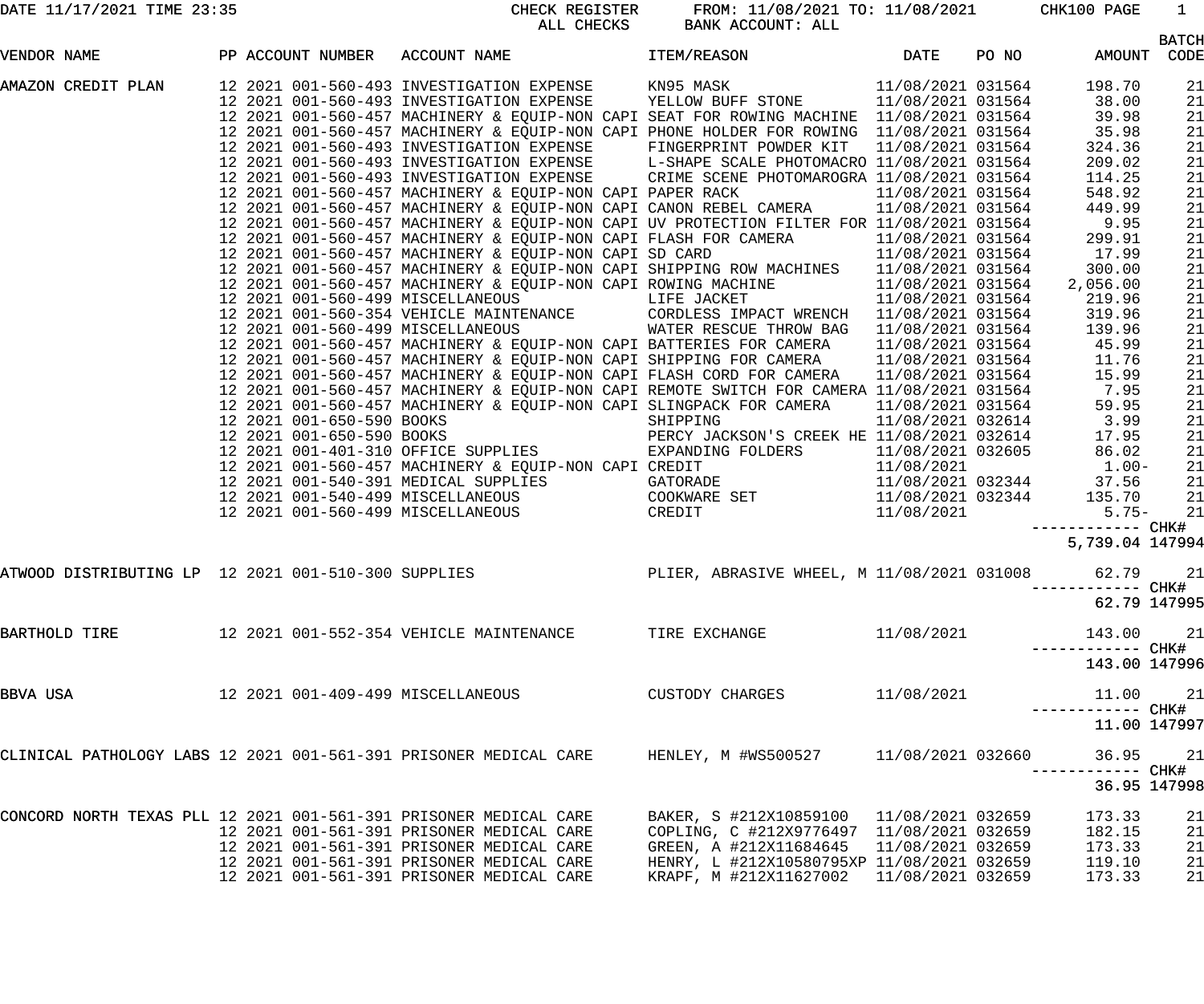| DATE 11/17/2021 TIME 23:35                                       |                                                                                                                                                    | CHECK REGISTER<br>ALL CHECKS                                                                                     | FROM: 11/08/2021 TO: 11/08/2021 CHK100 PAGE<br>BANK ACCOUNT: ALL                         |                                                                                                       |       |                                                                                                         | $2^{\circ}$                      |
|------------------------------------------------------------------|----------------------------------------------------------------------------------------------------------------------------------------------------|------------------------------------------------------------------------------------------------------------------|------------------------------------------------------------------------------------------|-------------------------------------------------------------------------------------------------------|-------|---------------------------------------------------------------------------------------------------------|----------------------------------|
| VENDOR NAME                                                      |                                                                                                                                                    | PP ACCOUNT NUMBER ACCOUNT NAME                                                                                   | ITEM/REASON                                                                              | DATE                                                                                                  | PO NO | AMOUNT CODE                                                                                             | <b>BATCH</b>                     |
|                                                                  |                                                                                                                                                    | 12 2021 001-561-391 PRISONER MEDICAL CARE                                                                        | PARKER, P #212X9719520XP 11/08/2021 032659<br>RODRIGUEZ, E #212X115788 11/08/2021 032659 |                                                                                                       |       | 190.29<br>126.01<br>------------ CHK#                                                                   | 21<br>21                         |
|                                                                  |                                                                                                                                                    |                                                                                                                  |                                                                                          |                                                                                                       |       | 1,137.54 147999                                                                                         |                                  |
| CONCORD RADIOLOGY PLLC 12 2021 001-561-391 PRISONER MEDICAL CARE |                                                                                                                                                    |                                                                                                                  | PARKER P                                                                                 | 11/08/2021                                                                                            |       | 49.62 21<br>------------ CHK#                                                                           |                                  |
|                                                                  |                                                                                                                                                    |                                                                                                                  |                                                                                          |                                                                                                       |       | 49.62 148000                                                                                            |                                  |
|                                                                  |                                                                                                                                                    | DIAMOND DRUGS INC     12 2021 001-561-391 PRISONER MEDICAL CARE    SEPT 2021                                     |                                                                                          |                                                                                                       |       | 11/08/2021 031087 4,087.29 21                                                                           |                                  |
|                                                                  |                                                                                                                                                    |                                                                                                                  |                                                                                          |                                                                                                       |       | 4,087.29 148001                                                                                         |                                  |
| DIAMOND MEDICAL SUPPLY 12 2021 001-561-336 MEDICAL SUPPLIES      |                                                                                                                                                    |                                                                                                                  | STRIPS TRUE METRIX PRO  11/08/2021 032208  223.08  21                                    |                                                                                                       |       |                                                                                                         |                                  |
|                                                                  |                                                                                                                                                    |                                                                                                                  |                                                                                          |                                                                                                       |       | 223.08 148002                                                                                           |                                  |
| ENDERBY GAS INC                                                  | 12 2021 014-624-441 GAS<br>12 2021 001-510-441 GAS                                                                                                 |                                                                                                                  | PROPANE<br>PROPANE                                                                       | 11/08/2021 030916<br>11/08/2021 031002                                                                |       | 450.00<br>169.20                                                                                        | 21<br>21                         |
|                                                                  |                                                                                                                                                    |                                                                                                                  |                                                                                          |                                                                                                       |       | 619.20 148003                                                                                           |                                  |
| GAINESVILLE GLASS CO IN 12 2021 001-510-350 BUILDING REPAIRS     |                                                                                                                                                    |                                                                                                                  | DOORS/FRAMES & GLASS INS 11/08/2021 031016 4,515.00                                      |                                                                                                       |       | ------ CHK#                                                                                             | 21                               |
|                                                                  |                                                                                                                                                    |                                                                                                                  |                                                                                          |                                                                                                       |       | 4,515.00 148004                                                                                         |                                  |
|                                                                  |                                                                                                                                                    | HEALTH TEXAS PROVIDER N 12 2021 001-561-391 PRISONER MEDICAL CARE LUCIUS, D #105261653 11/08/2021 032662 385.33  |                                                                                          |                                                                                                       |       |                                                                                                         | 21                               |
|                                                                  |                                                                                                                                                    |                                                                                                                  |                                                                                          |                                                                                                       |       | 385.33 148005                                                                                           |                                  |
|                                                                  |                                                                                                                                                    | HEALTHLINE MEDICAL EQUI 12 2021 001-561-391 PRISONER MEDICAL CARE LUCIUS D                                       |                                                                                          | 11/08/2021                                                                                            |       | 49.95                                                                                                   | 21                               |
|                                                                  |                                                                                                                                                    |                                                                                                                  |                                                                                          |                                                                                                       |       | 49.95 148006                                                                                            |                                  |
| HULL MILLWORK                                                    |                                                                                                                                                    | 12 2021 001-510-450 BUILDING MAINTENANCE                                                                         | REPAIRS TO HISTORIC BENC 11/08/2021 032272                                               |                                                                                                       |       | 994.55                                                                                                  | 21                               |
|                                                                  |                                                                                                                                                    |                                                                                                                  |                                                                                          |                                                                                                       |       | 994.55 148007                                                                                           |                                  |
|                                                                  |                                                                                                                                                    | KOMATSU ARCHITECTURE   12 2021 001-409-531 CAPITAL OUTLAY - ANNEX BLD CONSTRUCTION ADMIN PHASE 11/08/2021 030131 |                                                                                          |                                                                                                       |       | 1,761.00                                                                                                | 21                               |
|                                                                  |                                                                                                                                                    |                                                                                                                  |                                                                                          |                                                                                                       |       | 1,761.00 148008                                                                                         |                                  |
| MARTIN MARIETTA MATERIA 12 2021 012-622-302 GRAVEL               | 12 2021 012-622-302 GRAVEL<br>12 2021 012-622-302 GRAVEL<br>12 2021 012-622-302 GRAVEL<br>12 2021 012-622-302 GRAVEL<br>12 2021 012-622-302 GRAVEL |                                                                                                                  | $5/8$ CHIP<br>5/8 CHIP<br>$5/8$ CHIP<br>5/8 CHIP<br>5/8 CHIP<br>5/8 CHIP                 | 11/08/2021 031969<br>11/08/2021 031969<br>11/08/2021 031969<br>11/08/2021 031969<br>11/08/2021 031969 |       | 1,909.33<br>1,267.04<br>1,227.53<br>623.85<br>11/08/2021 031969 1,866.47<br>1,863.39<br>8,757.61 148009 | 21<br>21<br>21<br>21<br>21<br>21 |
| MEDICAL CITY DENTON                                              |                                                                                                                                                    |                                                                                                                  | M FOWLER                                                                                 | 11/08/2021                                                                                            |       | 653.23                                                                                                  | 21                               |
|                                                                  |                                                                                                                                                    |                                                                                                                  |                                                                                          |                                                                                                       |       | 653.23 148010                                                                                           |                                  |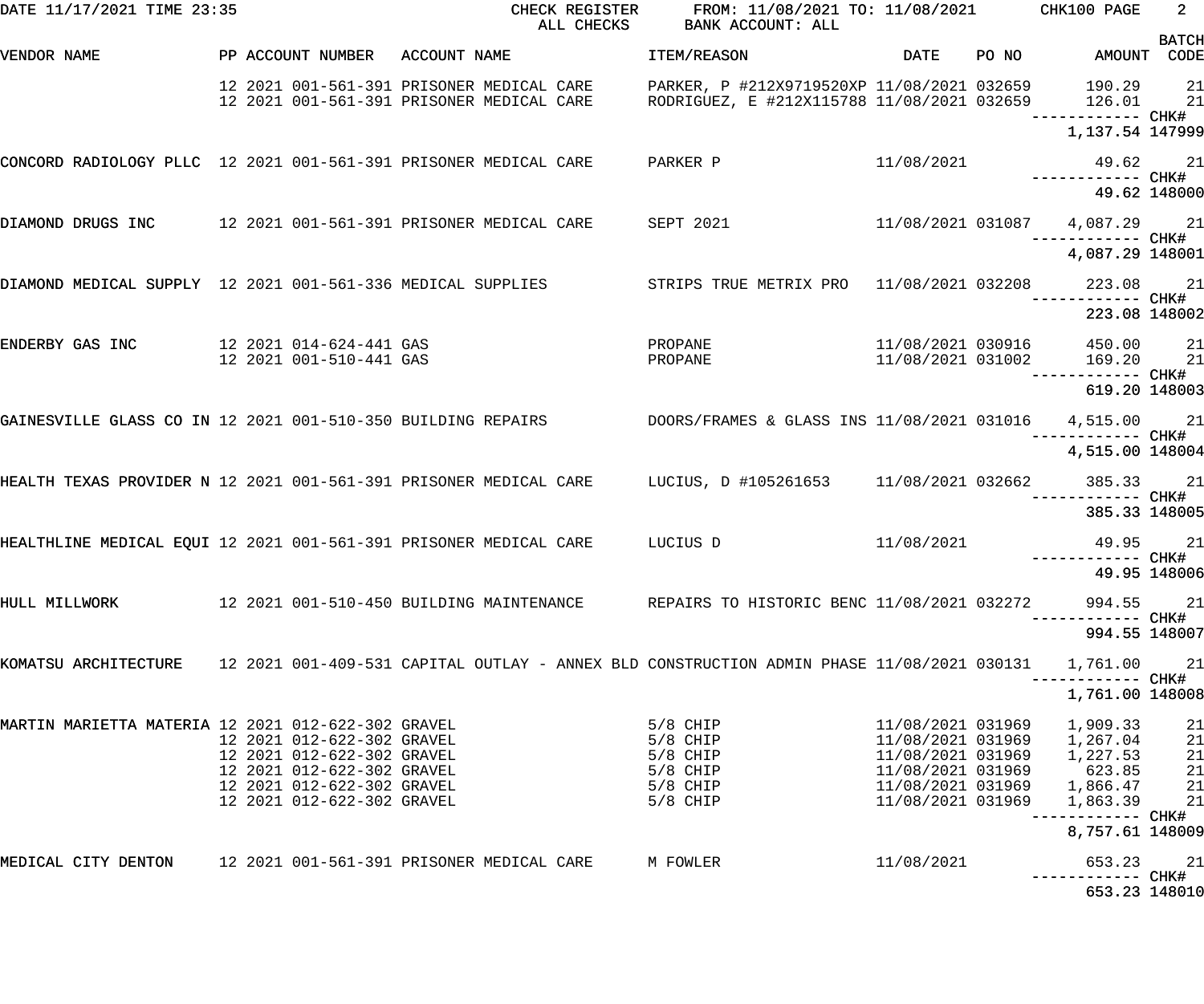| DATE 11/17/2021 TIME 23:35                                        |                                | CHECK REGISTER<br>ALL CHECKS                                                                                                                                                                                                        | FROM: 11/08/2021 TO: 11/08/2021 CHK100 PAGE<br>BANK ACCOUNT: ALL                        |                                                        |                                   | 3 <sup>7</sup> |
|-------------------------------------------------------------------|--------------------------------|-------------------------------------------------------------------------------------------------------------------------------------------------------------------------------------------------------------------------------------|-----------------------------------------------------------------------------------------|--------------------------------------------------------|-----------------------------------|----------------|
| VENDOR NAME                                                       | PP ACCOUNT NUMBER ACCOUNT NAME |                                                                                                                                                                                                                                     | ITEM/REASON                                                                             | DATE                                                   | PO NO<br>AMOUNT CODE              | <b>BATCH</b>   |
|                                                                   |                                | MOTOROLA SOLUTIONS INC 12 2021 001-409-550 CAPITAL OUTLAY - RADIO & C PART 60% COMMUNICATIONS 11/08/2021 031642 1327,899.05<br>12 2021 001-409-550 CAPITAL OUTLAY - RADIO & C PART 60% COMMUNICATIONS 11/08/2021 031642 1360,504.75 |                                                                                         |                                                        |                                   | 21<br>21       |
|                                                                   |                                |                                                                                                                                                                                                                                     |                                                                                         |                                                        | 2688,403.80 148011                |                |
| NTMC HEALTH COMPLETE CA 12 2021 001-561-391 PRISONER MEDICAL CARE |                                |                                                                                                                                                                                                                                     | COPLING, C #NT256186                                                                    | 11/08/2021 032656 1,260.51                             |                                   | 21             |
|                                                                   |                                | 12 2021 001-561-391 PRISONER MEDICAL CARE<br>12 2021 001-561-391 PRISONER MEDICAL CARE                                                                                                                                              | GREEN , A #NT256247<br>PARKER, P #NT255820                                              | 11/08/2021 032656 304.53<br>11/08/2021 032656 1,966.35 |                                   | 21<br>21       |
|                                                                   |                                | 12 2021 001-561-391 PRISONER MEDICAL CARE                                                                                                                                                                                           |                                                                                         |                                                        |                                   | 21             |
|                                                                   |                                | 12 2021 001-561-391 PRISONER MEDICAL CARE                                                                                                                                                                                           | HENLEY, M #688756 11/08/2021 032656 141.00<br>HENLEY, M #693366 11/08/2021 032656 33.00 |                                                        |                                   | 21             |
|                                                                   |                                | 12 2021 001-561-391 PRISONER MEDICAL CARE                                                                                                                                                                                           | KIRK, V #2211730026CL 11/08/2021 032656 189.60                                          |                                                        |                                   | 21             |
|                                                                   |                                | 12 2021 001-561-391 PRISONER MEDICAL CARE                                                                                                                                                                                           | KIRK, V #2212010019CL                                                                   | 11/08/2021 032656 64.20                                |                                   | 21             |
|                                                                   |                                |                                                                                                                                                                                                                                     |                                                                                         |                                                        |                                   |                |
|                                                                   |                                |                                                                                                                                                                                                                                     |                                                                                         |                                                        | 3,959.19 148012                   |                |
| PARKER ELECTRIC                                                   |                                | 12 2021 001-510-450 BUILDING MAINTENANCE     INSTALL CAT6 CABLES TO E 11/08/2021 031004                                                                                                                                             |                                                                                         |                                                        | 289.25                            | 21             |
|                                                                   |                                |                                                                                                                                                                                                                                     |                                                                                         |                                                        | 289.25 148013                     |                |
|                                                                   |                                | PINNACLE HEALTH TECHNOL 12 2021 001-560-492 PHYSICAL                           ADAM DEWEBER                                                                                                                                         |                                                                                         | 11/08/2021 030952                                      | 215.00                            | 21             |
|                                                                   | 12 2021 001-561-490 PHYSICAL   |                                                                                                                                                                                                                                     | ETHAN MCROREY                                                                           | 11/08/2021 030952 215.00                               |                                   | 21             |
|                                                                   |                                | 12 2021 001-498-490 PRE-EMPLOYMENT PHYSICALS                                                                                                                                                                                        | A WALTERSCHEID                                                                          | 11/08/2021 030952 215.00                               |                                   | 21             |
|                                                                   |                                | 12 2021 001-498-490 PRE-EMPLOYMENT PHYSICALS                                                                                                                                                                                        | C MURPHY                                                                                | 11/08/2021 030952                                      | 215.00                            | 21             |
|                                                                   |                                |                                                                                                                                                                                                                                     |                                                                                         |                                                        | 860.00 148014                     |                |
|                                                                   |                                | QUESTCARE MEDICAL SERVI 12 2021 001-561-391 PRISONER MEDICAL CARE                                                                                                                                                                   | FOWLER M                                                                                | 11/08/2021                                             | 264.47                            | 21             |
|                                                                   |                                |                                                                                                                                                                                                                                     |                                                                                         |                                                        | 264.47 148015                     |                |
| SADDLEBROOK DENTAL AND 12 2021 001-561-391 PRISONER MEDICAL CARE  |                                |                                                                                                                                                                                                                                     | LEASK B                                                                                 | 11/08/2021                                             | 317.00                            | 21             |
|                                                                   |                                |                                                                                                                                                                                                                                     |                                                                                         |                                                        |                                   |                |
|                                                                   |                                |                                                                                                                                                                                                                                     |                                                                                         |                                                        | 317.00 148016                     |                |
| SCHAD & PULTE WELDING S 12 2021 001-510-450 BUILDING MAINTENANCE  |                                |                                                                                                                                                                                                                                     | MIG WIRE                                                                                | 11/08/2021 031020                                      | 40.34                             | 21             |
|                                                                   |                                | 12 2021 001-510-450 BUILDING MAINTENANCE                                                                                                                                                                                            | SEPT 2021 - CYLINDERS 11/08/2021 031020 18.00                                           |                                                        |                                   | 21             |
|                                                                   |                                | 12 2021 001-510-450 BUILDING MAINTENANCE                                                                                                                                                                                            | GLOVES, CRIMPED WIRE CUP 11/08/2021 031020                                              |                                                        | 290.10                            | 21             |
|                                                                   |                                |                                                                                                                                                                                                                                     |                                                                                         |                                                        | ----------- CHK#<br>348.44 148017 |                |
| SEWELL USELTON INSURANC 12 2021 001-561-480 BONDS - EMPLOYEES     |                                |                                                                                                                                                                                                                                     | NOTARY BOND - SETH KING 11/08/2021 031306                                               |                                                        | 71.00                             | 21             |
|                                                                   |                                |                                                                                                                                                                                                                                     |                                                                                         |                                                        | ------ CHK#<br>71.00 148018       |                |
| SHERMAN RADIOLOGY ASSOC 12 2021 001-561-391 PRISONER MEDICAL CARE |                                |                                                                                                                                                                                                                                     | BAKER, S #SRA.NT00254809 11/08/2021 032661                                              |                                                        | 87.33                             | 21             |
|                                                                   |                                | 12 2021 001-561-391 PRISONER MEDICAL CARE                                                                                                                                                                                           | BRACE, J #SRA.NT00253706 11/08/2021 032661 8.82                                         |                                                        |                                   | 21             |
|                                                                   |                                | 12 2021 001-561-391 PRISONER MEDICAL CARE                                                                                                                                                                                           | FLETCHER. H #SRA.NT00248 11/08/2021 032661                                              |                                                        | 176.04                            | 21             |
|                                                                   |                                | 12 2021 001-561-391 PRISONER MEDICAL CARE                                                                                                                                                                                           | LUCIUS, D #SRA.NT0024740 11/08/2021 032661 49.62                                        |                                                        |                                   | 21             |
|                                                                   |                                | 12 2021 001-561-391 PRISONER MEDICAL CARE                                                                                                                                                                                           | WOODWARD, K #SRA.NT00253 11/08/2021 032661                                              |                                                        | 10.55                             | 21             |
|                                                                   |                                |                                                                                                                                                                                                                                     |                                                                                         |                                                        | ------------<br>332.36 148019     | CHK#           |
| STOWE'S INDEPENDENT SER 12 2021 001-510-450 BUILDING MAINTENANCE  |                                |                                                                                                                                                                                                                                     | THERMISTERS/COIL CLEANIN 11/08/2021 031850 9,735.00                                     |                                                        |                                   | 21             |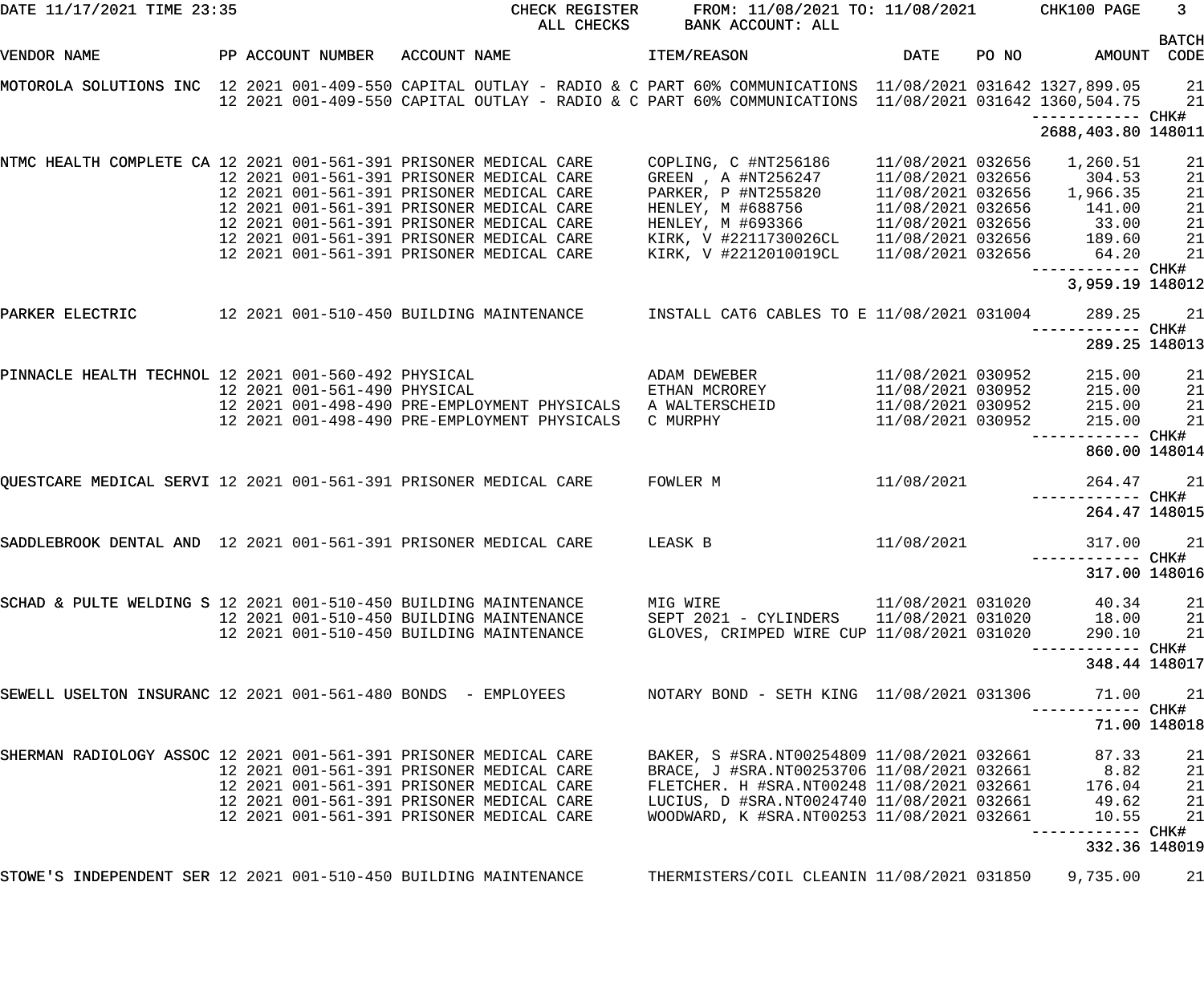| DATE 11/17/2021 TIME 23:35                                                   |                   |                                                                                                                                                                                                                                                                                                                                                                                                                                                                                                                                                                                                                                                                                                                                                                                                                              | CHECK REGISTER<br>ALL CHECKS                                                                                                                                                     | FROM: 11/08/2021 TO: 11/08/2021<br>BANK ACCOUNT: ALL                                                                                                                                                                                                                                                                                                                                                                                                                                                                                                                                                                                                                                                                                                                                                                                                                                                                                                 |                                                      |       | CHK100 PAGE                                                                                                                                                                                                | 4                                                                                                                    |
|------------------------------------------------------------------------------|-------------------|------------------------------------------------------------------------------------------------------------------------------------------------------------------------------------------------------------------------------------------------------------------------------------------------------------------------------------------------------------------------------------------------------------------------------------------------------------------------------------------------------------------------------------------------------------------------------------------------------------------------------------------------------------------------------------------------------------------------------------------------------------------------------------------------------------------------------|----------------------------------------------------------------------------------------------------------------------------------------------------------------------------------|------------------------------------------------------------------------------------------------------------------------------------------------------------------------------------------------------------------------------------------------------------------------------------------------------------------------------------------------------------------------------------------------------------------------------------------------------------------------------------------------------------------------------------------------------------------------------------------------------------------------------------------------------------------------------------------------------------------------------------------------------------------------------------------------------------------------------------------------------------------------------------------------------------------------------------------------------|------------------------------------------------------|-------|------------------------------------------------------------------------------------------------------------------------------------------------------------------------------------------------------------|----------------------------------------------------------------------------------------------------------------------|
| VENDOR NAME                                                                  | PP ACCOUNT NUMBER | ACCOUNT NAME                                                                                                                                                                                                                                                                                                                                                                                                                                                                                                                                                                                                                                                                                                                                                                                                                 |                                                                                                                                                                                  | <b>ITEM/REASON</b>                                                                                                                                                                                                                                                                                                                                                                                                                                                                                                                                                                                                                                                                                                                                                                                                                                                                                                                                   | DATE                                                 | PO NO | AMOUNT                                                                                                                                                                                                     | <b>BATCH</b><br>CODE                                                                                                 |
|                                                                              |                   |                                                                                                                                                                                                                                                                                                                                                                                                                                                                                                                                                                                                                                                                                                                                                                                                                              |                                                                                                                                                                                  |                                                                                                                                                                                                                                                                                                                                                                                                                                                                                                                                                                                                                                                                                                                                                                                                                                                                                                                                                      |                                                      |       | —————————— CHK#<br>9,735.00 148020                                                                                                                                                                         |                                                                                                                      |
| TAC HEBP                                                                     |                   | 12 2021 001-403-205 HEALTH INSURANCE<br>12 2021 001-409-205 HEALTH INSURANCE<br>12 2021 001-450-205 HEALTH INSURANCE<br>12 2021 001-455-205 HEALTH INSURANCE<br>12 2021 001-456-205 HEALTH INSURANCE<br>12 2021 001-475-205 HEALTH INSURANCE<br>12 2021 001-476-205 HEALTH INSURANCE<br>12 2021 001-495-205 HEALTH INSURANCE<br>12 2021 001-497-205 HEALTH INSURANCE<br>12 2021 001-499-205 HEALTH INSURANCE<br>12 2021 001-503-205 HEALTH INSURANCE<br>12 2021 001-510-205 HEALTH INSURANCE<br>12 2021 001-540-205 HEALTH INSURANCE<br>12 2021 001-560-205 HEALTH INSURANCE<br>12 2021 001-561-205 HEALTH INSURANCE<br>12 2021 001-570-205 HEALTH INSURANCE<br>12 2021 001-581-205 HEALTH INSURANCE<br>12 2021 001-582-205 HEALTH INSURANCE<br>12 2021 001-590-205 HEALTH INSURANCE<br>12 2021 001-650-205 HEALTH INSURANCE |                                                                                                                                                                                  | SEPTEMBER 2021 HEALTH IN 11/08/2021 031561<br>SEPTEMBER 2021 HEALTH IN 11/08/2021 031561<br>SEPTEMBER 2021 HEALTH IN 11/08/2021 031561<br>SEPTEMBER 2021 HEALTH IN 11/08/2021 031561<br>SEPTEMBER 2021 HEALTH IN 11/08/2021 031561<br>SEPTEMBER 2021 HEALTH IN 11/08/2021 031561<br>SEPTEMBER 2021 HEALTH IN 11/08/2021 031561<br>SEPTEMBER 2021 HEALTH IN 11/08/2021 031561<br>SEPTEMBER 2021 HEALTH IN 11/08/2021 031561<br>SEPTEMBER 2021 HEALTH IN 11/08/2021 031561<br>SEPTEMBER 2021 HEALTH IN 11/08/2021 031561<br>SEPTEMBER 2021 HEALTH IN 11/08/2021 031561<br>SEPTEMBER 2021 HEALTH IN 11/08/2021 031561<br>SEPTEMBER 2021 HEALTH IN 11/08/2021 031561<br>SEPTEMBER 2021 HEALTH IN 11/08/2021 031561<br>SEPTEMBER 2021 HEALTH IN 11/08/2021 031561<br>SEPTEMBER 2021 HEALTH IN 11/08/2021 031561<br>SEPTEMBER 2021 HEALTH IN 11/08/2021 031561<br>SEPTEMBER 2021 HEALTH IN 11/08/2021 031561<br>SEPTEMBER 2021 HEALTH IN 11/08/2021 031561 |                                                      |       | 64.03<br>77.58<br>1,100.15<br>60.55<br>77.98<br>64.03<br>449.08<br>854.97<br>227.75<br>385.99<br>180.08<br>307.95<br>2, 111.54<br>1,850.14<br>3,557.72<br>105.81<br>157.94<br>585.10<br>1,673.42<br>354.75 | 21<br>21<br>21<br>21<br>21<br>21<br>21<br>21<br>21<br>21<br>21<br>21<br>21<br>21<br>21<br>21<br>21<br>21<br>21<br>21 |
|                                                                              |                   | 12 2021 011-621-205 HEALTH INSURANCE<br>12 2021 012-622-205 HEALTH INSURANCE<br>12 2021 014-624-205 HEALTH INSURANCE<br>12 2021 056-476-205 HEALTH INSURANCE                                                                                                                                                                                                                                                                                                                                                                                                                                                                                                                                                                                                                                                                 |                                                                                                                                                                                  | SEPTEMBER 2021 HEALTH IN 11/08/2021 031561<br>SEPTEMBER 2021 HEALTH IN 11/08/2021 031561<br>SEPTEMBER 2021 HEALTH IN 11/08/2021 031561<br>SEPTEMBER 2021 HEALTH IN 11/08/2021 031561                                                                                                                                                                                                                                                                                                                                                                                                                                                                                                                                                                                                                                                                                                                                                                 |                                                      |       | 1,729.61<br>819.34<br>532.09<br>323.84<br>------------ CHK#<br>17,651.44 148021                                                                                                                            | 21<br>21<br>21<br>21                                                                                                 |
|                                                                              |                   |                                                                                                                                                                                                                                                                                                                                                                                                                                                                                                                                                                                                                                                                                                                                                                                                                              |                                                                                                                                                                                  | TEXAS DEPT OF PUBLIC SA 12 2021 001-498-490 PRE-EMPLOYMENT PHYSICALS MEW HIRE BACKGROUND CHEC 11/08/2021 030954                                                                                                                                                                                                                                                                                                                                                                                                                                                                                                                                                                                                                                                                                                                                                                                                                                      |                                                      |       | 2.00                                                                                                                                                                                                       | 21<br>2.00 148022                                                                                                    |
| TEXOMA COMMUNITY CENTER 12 2021 001-561-328 MENTAL HEALTH SERVICES SEPT 2021 |                   |                                                                                                                                                                                                                                                                                                                                                                                                                                                                                                                                                                                                                                                                                                                                                                                                                              |                                                                                                                                                                                  |                                                                                                                                                                                                                                                                                                                                                                                                                                                                                                                                                                                                                                                                                                                                                                                                                                                                                                                                                      | 11/08/2021 031508                                    |       | 105.00<br>105.00 148023                                                                                                                                                                                    | 21                                                                                                                   |
| USA PATHOLOGY PLLC                                                           |                   |                                                                                                                                                                                                                                                                                                                                                                                                                                                                                                                                                                                                                                                                                                                                                                                                                              | 12 2021 001-561-391 PRISONER MEDICAL CARE<br>12 2021 001-561-391 PRISONER MEDICAL CARE<br>12 2021 001-561-391 PRISONER MEDICAL CARE<br>12 2021 001-561-391 PRISONER MEDICAL CARE | H FLETCHER<br>D DIXON<br>A FRANCO<br>M GOMEZ                                                                                                                                                                                                                                                                                                                                                                                                                                                                                                                                                                                                                                                                                                                                                                                                                                                                                                         | 11/08/2021<br>11/08/2021<br>11/08/2021<br>11/08/2021 |       | 51.90<br>10.80<br>4.80<br>12.90                                                                                                                                                                            | 21<br>21<br>21<br>21                                                                                                 |
| AT&T MOBILITY                                                                |                   | 02 2022 014-624-420 TELEPHONE                                                                                                                                                                                                                                                                                                                                                                                                                                                                                                                                                                                                                                                                                                                                                                                                |                                                                                                                                                                                  | PCT 4 DATA CARD                                                                                                                                                                                                                                                                                                                                                                                                                                                                                                                                                                                                                                                                                                                                                                                                                                                                                                                                      | 11/08/2021                                           |       | 37.99<br>----------- CHK#                                                                                                                                                                                  | 80.40 148024<br><b>PO</b>                                                                                            |
| AT&T MOBILITY                                                                |                   | 02 2022 001-407-420 TELEPHONE                                                                                                                                                                                                                                                                                                                                                                                                                                                                                                                                                                                                                                                                                                                                                                                                |                                                                                                                                                                                  | EMERGENCY MANAGEMENT DA 11/08/2021                                                                                                                                                                                                                                                                                                                                                                                                                                                                                                                                                                                                                                                                                                                                                                                                                                                                                                                   |                                                      |       | 312.16<br>312.16 148026                                                                                                                                                                                    | 37.99 148025<br>$P$ O                                                                                                |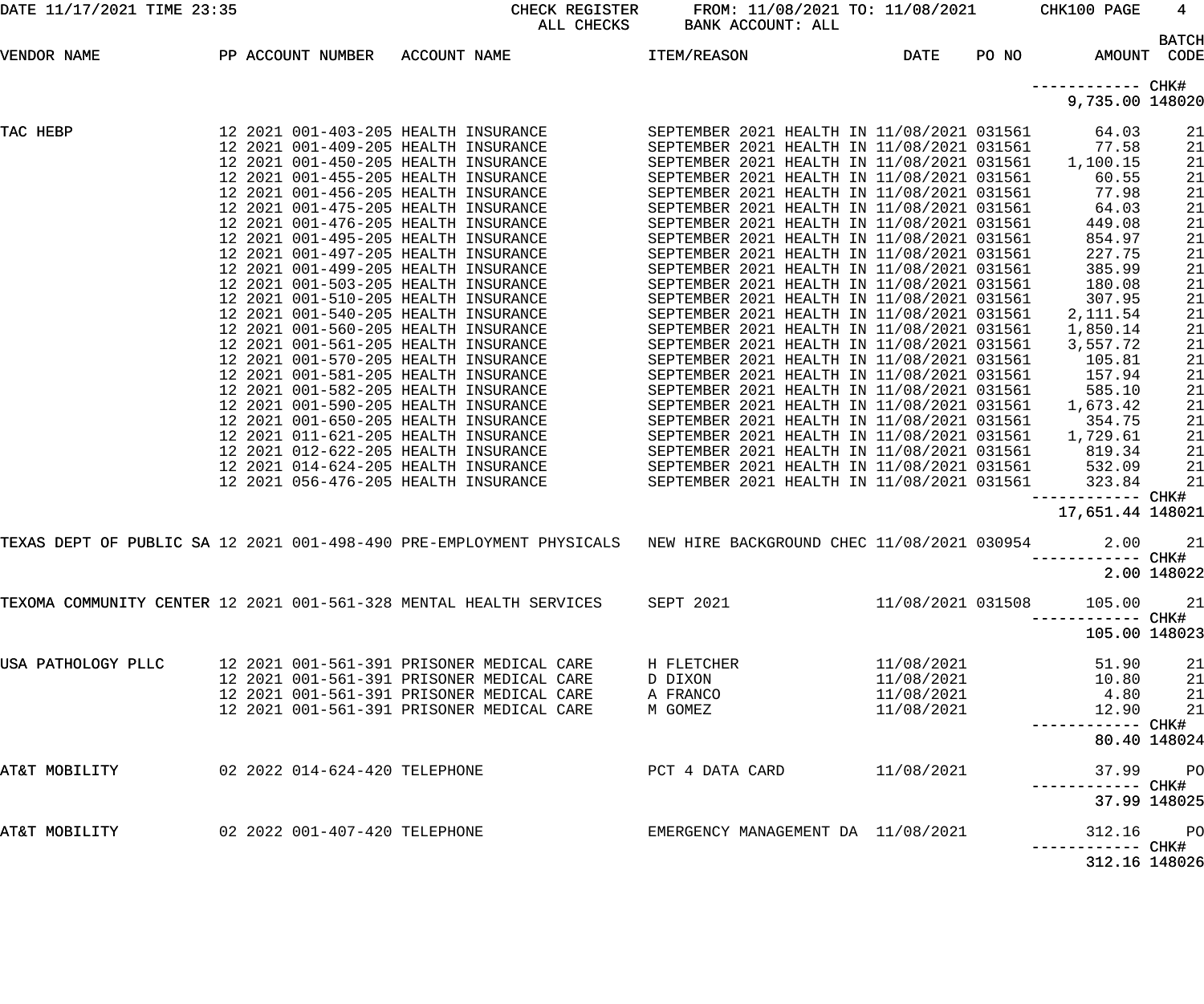| DATE 11/17/2021 TIME 23:35                                      |                                                                          | CHECK REGISTER<br>ALL CHECKS                                                                                    | FROM: 11/08/2021 TO: 11/08/2021<br>BANK ACCOUNT: ALL |                                        |       | CHK100 PAGE                        | $5 -$<br><b>BATCH</b> |
|-----------------------------------------------------------------|--------------------------------------------------------------------------|-----------------------------------------------------------------------------------------------------------------|------------------------------------------------------|----------------------------------------|-------|------------------------------------|-----------------------|
| VENDOR NAME                                                     | PP ACCOUNT NUMBER ACCOUNT NAME                                           |                                                                                                                 | ITEM/REASON                                          | DATE                                   | PO NO | AMOUNT CODE                        |                       |
| AT&T MOBILITY                                                   | 02 2022 001-540-420 TELEPHONE                                            |                                                                                                                 | EMS DATA CARDS                                       | 11/08/2021                             |       | 331.51<br>------------ CHK#        | <b>PO</b>             |
|                                                                 |                                                                          |                                                                                                                 |                                                      |                                        |       | 331.51 148027                      |                       |
| NORTH TEXAS TOLLWAY AUT 02 2022 011-621-499 MISCELLANEOUS       |                                                                          |                                                                                                                 | TOLLS 10/11/21 AND 10/13 11/08/2021 033312 23.78     |                                        |       |                                    | <b>PO</b>             |
|                                                                 |                                                                          |                                                                                                                 |                                                      |                                        |       |                                    | 23.78 148028          |
| NTMC HEALTH COMPLETE CA 02 2022 001-209-300 RESTITUTION PAYABLE |                                                                          |                                                                                                                 | JASTREM                                              | 11/08/2021                             |       | 498.00 PO<br>------------ CHK#     |                       |
|                                                                 |                                                                          |                                                                                                                 |                                                      |                                        |       | 498.00 148029                      |                       |
| SPARKLETTS AND SIERRA S 02 2022 001-426-499 MISCELLANEOUS       |                                                                          |                                                                                                                 | WATER                                                |                                        |       | 11/08/2021 033259 27.03            | <b>PO</b>             |
|                                                                 |                                                                          |                                                                                                                 |                                                      |                                        |       |                                    | 27.03 148030          |
| SUDDENLINK                                                      | 02 2022 001-540-420 TELEPHONE                                            |                                                                                                                 | 301 W CHURCH                                         | 11/08/2021                             |       | 163.39                             | <b>PO</b>             |
|                                                                 |                                                                          |                                                                                                                 |                                                      |                                        |       | ------------ CHK#<br>163.39 148031 |                       |
| TRADE CREDIT SERVICES 02 2022 059-562-499 MISCELLANEOUS         |                                                                          |                                                                                                                 | CLIPPERS FOR INMATES                                 | 11/08/2021 033050                      |       | 71.88                              | $P$ O                 |
|                                                                 |                                                                          |                                                                                                                 |                                                      |                                        |       |                                    | 71.88 148032          |
| AMAZON CREDIT PLAN                                              | 02 2022 001-650-499 MISCELLANEOUS<br>02 2022 001-560-310 OFFICE SUPPLIES |                                                                                                                 | EXIT DOOR STICKERS                                   | 11/08/2021 033091                      |       | 12.58<br>36.26                     | PO                    |
|                                                                 | 02 2022 001-540-499 MISCELLANEOUS                                        |                                                                                                                 | HEADPHONES-BLUETOOTH<br>TOOL SET                     | 11/08/2021 033093<br>11/08/2021 033079 |       | 270.57                             | PO<br>PO              |
|                                                                 | 02 2022 001-540-499 MISCELLANEOUS                                        |                                                                                                                 | IMPACT DRILL BIT SET                                 | 11/08/2021 033079                      |       | 35.81                              | PO                    |
|                                                                 | 02 2022 001-540-499 MISCELLANEOUS                                        |                                                                                                                 | IMPACT DRIVER KIT                                    | 11/08/2021 033079                      |       | 190.00                             | PO                    |
|                                                                 |                                                                          |                                                                                                                 |                                                      |                                        |       | ------------ CHK#                  |                       |
|                                                                 |                                                                          |                                                                                                                 |                                                      |                                        |       | 545.22 148033                      |                       |
|                                                                 |                                                                          | ARAMARK UNIFORM & CAREE 02 2022 014-624-300 SUPPLIES & HARDWARE SHOP TOWELS, RESTROOM SE 11/08/2021 032696      |                                                      |                                        |       | 31.09 PO                           |                       |
|                                                                 |                                                                          | 02  2022  014-624-392  UNIFORMS - EMPLOYEES & PRI UNIFORMS  10/13/21                                            |                                                      | 11/08/2021 032696                      |       | 135.02                             | PO                    |
|                                                                 |                                                                          | 02 2022 014-624-300 SUPPLIES & HARDWARE<br>02  2022  014-624-392  UNIFORMS - EMPLOYEES & PRI UNIFORMS  10/20/21 | SHOP TOWELS, RESTROOM SE 11/08/2021 032696           | 11/08/2021 032696                      |       | 31.09<br>147.14                    | PO                    |
|                                                                 |                                                                          | 02 2022 014-624-300 SUPPLIES & HARDWARE                                                                         | SHOP TOWELS, RESTROOM SE 11/08/2021 032696           |                                        |       | 31.09                              | PO<br>PO              |
|                                                                 |                                                                          | 02  2022  014-624-392  UNIFORMS - EMPLOYEES & PRI UNIFORMS  10/27/21                                            |                                                      | 11/08/2021 032696                      |       | 143.94                             | PO                    |
|                                                                 |                                                                          |                                                                                                                 |                                                      |                                        |       | 519.37 148034                      |                       |
| <b>AT&amp;T</b>                                                 | 02 2022 001-409-420 TELEPHONE<br>02 2022 001-409-420 TELEPHONE           |                                                                                                                 | EMS PHONES<br>EMS PHONES                             | 11/08/2021<br>11/08/2021               |       | 799.58<br>94.60                    | PO<br>PO              |
|                                                                 |                                                                          |                                                                                                                 |                                                      |                                        |       | ----------- CHK#                   |                       |
|                                                                 |                                                                          |                                                                                                                 |                                                      |                                        |       | 894.18 148035                      |                       |
| AT&T MOBILITY                                                   | 02 2022 001-650-420 TELEPHONE<br>02 2022 041-650-420 TELEPHONE           |                                                                                                                 | LIBRARY HOT SPOT<br>CARE GRANT HOT SPOTS             | 11/08/2021<br>11/08/2021               |       | 37.99<br>189.95                    | PO<br>PO              |
|                                                                 |                                                                          |                                                                                                                 |                                                      |                                        |       |                                    |                       |
|                                                                 |                                                                          |                                                                                                                 |                                                      |                                        |       | 227.94 148036                      |                       |
| ATWOOD DISTRIBUTING LP 12 2022 011-621-300 SUPPLIES & HARDWARE  |                                                                          | 12 2022 012-622-300 SUPPLIES & HARDWARE                                                                         | TRENCHING SPADE<br>1 GALLON SPRAYER                  | 11/08/2021 033171<br>11/08/2021 033122 |       | 59.98<br>43.96                     | PO<br>PO              |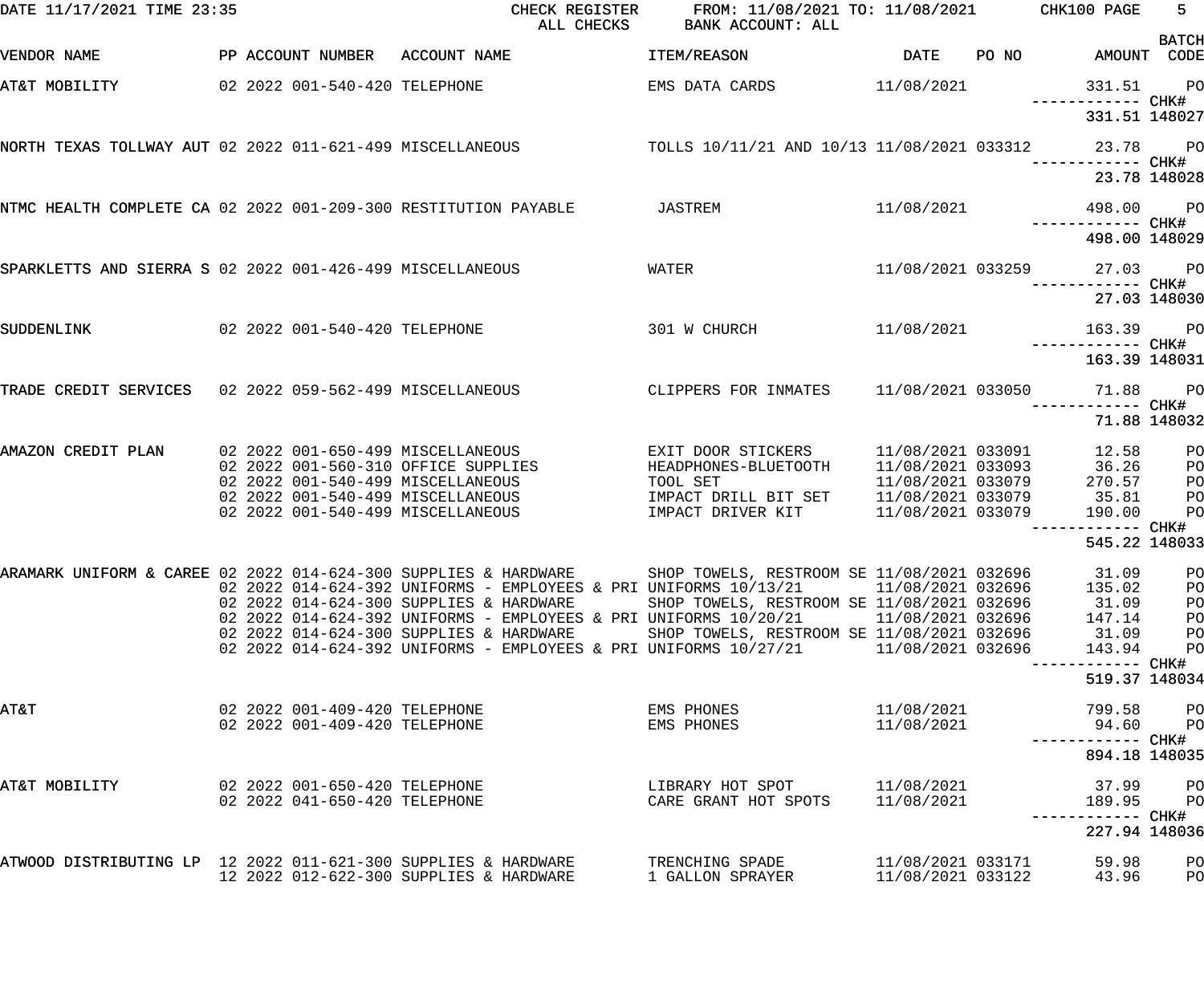| DATE 11/17/2021 TIME 23:35                                      |  |                              |                                                                                                                                                                                                                                                                | CHECK REGISTER FROM: 11/08/2021 TO: 11/08/2021 CHK100 PAGE<br>ALL CHECKS BANK ACCOUNT: ALL                                                                                                                                                                                             |                                                                                                                                                 |                                                                             | 6                                                                                                        |
|-----------------------------------------------------------------|--|------------------------------|----------------------------------------------------------------------------------------------------------------------------------------------------------------------------------------------------------------------------------------------------------------|----------------------------------------------------------------------------------------------------------------------------------------------------------------------------------------------------------------------------------------------------------------------------------------|-------------------------------------------------------------------------------------------------------------------------------------------------|-----------------------------------------------------------------------------|----------------------------------------------------------------------------------------------------------|
| VENDOR NAME                                                     |  |                              | PP ACCOUNT NUMBER ACCOUNT NAME                                                                                                                                                                                                                                 | <b>ITEM/REASON</b>                                                                                                                                                                                                                                                                     | DATE PONO                                                                                                                                       | AMOUNT CODE                                                                 | <b>BATCH</b>                                                                                             |
|                                                                 |  | 02 2022 001-510-300 SUPPLIES | 02 2022 001-540-499 MISCELLANEOUS<br>02 2022 013-623-457 MACHINERY & EQUIP NON-CAPI FUEL TANK COMBO 11/08/2021 032852 1,394.95 PO                                                                                                                              | BLK GRADE 5<br>LQFR DRAIN OPENER, DRILL 11/08/2021 033010 49.97 PO                                                                                                                                                                                                                     |                                                                                                                                                 | 11/08/2021 032953 20.84 PO<br>1,569.70 148037                               |                                                                                                          |
|                                                                 |  |                              | AVENU HOLDINGS LLC    02 2022 052-403-495 MICROFILM EXPENSE       OCTOBER 2021        11/08/2021 032961                                                                                                                                                        |                                                                                                                                                                                                                                                                                        |                                                                                                                                                 | 6,620.00 PO                                                                 |                                                                                                          |
|                                                                 |  |                              |                                                                                                                                                                                                                                                                |                                                                                                                                                                                                                                                                                        |                                                                                                                                                 | 6,620.00 148038                                                             |                                                                                                          |
| AXON ENTERPRISES INC                                            |  | 02 2022 001-561-458 WEAPONS  | 02 2022 001-561-499 MISCELLANEOUS                                                                                                                                                                                                                              | 5 X2 TASERS 11/08/2021 033232 8,731.00 PO<br>NEOUS CARTRIDGES,POWER MAGS,HO 11/08/2021 033232 6,664.57 PO                                                                                                                                                                              |                                                                                                                                                 | ------------ CHK#                                                           |                                                                                                          |
|                                                                 |  |                              |                                                                                                                                                                                                                                                                |                                                                                                                                                                                                                                                                                        |                                                                                                                                                 | 15,395.57 148039                                                            |                                                                                                          |
| B&T AUTO                                                        |  |                              | 02 2022 001-560-354 VEHICLE MAINTENANCE<br>02 2022 001-560-354 VEHICLE MAINTENANCE<br>02 2022 001-560-354 VEHICLE MAINTENANCE<br>02 2022 001-560-354 VEHICLE MAINTENANCE<br>02 2022 001-560-354 VEHICLE MAINTENANCE<br>02 2022 001-560-354 VEHICLE MAINTENANCE | UNIT 8 - EMERGENCY EQUIP 11/08/2021 033038<br>UNIT 6 - REMOVE EMERGENC 11/08/2021 033038<br>UNIT 14 - REMOVE EMERGEN 11/08/2021 033038<br>UNIT 5 - REMOVE EMERGENC 11/08/2021 033038<br>UNIT 32 - REPAIR 2 WAY R 11/08/2021 033038 30.00<br>UNIT 33 - INSTALL AIR CA 11/08/2021 033038 |                                                                                                                                                 | 285.99<br>300.00<br>300.00<br>300.00<br>255.00                              | P <sub>O</sub><br>P <sub>O</sub><br>P <sub>O</sub><br>P <sub>O</sub><br>P <sub>O</sub><br>P <sub>O</sub> |
|                                                                 |  |                              |                                                                                                                                                                                                                                                                |                                                                                                                                                                                                                                                                                        |                                                                                                                                                 | 1,470.99 148040                                                             |                                                                                                          |
| BALDRIDGE GARY                                                  |  |                              | 02  2022  001-209-300 RESTITUTION PAYABLE  CHAPMAN                                                                                                                                                                                                             |                                                                                                                                                                                                                                                                                        | 11/08/2021                                                                                                                                      | 18.00                                                                       | $P$ O                                                                                                    |
|                                                                 |  |                              |                                                                                                                                                                                                                                                                |                                                                                                                                                                                                                                                                                        |                                                                                                                                                 | 18.00 148041                                                                |                                                                                                          |
| BANE MACHINERY INC                                              |  |                              | 02 2022 011-621-354 MACHINERY REPAIRS PIN<br>02 2022 014-624-354 MACHINERY REPAIRS                                                                                                                                                                             | FUEL FILTER                                                                                                                                                                                                                                                                            |                                                                                                                                                 | 11/08/2021 032847 120.33 PO<br>11/08/2021 032701 36.26<br>------------ CHK# | <b>PO</b>                                                                                                |
|                                                                 |  |                              |                                                                                                                                                                                                                                                                |                                                                                                                                                                                                                                                                                        |                                                                                                                                                 | 156.59 148042                                                               |                                                                                                          |
| BARTHOLD TIRE                                                   |  |                              | 02 2022 014-624-303 TIRES & TIRE REPAIRS                                                                                                                                                                                                                       | TIRES                                                                                                                                                                                                                                                                                  |                                                                                                                                                 | 11/08/2021 032702 7,000.00 PO<br>------------ CHK#<br>7,000.00 148043       |                                                                                                          |
| BCBS TEXAS TOWER A2-212 02 2022 001-209-300 RESTITUTION PAYABLE |  |                              |                                                                                                                                                                                                                                                                | COX                                                                                                                                                                                                                                                                                    | 11/08/2021                                                                                                                                      | 1,498.00                                                                    | <b>PO</b>                                                                                                |
|                                                                 |  |                              |                                                                                                                                                                                                                                                                |                                                                                                                                                                                                                                                                                        |                                                                                                                                                 | 1,498.00 148044                                                             |                                                                                                          |
| BENTLEY TANA                                                    |  |                              | 02  2022  001-570-427  CONFERENCE  AND TRAINING                                                                                                                                                                                                                | MENTAL HEALTH CONFERENCE 11/08/2021                                                                                                                                                                                                                                                    |                                                                                                                                                 | 1,101.72<br>—————————— CHK#                                                 | <b>PO</b>                                                                                                |
|                                                                 |  |                              |                                                                                                                                                                                                                                                                |                                                                                                                                                                                                                                                                                        |                                                                                                                                                 | 1,101.72 148045                                                             |                                                                                                          |
| BIG M AUTO SUPPLY LIMIT 02 2022 011-621-354 MACHINERY REPAIRS   |  |                              | 02 2022 011-621-354 MACHINERY REPAIRS<br>02 2022 011-621-354 MACHINERY REPAIRS<br>02 2022 011-621-354 MACHINERY REPAIRS<br>02 2022 011-621-354 MACHINERY REPAIRS<br>02 2022 011-621-354 MACHINERY REPAIRS<br>02 2022 011-621-354 MACHINERY REPAIRS             | TRAILER PLUG<br>50 50 FLAT CHARG<br>BA CABLE<br>FLEET CHARGE<br>BATTERY<br>OIL FILTER<br>LAMP                                                                                                                                                                                          | 11/08/2021 033166<br>11/08/2021 033166<br>11/08/2021 033166<br>11/08/2021 033166<br>11/08/2021 033166<br>11/08/2021 033166<br>11/08/2021 033166 | 38.98<br>19.12<br>80.99<br>62.96<br>338.44<br>143.18<br>10.66               | PO<br>PO<br>PO<br>PO<br>PO<br>PO<br>PO                                                                   |
|                                                                 |  |                              | 02 2022 012-622-354 MACHINERY REPAIRS                                                                                                                                                                                                                          | COILED AIR SET                                                                                                                                                                                                                                                                         | 11/08/2021 032885                                                                                                                               | 81.99                                                                       | PO                                                                                                       |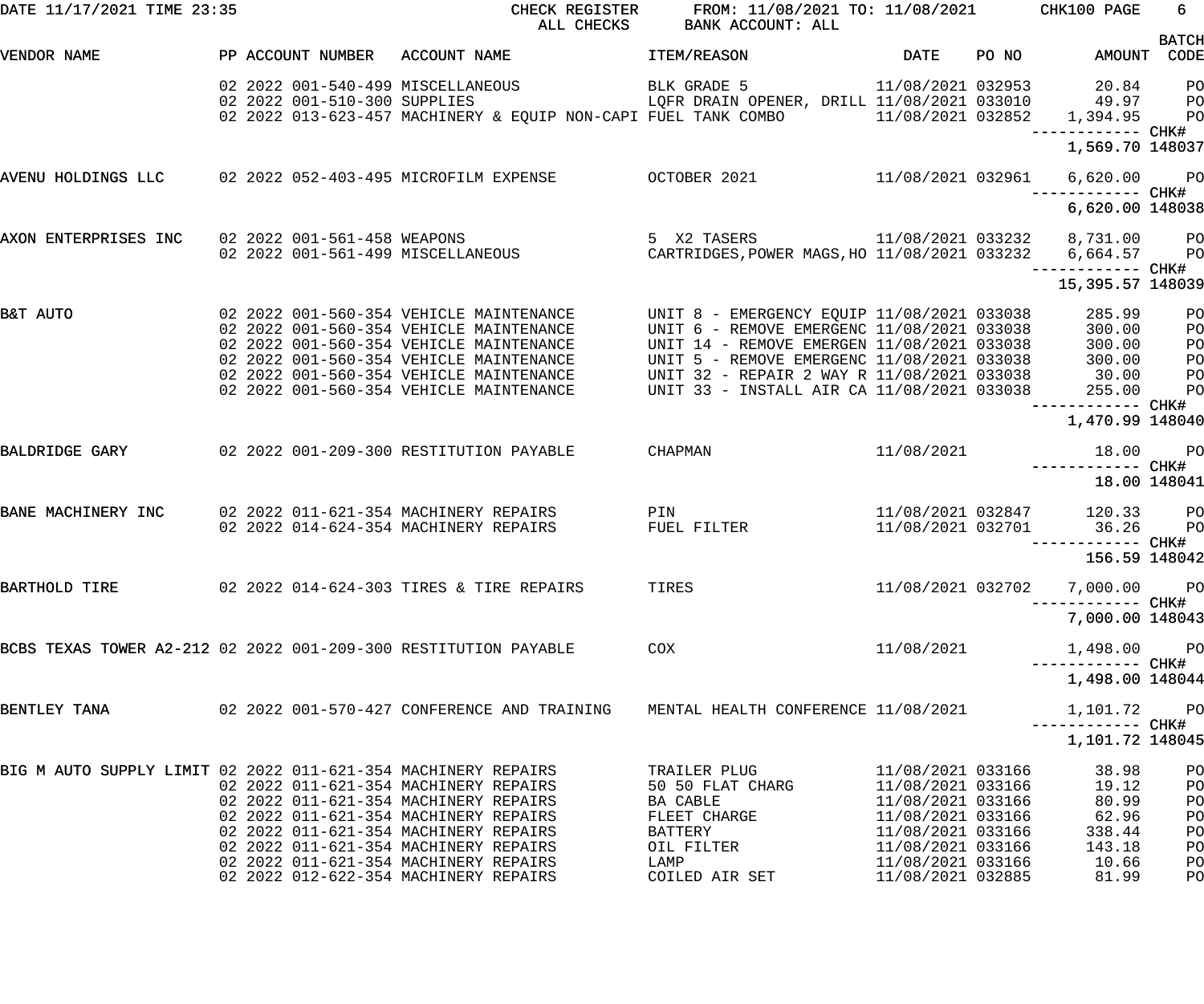| DATE 11/17/2021 TIME 23:35                                     |                                 | CHECK REGISTER<br>ALL CHECKS                                   | FROM: 11/08/2021 TO: 11/08/2021<br>BANK ACCOUNT: ALL |                   |       | CHK100 PAGE                        | 7 <sup>7</sup>       |
|----------------------------------------------------------------|---------------------------------|----------------------------------------------------------------|------------------------------------------------------|-------------------|-------|------------------------------------|----------------------|
| VENDOR NAME                                                    | PP ACCOUNT NUMBER               | ACCOUNT NAME                                                   | ITEM/REASON                                          | DATE              | PO NO | AMOUNT                             | <b>BATCH</b><br>CODE |
|                                                                |                                 | 02 2022 014-624-354 MACHINERY REPAIRS                          | DEF                                                  | 11/08/2021 032757 |       | 221.94                             | PO                   |
|                                                                |                                 |                                                                |                                                      |                   |       | ------------ CHK#<br>998.26 148046 |                      |
| BLADES GROUP LLC                                               | 02 2022 012-622-309 ASPHALT     |                                                                | BULK ASPHALT                                         | 11/08/2021 033230 |       | 3,415.87<br>------------ CHK#      | <b>PO</b>            |
|                                                                |                                 |                                                                |                                                      |                   |       | 3, 415.87 148047                   |                      |
| BORDEN DAIRY                                                   |                                 | 02 2022 001-561-333 FOOD FOR JAIL                              | MILK                                                 | 11/08/2021 032958 |       | 161.10                             | PO                   |
|                                                                |                                 | 02 2022 001-561-333 FOOD FOR JAIL                              | MILK                                                 | 11/08/2021 032958 |       | 322.20                             | PO                   |
|                                                                |                                 | 02 2022 001-561-333 FOOD FOR JAIL                              | MILK                                                 | 11/08/2021 032958 |       | 201.38                             | PO                   |
|                                                                |                                 | 02 2022 001-561-333 FOOD FOR JAIL                              | MILK                                                 | 11/08/2021 032958 |       | 241.65                             | PO                   |
|                                                                |                                 |                                                                |                                                      |                   |       | 926.33 148048                      |                      |
|                                                                |                                 |                                                                |                                                      |                   |       |                                    |                      |
| BOUND TREE MEDICAL LLC 02 2022 001-540-354 VEHICLE MAINTENANCE |                                 |                                                                | SYRINGE                                              | 11/08/2021 032951 |       | 10.00                              | PO                   |
|                                                                |                                 | 02 2022 001-540-354 VEHICLE MAINTENANCE                        | CURAPLEX                                             | 11/08/2021 032951 |       | 504.28                             | PO                   |
|                                                                |                                 | 02 2022 001-540-354 VEHICLE MAINTENANCE                        | <b>CURAPLEX</b>                                      | 11/08/2021 032951 |       | 14.20                              | PO                   |
|                                                                |                                 | 02 2022 001-540-354 VEHICLE MAINTENANCE                        | C2 FENTANYL 2ML                                      | 11/08/2021 032951 |       | 65.60                              | PO                   |
|                                                                |                                 | 02 2022 001-540-354 VEHICLE MAINTENANCE                        | <b>GLUCAGON</b>                                      | 11/08/2021 032951 |       | 2,308.91                           | PO                   |
|                                                                |                                 | 02 2022 001-540-354 VEHICLE MAINTENANCE                        | CATHETER                                             | 11/08/2021 032951 |       | 267.50                             | PO                   |
|                                                                |                                 | 02 2022 001-540-354 VEHICLE MAINTENANCE                        | MASIMO LNCS                                          | 11/08/2021 032951 |       | 305.85                             | PO                   |
|                                                                |                                 | 02 2022 001-540-354 VEHICLE MAINTENANCE                        | CURAPLEX                                             | 11/08/2021 032951 |       | 45.75                              | PO                   |
|                                                                |                                 | 02 2022 001-540-354 VEHICLE MAINTENANCE                        | CURAPLEX                                             | 11/08/2021 032951 |       | 499.81                             | PO                   |
|                                                                |                                 | 02 2022 001-540-391 MEDICAL SUPPLIES                           | CURAPLEX                                             | 11/08/2021 032951 |       | 14.48<br>------ CHK#               | PO                   |
|                                                                |                                 |                                                                |                                                      |                   |       | 4,036.38 148049                    |                      |
| BOX INC                                                        |                                 | 02 2022 056-476-390 SUBSCRIPTIONS                              | ANNUAL CHARGE FOR BOX AC 11/08/2021 033320           |                   |       | 5,040.00                           | $P$ O                |
|                                                                |                                 |                                                                |                                                      |                   |       | ------ CHK#<br>5,040.00 148050     |                      |
| BRANNAN QUIENCY                                                |                                 | 02  2022  001-409-400  COURT APPOINTED ATTORNEYS  ITIO LD & KD |                                                      | 11/08/2021        |       | 270.00 PO                          |                      |
|                                                                |                                 |                                                                |                                                      |                   |       | 270.00 148051                      |                      |
| C&L MACHINE SHOP                                               |                                 | 02 2022 013-623-354 MACHINERY REPAIRS                          | RESEAL CYLINDER                                      | 11/08/2021 032842 |       | 140.00 PO                          |                      |
|                                                                |                                 | 02 2022 014-624-354 MACHINERY REPAIRS                          | SEAL KIT                                             | 11/08/2021 032706 |       | 254.00 PO                          |                      |
|                                                                |                                 |                                                                |                                                      |                   |       |                                    |                      |
|                                                                |                                 |                                                                |                                                      |                   |       | 394.00 148052                      |                      |
| CALLISBURG ISD                                                 |                                 | 02  2022  001-209-300 RESTITUTION PAYABLE                      | RESTITUTION                                          | 11/08/2021        |       |                                    | 20.00 PO             |
|                                                                |                                 |                                                                |                                                      |                   |       |                                    | 20.00 148053         |
| CAREFLITE                                                      |                                 | 02 2022 001-498-411 EMPLOYEE RECOGNITION                       | MIKAL JACK                                           | 11/08/2021 033089 |       | 12.00 PO                           |                      |
|                                                                |                                 |                                                                |                                                      |                   |       |                                    | 12.00 148054         |
| CAVALLO ENERGY TEXAS LL 02 2022 001-510-440 ELECTRICITY        |                                 |                                                                | 2125 RICE AVE                                        | 11/08/2021        |       | 275.10                             | P <sub>O</sub>       |
|                                                                | 02 2022 012-622-440 ELECTRICITY |                                                                | 153 GIBSON LANE                                      | 11/08/2021        |       | 374.08 PO                          |                      |
|                                                                | 02 2022 001-510-440 ELECTRICITY |                                                                | 300 CR 451                                           | 11/08/2021        |       | 5,110.14                           | <b>PO</b>            |
|                                                                |                                 |                                                                |                                                      |                   |       | ----------- CHK#                   |                      |
|                                                                |                                 |                                                                |                                                      |                   |       | 5,759.32 148055                    |                      |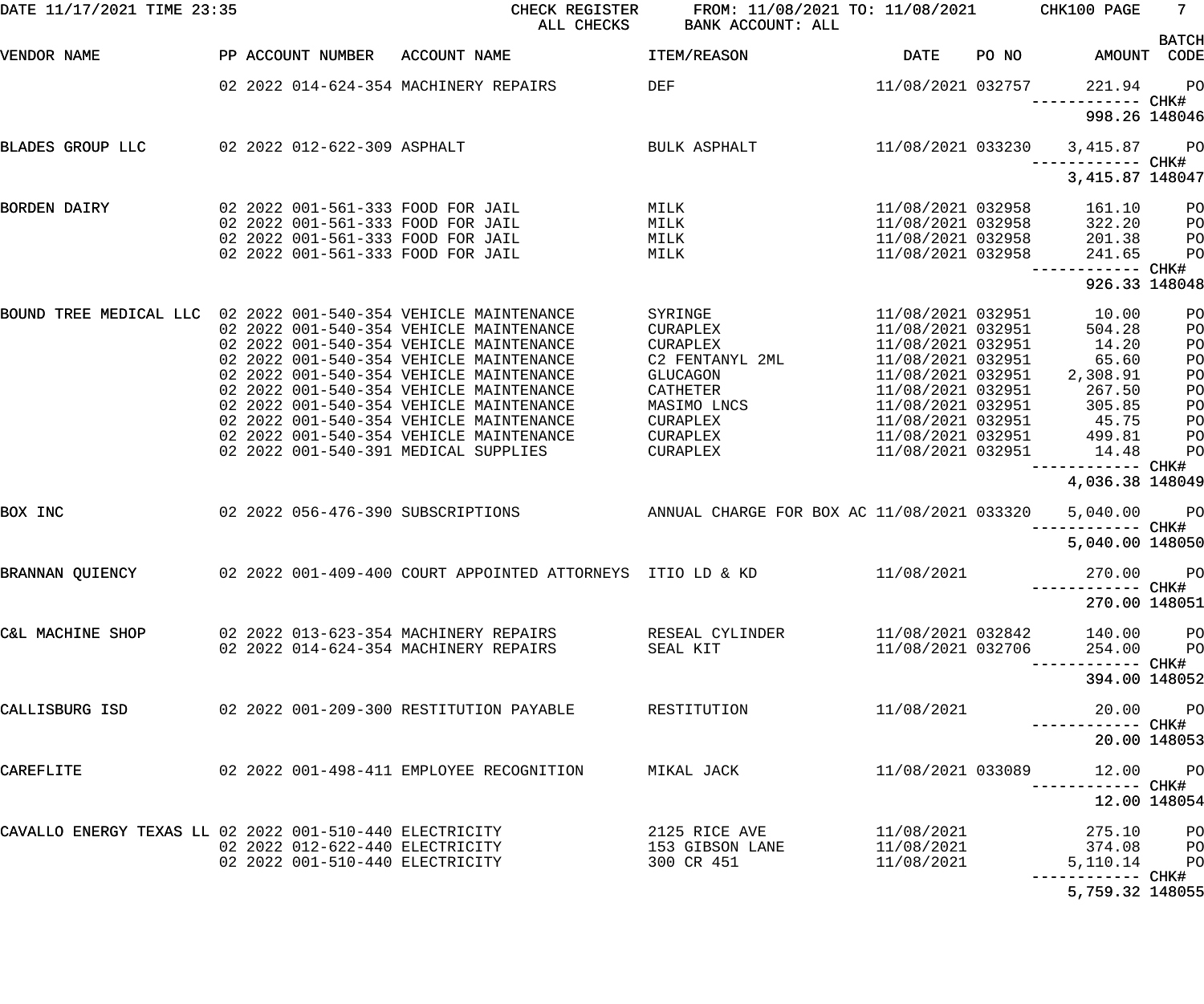| DATE 11/17/2021 TIME 23:35                                     |                                                                                                                                                              | CHECK REGISTER<br>ALL CHECKS                                                                                                                                                                                                                                                                                                                                                                                                                                                                                                                                                                                                                                                                                                                                                                                                                                                                                                                                                                                                                                                                                                                                                                                                                                                             | FROM: 11/08/2021 TO: 11/08/2021 CHK100 PAGE<br>BANK ACCOUNT: ALL                                                                                                                                                                                                                                                                                    |                                                                                                                                                                                                                                                                                                                                                                                                                                                                                                                                           |                                                                                                                                                                                                                                                     | $8 -$                                                                                                                                                    |
|----------------------------------------------------------------|--------------------------------------------------------------------------------------------------------------------------------------------------------------|------------------------------------------------------------------------------------------------------------------------------------------------------------------------------------------------------------------------------------------------------------------------------------------------------------------------------------------------------------------------------------------------------------------------------------------------------------------------------------------------------------------------------------------------------------------------------------------------------------------------------------------------------------------------------------------------------------------------------------------------------------------------------------------------------------------------------------------------------------------------------------------------------------------------------------------------------------------------------------------------------------------------------------------------------------------------------------------------------------------------------------------------------------------------------------------------------------------------------------------------------------------------------------------|-----------------------------------------------------------------------------------------------------------------------------------------------------------------------------------------------------------------------------------------------------------------------------------------------------------------------------------------------------|-------------------------------------------------------------------------------------------------------------------------------------------------------------------------------------------------------------------------------------------------------------------------------------------------------------------------------------------------------------------------------------------------------------------------------------------------------------------------------------------------------------------------------------------|-----------------------------------------------------------------------------------------------------------------------------------------------------------------------------------------------------------------------------------------------------|----------------------------------------------------------------------------------------------------------------------------------------------------------|
| VENDOR NAME                                                    |                                                                                                                                                              | PP ACCOUNT NUMBER ACCOUNT NAME                                                                                                                                                                                                                                                                                                                                                                                                                                                                                                                                                                                                                                                                                                                                                                                                                                                                                                                                                                                                                                                                                                                                                                                                                                                           | <b>ITEM/REASON</b>                                                                                                                                                                                                                                                                                                                                  | <b>DATE</b>                                                                                                                                                                                                                                                                                                                                                                                                                                                                                                                               | PO NO                                                                                                                                                                                                                                               | <b>BATCH</b><br>AMOUNT CODE                                                                                                                              |
|                                                                |                                                                                                                                                              | CBJ TIRE & ALIGNMENT NR 02 2022 012-622-303 TIRES & TIRE REPAIRS<br>02 2022 012-622-303 TIRES & TIRE REPAIRS<br>02 2022 001-560-354 VEHICLE MAINTENANCE<br>02 2022 001-560-354 VEHICLE MAINTENANCE<br>02 2022 001-560-354 VEHICLE MAINTENANCE<br>02 2022 001-560-354 VEHICLE MAINTENANCE                                                                                                                                                                                                                                                                                                                                                                                                                                                                                                                                                                                                                                                                                                                                                                                                                                                                                                                                                                                                 | ROLLER TIRES<br>TUBE<br>UNIT 22 - FLAT<br>UNIT 23 - FLAT<br>UNIT 9 - FLAT<br>UNIT 9 - TPMS PARTS                                                                                                                                                                                                                                                    | 11/08/2021 032857<br>11/08/2021 032857<br>11/08/2021 033037<br>11/08/2021 033037<br>11/08/2021 033037<br>11/08/2021 033037                                                                                                                                                                                                                                                                                                                                                                                                                | 1,460.00<br>150.00<br>20.00<br>20.00<br>20.00<br>55.00                                                                                                                                                                                              | PO<br>PO<br>PO<br>PO<br>PO<br>PO                                                                                                                         |
|                                                                |                                                                                                                                                              |                                                                                                                                                                                                                                                                                                                                                                                                                                                                                                                                                                                                                                                                                                                                                                                                                                                                                                                                                                                                                                                                                                                                                                                                                                                                                          |                                                                                                                                                                                                                                                                                                                                                     |                                                                                                                                                                                                                                                                                                                                                                                                                                                                                                                                           | ------------ CHK#<br>1,725.00 148056                                                                                                                                                                                                                |                                                                                                                                                          |
|                                                                |                                                                                                                                                              | CENGAGE LEARNING INC 02 2022 001-650-590 BOOKS LARGE PRINT BOOKS 21/08/2021 032676                                                                                                                                                                                                                                                                                                                                                                                                                                                                                                                                                                                                                                                                                                                                                                                                                                                                                                                                                                                                                                                                                                                                                                                                       |                                                                                                                                                                                                                                                                                                                                                     |                                                                                                                                                                                                                                                                                                                                                                                                                                                                                                                                           | 80.77                                                                                                                                                                                                                                               | <b>PO</b>                                                                                                                                                |
|                                                                |                                                                                                                                                              |                                                                                                                                                                                                                                                                                                                                                                                                                                                                                                                                                                                                                                                                                                                                                                                                                                                                                                                                                                                                                                                                                                                                                                                                                                                                                          |                                                                                                                                                                                                                                                                                                                                                     |                                                                                                                                                                                                                                                                                                                                                                                                                                                                                                                                           |                                                                                                                                                                                                                                                     | 80.77 148057                                                                                                                                             |
| CINTAS CORPORATION                                             | 02 2022 013-623-392 UNIFORMS<br>02 2022 013-623-392 UNIFORMS<br>02 2022 013-623-392 UNIFORMS<br>02 2022 013-623-392 UNIFORMS<br>02 2022 013-623-392 UNIFORMS | 02 2022 011-621-300 SUPPLIES & HARDWARE SHOP TOWELS & MATS<br>02 2022 011-621-392 UNIFORMS - EMPLOYEES & PRI UNIFORMS 10/05/21<br>02 2022 011-621-300 SUPPLIES & HARDWARE<br>02  2022  011-621-392  UNIFORMS - EMPLOYEES & PRI  UNIFORMS  10/12/21<br>02 2022 011-621-300 SUPPLIES & HARDWARE<br>02  2022  011-621-392  UNIFORMS - EMPLOYEES & PRI  UNIFORMS  10/19/21<br>02 2022 011-621-300 SUPPLIES & HARDWARE<br>02  2022  011-621-392  UNIFORMS - EMPLOYEES & PRI  UNIFORMS  10/26/21<br>02 2022 012-622-300 SUPPLIES & HARDWARE<br>02  2022  012-622-392  UNIFORMS - EMPLOYEES & PRI  UNIFORMS  10/05/21<br>02 2022 012-622-300 SUPPLIES & HARDWARE<br>02  2022  012-622-392  UNIFORMS - EMPLOYEES & PRI UNIFORMS  10/12/21<br>02 2022 012-622-300 SUPPLIES & HARDWARE<br>02  2022  012-622-392  UNIFORMS - EMPLOYEES & PRI UNIFORMS  10/19/21<br>02 2022 012-622-300 SUPPLIES & HARDWARE<br>02 2022 012-622-300 SUPPLIES & HARDWARE<br>02 2022 012-622-392 UNIFORMS - EMPLOYEES & PRI UNIFORMS 10/26/21<br>02 2022 013-623-300 SUPPLIES & HARDWARE SHOP TOWELS & MAT<br>02 2022 013-623-300 SUPPLIES & HARDWARE<br>02 2022 012-622 200 IBITEODMS<br>02 2022 013-623-300 SUPPLIES & HARDWARE<br>02 2022 013-623-300 SUPPLIES & HARDWARE<br>02 2022 013-623-300 SUPPLIES & HARDWARE | SHOP TOWELS & MATS<br>SHOP TOWELS & MATS<br>SHOP TOWELS & MATS<br>SHOP TOWELS & MATS<br>SHOP TOWELS & MATS<br>SHOP TOWELS & MATS<br>SHOP TOWELS & MATS<br>UNIFORMS 10/01/21<br>SHOP TOWELS & MAT<br>UNIFORMS 10/08/21<br>SHOP TOWELS & MAT<br>UNIFORMS 10/15/21<br>SHOP TOWELS & MAT<br>UNIFORMS 10/22/21<br>SHOP TOWELS & MAT<br>UNIFORMS 10/29/21 | 11/08/2021 033167<br>11/08/2021 033167<br>11/08/2021 033167<br>11/08/2021 033167<br>11/08/2021 033167<br>11/08/2021 033167<br>11/08/2021 033167<br>11/08/2021 032887<br>11/08/2021 032887<br>11/08/2021 032887<br>11/08/2021 032887<br>11/08/2021 032887<br>11/08/2021 032887<br>11/08/2021 032887<br>11/08/2021 032887<br>11/08/2021 032838<br>11/08/2021 032838<br>11/08/2021 032838<br>11/08/2021 032838<br>11/08/2021 032838<br>11/08/2021 032838<br>11/08/2021 032838<br>11/08/2021 032838<br>11/08/2021 032838<br>11/08/2021 032838 | 11/08/2021 033167 7.25<br>150.15<br>7.25<br>154.90<br>7.25<br>151.73<br>7.25<br>141.62<br>9.32<br>118.32<br>9.32<br>118.23<br>9.32<br>118.23<br>9.32<br>123.01<br>5.20<br>93.60<br>5.20<br>93.60<br>5.20<br>98.35<br>5.20<br>93.60<br>5.20<br>93.60 | PO<br>PO<br>PO<br>PO<br>PO<br>PO<br>PO<br>PO<br>PO<br>PO<br>PO<br>PO<br>PO<br>PO<br>PO<br>PO<br>PO<br>PO<br>PO<br>PO<br>PO<br>PO<br>PO<br>PO<br>PO<br>PO |
|                                                                |                                                                                                                                                              |                                                                                                                                                                                                                                                                                                                                                                                                                                                                                                                                                                                                                                                                                                                                                                                                                                                                                                                                                                                                                                                                                                                                                                                                                                                                                          |                                                                                                                                                                                                                                                                                                                                                     |                                                                                                                                                                                                                                                                                                                                                                                                                                                                                                                                           | 1,641.22 148058                                                                                                                                                                                                                                     |                                                                                                                                                          |
| CITY OF GAINESVILLE                                            | 02 2022 001-510-442 WATER<br>02 2022 001-510-442 WATER                                                                                                       |                                                                                                                                                                                                                                                                                                                                                                                                                                                                                                                                                                                                                                                                                                                                                                                                                                                                                                                                                                                                                                                                                                                                                                                                                                                                                          | 300 CR 451<br>300 CR 451                                                                                                                                                                                                                                                                                                                            | 11/08/2021<br>11/08/2021                                                                                                                                                                                                                                                                                                                                                                                                                                                                                                                  | 3,816.06<br>138.39<br>3,954.45 148059                                                                                                                                                                                                               | P <sub>O</sub><br>P <sub>O</sub>                                                                                                                         |
| COLLIN CO COMMUNITY COL 02 2022 001-560-427 CONFERENCE EXPENSE |                                                                                                                                                              |                                                                                                                                                                                                                                                                                                                                                                                                                                                                                                                                                                                                                                                                                                                                                                                                                                                                                                                                                                                                                                                                                                                                                                                                                                                                                          | TRAINING FOR SCHEMMEL                                                                                                                                                                                                                                                                                                                               | 11/08/2021 31746                                                                                                                                                                                                                                                                                                                                                                                                                                                                                                                          | 175.00                                                                                                                                                                                                                                              | P <sub>O</sub>                                                                                                                                           |
|                                                                |                                                                                                                                                              |                                                                                                                                                                                                                                                                                                                                                                                                                                                                                                                                                                                                                                                                                                                                                                                                                                                                                                                                                                                                                                                                                                                                                                                                                                                                                          |                                                                                                                                                                                                                                                                                                                                                     |                                                                                                                                                                                                                                                                                                                                                                                                                                                                                                                                           | 175.00 148060                                                                                                                                                                                                                                       |                                                                                                                                                          |
| COMMUNITY LUMBER CO                                            |                                                                                                                                                              | 02 2022 014-624-300 SUPPLIES & HARDWARE<br>02 2022 013-623-300 SUPPLIES & HARDWARE                                                                                                                                                                                                                                                                                                                                                                                                                                                                                                                                                                                                                                                                                                                                                                                                                                                                                                                                                                                                                                                                                                                                                                                                       | ELECT FENCE WIRE<br>PIPE                                                                                                                                                                                                                                                                                                                            | 11/08/2021 033072<br>11/08/2021 032836                                                                                                                                                                                                                                                                                                                                                                                                                                                                                                    | 23.50<br>26.25                                                                                                                                                                                                                                      | PO<br>PO                                                                                                                                                 |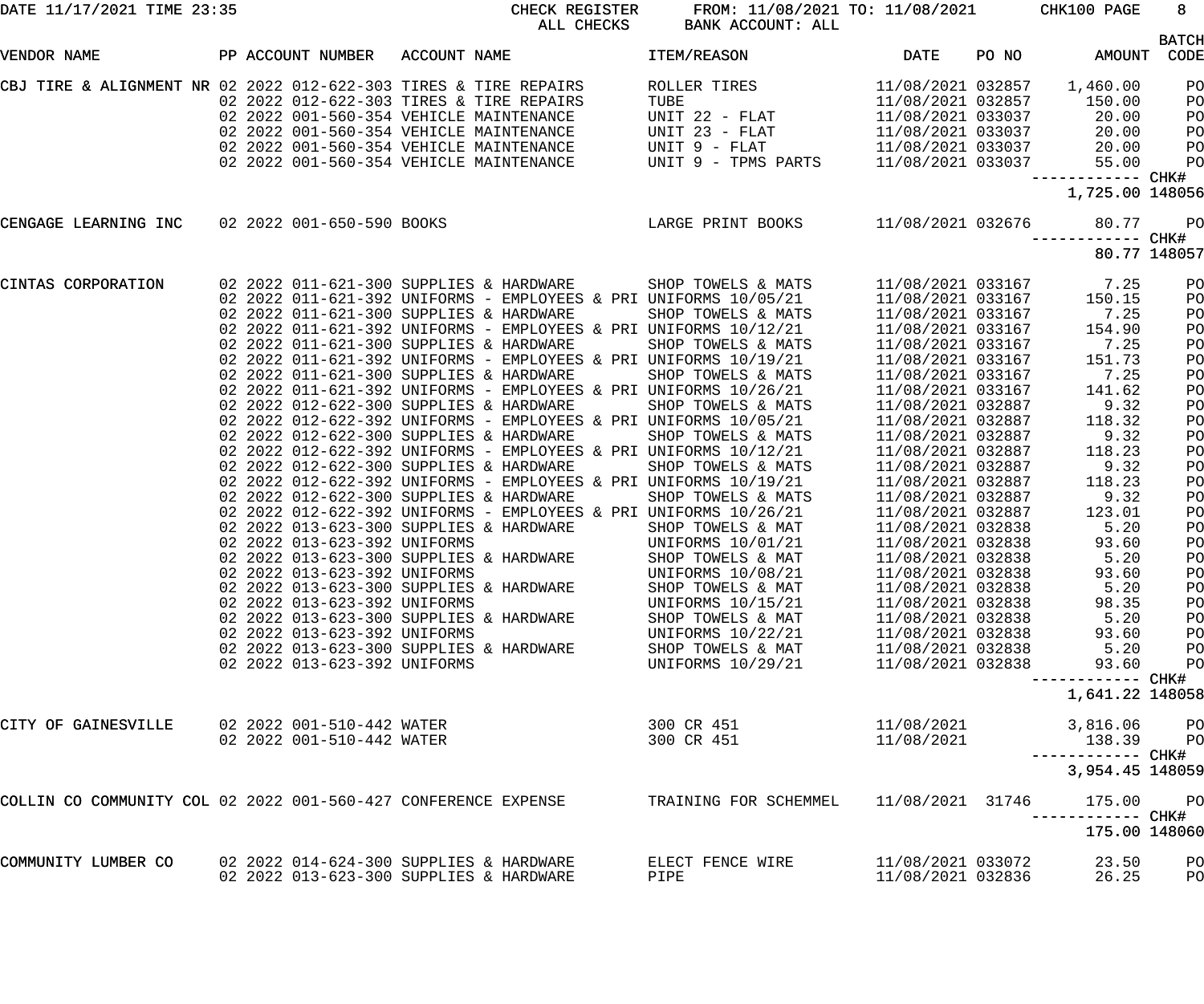| DATE 11/17/2021 TIME 23:35                                       |                                                                  | CHECK REGISTER<br>ALL CHECKS                                                                                                                                                                                                                                                                                                                                                                                                                                                                                                                      | FROM: 11/08/2021 TO: 11/08/2021 CHK100 PAGE<br>BANK ACCOUNT: ALL                                                                                                                                                                                                                                           |                                                                                                                                                                                                                                                          |       |                                                                                                                       | 9                                                                                                  |
|------------------------------------------------------------------|------------------------------------------------------------------|---------------------------------------------------------------------------------------------------------------------------------------------------------------------------------------------------------------------------------------------------------------------------------------------------------------------------------------------------------------------------------------------------------------------------------------------------------------------------------------------------------------------------------------------------|------------------------------------------------------------------------------------------------------------------------------------------------------------------------------------------------------------------------------------------------------------------------------------------------------------|----------------------------------------------------------------------------------------------------------------------------------------------------------------------------------------------------------------------------------------------------------|-------|-----------------------------------------------------------------------------------------------------------------------|----------------------------------------------------------------------------------------------------|
| VENDOR NAME                                                      |                                                                  | PP ACCOUNT NUMBER ACCOUNT NAME                                                                                                                                                                                                                                                                                                                                                                                                                                                                                                                    | <b>ITEM/REASON</b>                                                                                                                                                                                                                                                                                         | DATE                                                                                                                                                                                                                                                     | PO NO |                                                                                                                       | <b>BATCH</b><br>AMOUNT CODE                                                                        |
|                                                                  |                                                                  |                                                                                                                                                                                                                                                                                                                                                                                                                                                                                                                                                   |                                                                                                                                                                                                                                                                                                            |                                                                                                                                                                                                                                                          |       |                                                                                                                       | 49.75 148061                                                                                       |
| COOKE CO TAX A/C                                                 |                                                                  | 02 2022 013-623-354 MACHINERY REPAIRS<br>02 2022 013-623-354 MACHINERY REPAIRS<br>02 2022 013-623-354 MACHINERY REPAIRS<br>02 2022 013-623-354 MACHINERY REPAIRS<br>02 2022 013-623-354 MACHINERY REPAIRS<br>02 2022 012-622-354 MACHINERY REPAIRS<br>02 2022 012-622-354 MACHINERY REPAIRS<br>02 2022 012-622-354 MACHINERY REPAIRS<br>02 2022 012-622-354 MACHINERY REPAIRS<br>02 2022 012-622-354 MACHINERY REPAIRS<br>02 2022 012-622-354 MACHINERY REPAIRS<br>02 2022 012-622-354 MACHINERY REPAIRS<br>02 2022 013-623-354 MACHINERY REPAIRS | 1741 - 2009 VOLVO<br>0538 - 2000 GMC<br>$2044 - 2019$ MC<br>0495 - 2015 CTS<br>7245 - 2007 INTL<br>5413 - 1988 INTER<br>5249 - 1988 INTER<br>3652 - 2001 INTER<br>6996 - 1988 FREIGHTLINER 11/08/2021 033328<br>0204 - 2017 CTS<br>0776 - 2016 FORD F350<br>6185 - 2016 FORD F250<br>0195 - 2021 FORD F150 | 11/08/2021 033306<br>11/08/2021 033306<br>11/08/2021 033306<br>11/08/2021 033306<br>11/08/2021 033306<br>11/08/2021 033328<br>11/08/2021 033328<br>11/08/2021 033328<br>11/08/2021 033328<br>11/08/2021 033328<br>11/08/2021 033328<br>11/08/2021 033306 |       | 7.50<br>7.50<br>7.50<br>7.50<br>7.50<br>7.50<br>7.50<br>7.50<br>7.50<br>7.50<br>7.50<br>7.50<br>7.50<br>7.50<br>16.75 | PO<br>PO<br>PO<br>PO<br>PO<br>PO<br>PO<br>PO<br>PO<br>PO<br>PO<br>PO<br>PO<br>P <sub>O</sub><br>PO |
|                                                                  |                                                                  | CORRECTIONS SOFTWARE SO 03 2022 028-571-452 COMPUTER EXPENSE DEC 2021                                                                                                                                                                                                                                                                                                                                                                                                                                                                             |                                                                                                                                                                                                                                                                                                            | 11/08/2021 032567                                                                                                                                                                                                                                        |       | 121.75 148062<br>930.00                                                                                               | $P$ O                                                                                              |
|                                                                  |                                                                  | CREATIVE SOLUTIONS IN H 02 2022 001-209-300 RESTITUTION PAYABLE LEGEAR                                                                                                                                                                                                                                                                                                                                                                                                                                                                            |                                                                                                                                                                                                                                                                                                            | 11/08/2021                                                                                                                                                                                                                                               |       | 930.00 148063<br>598.00<br>598.00 148064                                                                              | $P$ O                                                                                              |
|                                                                  |                                                                  | CULPEPPER PLUMBING & A/ 02 2022 001-510-350 BUILDING REPAIRS $\qquad \qquad$ INSTALLED 2 SYSTEMS                                                                                                                                                                                                                                                                                                                                                                                                                                                  |                                                                                                                                                                                                                                                                                                            | 11/08/2021 032976                                                                                                                                                                                                                                        |       | 8,400.00<br>8,400.00 148065                                                                                           | <b>PO</b>                                                                                          |
| CURRY NORA                                                       |                                                                  | 01 2022 001-207-100 DUE TO OTHERS                                                                                                                                                                                                                                                                                                                                                                                                                                                                                                                 | REFUND                                                                                                                                                                                                                                                                                                     | 11/08/2021                                                                                                                                                                                                                                               |       | 5.00                                                                                                                  | $P$ O<br>5.00 148066                                                                               |
| DEALERS ELECTRICAL SUPP 02 2022 001-510-450 BUILDING MAINTENANCE |                                                                  | 02 2022 001-510-450 BUILDING MAINTENANCE                                                                                                                                                                                                                                                                                                                                                                                                                                                                                                          | SUPPLIES<br>SUPPLIES                                                                                                                                                                                                                                                                                       | 11/08/2021 033015<br>11/08/2021 033015                                                                                                                                                                                                                   |       | 650.00<br>769.00                                                                                                      | <b>PO</b><br><b>PO</b>                                                                             |
| DEERE CREDIT INC                                                 | 02 2022 012-622-460 RENT                                         |                                                                                                                                                                                                                                                                                                                                                                                                                                                                                                                                                   | LEASE - MOTOR GRADER                                                                                                                                                                                                                                                                                       | 11/08/2021 033311                                                                                                                                                                                                                                        |       | 1,419.00 148067<br>28,888.76 PO<br>-----------  CHK#<br>28,888.76 148068                                              |                                                                                                    |
| DEMCO INC                                                        |                                                                  | 02 2022 001-650-310 OFFICE SUPPLIES                                                                                                                                                                                                                                                                                                                                                                                                                                                                                                               | TAPE                                                                                                                                                                                                                                                                                                       | 11/08/2021 032674                                                                                                                                                                                                                                        |       | 98.01                                                                                                                 | <b>PO</b><br>98.01 148069                                                                          |
| DOUGLASS DISTRIBUTING C 02 2022 013-623-330 FUEL & OIL           | 02 2022 013-623-330 FUEL & OIL<br>02 2022 014-624-330 FUEL & OIL |                                                                                                                                                                                                                                                                                                                                                                                                                                                                                                                                                   | CLR DLS<br>UNL<br>UNL                                                                                                                                                                                                                                                                                      | 11/08/2021 032832<br>11/08/2021 032832<br>11/08/2021 032716                                                                                                                                                                                              |       | 6,897.53<br>2,701.90<br>3,141.74                                                                                      | $P$ O<br>$P$ O<br>PO                                                                               |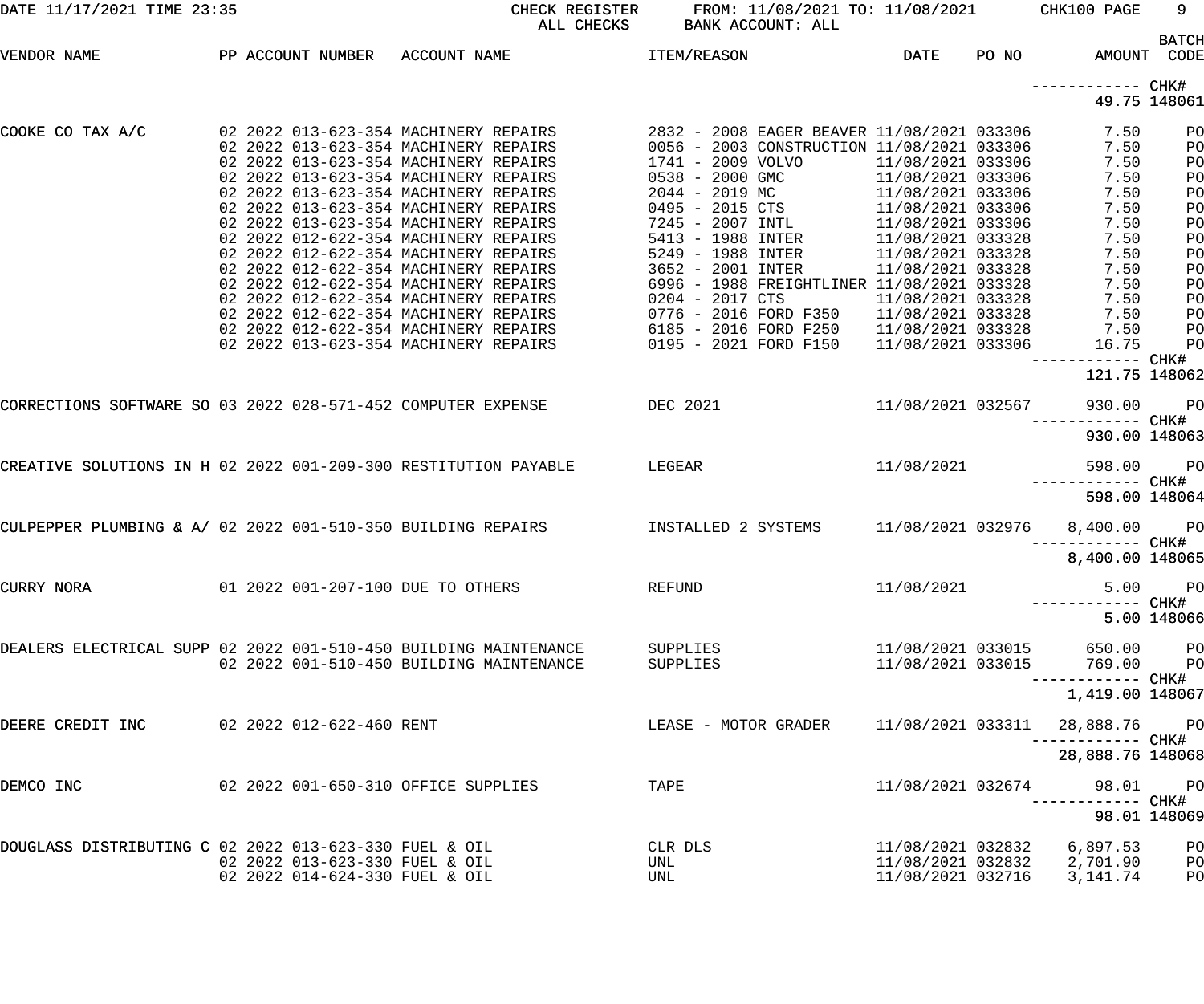| DATE 11/17/2021 TIME 23:35                                      |                                                                                                    | CHECK REGISTER<br>ALL CHECKS                                                                                    | FROM: 11/08/2021 TO: 11/08/2021 CHK100 PAGE<br>BANK ACCOUNT: ALL                                                              |                                        |       |                                                                                                        | 10           |
|-----------------------------------------------------------------|----------------------------------------------------------------------------------------------------|-----------------------------------------------------------------------------------------------------------------|-------------------------------------------------------------------------------------------------------------------------------|----------------------------------------|-------|--------------------------------------------------------------------------------------------------------|--------------|
| VENDOR NAME                                                     |                                                                                                    | PP ACCOUNT NUMBER ACCOUNT NAME                                                                                  | ITEM/REASON                                                                                                                   | DATE                                   | PO NO | AMOUNT CODE                                                                                            | <b>BATCH</b> |
|                                                                 | 02 2022 014-624-330 FUEL & OIL<br>02 2022 012-622-330 FUEL & OIL<br>02 2022 011-621-330 FUEL & OIL |                                                                                                                 | CLR DSL<br>CLR DSL<br>CLR DSL                                                                                                 |                                        |       | 11/08/2021 032716    11,374.72<br>11/08/2021 033228    6,983.40    PO<br>11/08/2021 033221 4,460.60 PO | <b>PO</b>    |
|                                                                 |                                                                                                    |                                                                                                                 |                                                                                                                               |                                        |       | 35,559.89 148070                                                                                       |              |
| DRAKE ROY PHD                                                   |                                                                                                    | 02 2022 001-561-490 PHYSICAL                                                                                    | JACK, MIKAL - PSYCH 11/08/2021 033077                                                                                         |                                        |       | 125.00 PO                                                                                              |              |
|                                                                 |                                                                                                    |                                                                                                                 |                                                                                                                               |                                        |       | 125.00 148071                                                                                          |              |
| DUREN DONNY                                                     |                                                                                                    | 02 2022 001-540-453 MEDICAL EQUIP REPAIRS REPAIRS                                                               |                                                                                                                               | 11/08/2021 032947                      |       | 597.02 PO<br>—————————— CHK#                                                                           |              |
|                                                                 |                                                                                                    |                                                                                                                 |                                                                                                                               |                                        |       | 597.02 148072                                                                                          |              |
| DUSTIN OFFICE MACHINES 02 2022 001-409-463 COPY MACHINE RENTAL  |                                                                                                    | 02 2022 038-455-463 COPY MACHINE RENTAL<br>03  2022  028-571-463  COPIER MAINTENANCE                            | OCT 2021 - DISTRICT CLER 11/08/2021 033097<br>OCT 2021 - JP #1 1/08/2021 033098 178.09<br>COPIES OCT 11/08/2021 033098 178.09 |                                        |       | 239.77 PO<br>178.09 PO<br>—————————— CHK#                                                              | <b>PO</b>    |
|                                                                 |                                                                                                    |                                                                                                                 |                                                                                                                               |                                        |       | 437.06 148073                                                                                          |              |
|                                                                 |                                                                                                    | EDDIE DULOCK JR          02 2022 001-560-354 VEHICLE MAINTENANCE     REALIGN KICK-IN DOOR UNI 11/08/2021 033294 |                                                                                                                               |                                        |       | 50.00 PO                                                                                               |              |
|                                                                 |                                                                                                    |                                                                                                                 |                                                                                                                               |                                        |       |                                                                                                        | 50.00 148074 |
| ELECTIONS SYSTEMS & SOF 02 2022 001-403-410 ELECTION EXPENSE    |                                                                                                    |                                                                                                                 | GEN. ELECTION 2021 11/08/2021 033291                                                                                          |                                        |       | 5,889.03 PO                                                                                            |              |
|                                                                 |                                                                                                    |                                                                                                                 |                                                                                                                               |                                        |       | 5,889.03 148075                                                                                        |              |
| FEDERAL EXPRESS CORPORA 02 2022 001-540-311 POSTAGE             |                                                                                                    |                                                                                                                 | SHIPPING                                                                                                                      |                                        |       | 11/08/2021 032942 33.92 PO                                                                             |              |
|                                                                 |                                                                                                    |                                                                                                                 |                                                                                                                               |                                        |       | 33.92 148076                                                                                           |              |
|                                                                 |                                                                                                    | FLUSCHE ENTERPRISES INC 02 2022 001-510-450 BUILDING MAINTENANCE MATERIALS                                      |                                                                                                                               | 11/08/2021 032987                      |       | 7.61 PO<br>--------- CHK#                                                                              |              |
|                                                                 |                                                                                                    |                                                                                                                 |                                                                                                                               |                                        |       |                                                                                                        | 7.61 148077  |
| FRAZER LTD                                                      |                                                                                                    | 02  2022  001-540-354  VEHICLE MAINTENANCE  INTERIOR LIGHT                                                      |                                                                                                                               | 11/08/2021 032941                      |       | 220.42                                                                                                 | <b>PO</b>    |
|                                                                 |                                                                                                    |                                                                                                                 |                                                                                                                               |                                        |       | 220.42 148078                                                                                          |              |
| FRITZ SABRINA                                                   |                                                                                                    | 02 2022 001-581-427 CONFERENCE EXPENSE FOR HOSTAGE NEGOTIATOR CONF 11/08/2021                                   |                                                                                                                               |                                        |       | 205.00 PO                                                                                              |              |
|                                                                 |                                                                                                    |                                                                                                                 |                                                                                                                               |                                        |       | 205.00 148079                                                                                          |              |
| GAINESVILLE AUTO PARTS 02 2022 001-510-450 BUILDING MAINTENANCE |                                                                                                    |                                                                                                                 | BELT, HOSE                                                                                                                    | 11/08/2021 032986                      |       |                                                                                                        | 22.78 PO     |
|                                                                 |                                                                                                    |                                                                                                                 |                                                                                                                               |                                        |       |                                                                                                        | 22.78 148080 |
| GALLS LLC                                                       | 02 2022 001-581-392 UNIFORMS                                                                       | 02  2022  001-560-392  UNIFORMS  -EMPLOYEES & PRI SHIRTS - HAYNES                                               | SHIRTS                                                                                                                        | 11/08/2021 033030<br>11/08/2021 033029 |       | 211.35<br>136.93                                                                                       | PO<br>PO     |
|                                                                 |                                                                                                    | 02 2022 001-560-392 UNIFORMS -EMPLOYEES & PRI SERGEANT SHIRTS                                                   |                                                                                                                               | 11/08/2021 033030<br>11/08/2021 033030 |       | 733.60<br>148.31                                                                                       | PO<br>PO     |
|                                                                 | 02 2022 001-581-392 UNIFORMS                                                                       |                                                                                                                 | PANTS - HARDY                                                                                                                 | 11/08/2021 033029                      |       | 54.48                                                                                                  | PO           |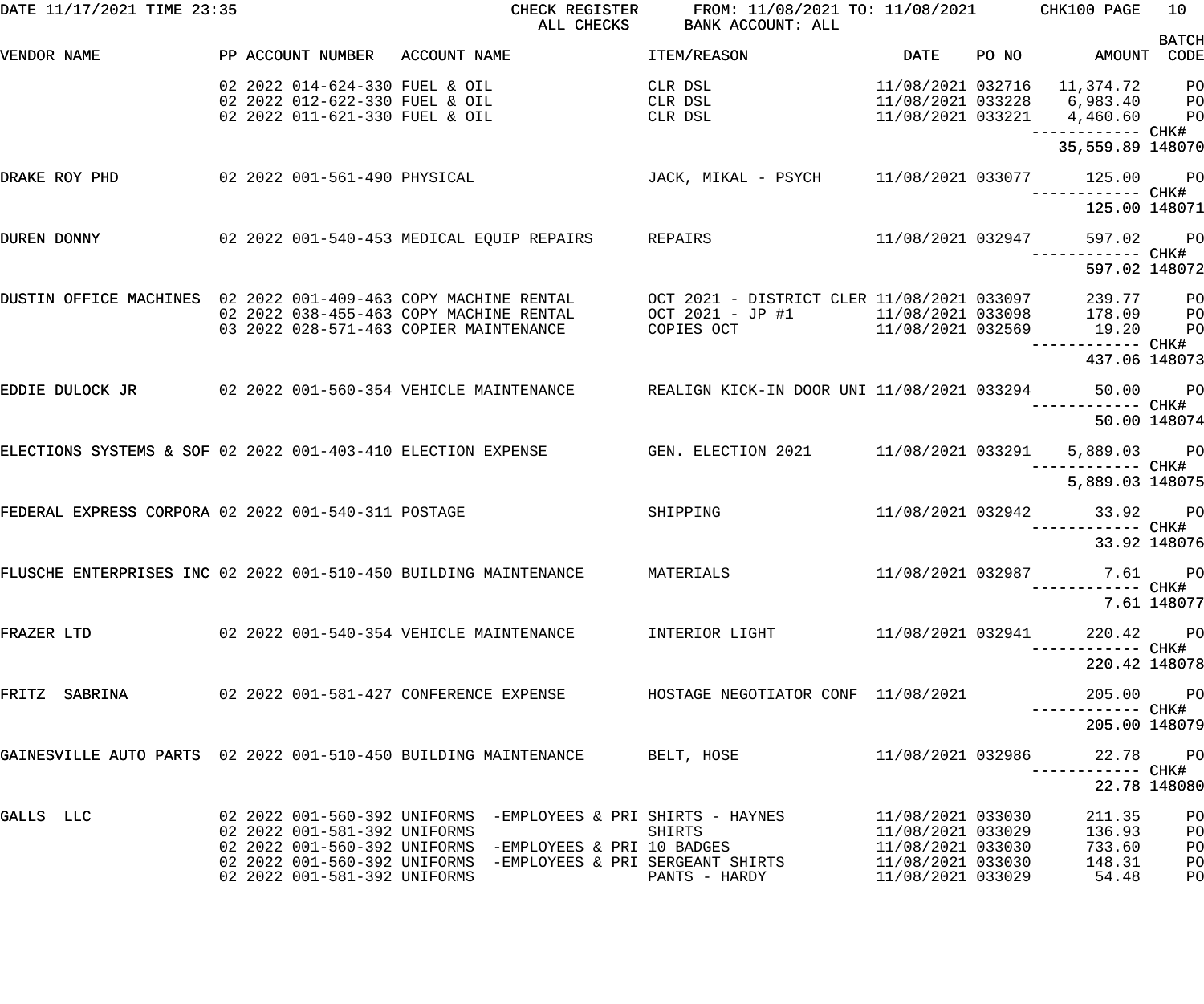| DATE 11/17/2021 TIME 23:35                                       |  | CHECK REGISTER<br>ALL CHECKS                                                                                | FROM: 11/08/2021 TO: 11/08/2021 CHK100 PAGE<br>BANK ACCOUNT: ALL                                                          |                   |                                                                   | 11<br><b>BATCH</b>      |
|------------------------------------------------------------------|--|-------------------------------------------------------------------------------------------------------------|---------------------------------------------------------------------------------------------------------------------------|-------------------|-------------------------------------------------------------------|-------------------------|
| VENDOR NAME                                                      |  | PP ACCOUNT NUMBER ACCOUNT NAME                                                                              | <b>ITEM/REASON</b>                                                                                                        | DATE              | PO NO AMOUNT CODE                                                 |                         |
|                                                                  |  |                                                                                                             |                                                                                                                           |                   | -----------         CHK#<br>1,284.67 148081                       |                         |
| GALVAN MEGAN                                                     |  | 02 2022 001-209-300 RESTITUTION PAYABLE                                                                     | MEZA                                                                                                                      | 11/08/2021        |                                                                   | 50.00 PO                |
|                                                                  |  |                                                                                                             |                                                                                                                           |                   |                                                                   | 50.00 148082            |
| GEO J CARROLL & SON FUN 02 2022 001-409-419 INDIGENT BURIAL      |  |                                                                                                             | JAMES S SIMPSON                                                                                                           | 11/08/2021 033127 | 600.00 PO                                                         |                         |
|                                                                  |  |                                                                                                             |                                                                                                                           |                   | 600.00 148083                                                     |                         |
| GEO MED WASTE OF TEXAS 02 2022 001-540-391 MEDICAL SUPPLIES      |  |                                                                                                             | WASTE DISPOSAL OCT 11/08/2021 032938 49.45 PO                                                                             |                   | —————————— CHK#                                                   |                         |
|                                                                  |  |                                                                                                             |                                                                                                                           |                   |                                                                   | 49.45 148084            |
| GLENN POLK AUTOPLEX 02 2022 001-540-354 VEHICLE MAINTENANCE      |  | 02 2022 001-560-354 VEHICLE MAINTENANCE                                                                     |                                                                                                                           |                   | 384.75<br>433.25                                                  | P <sub>O</sub><br>$P$ O |
|                                                                  |  | 02 2022 001-560-354 VEHICLE MAINTENANCE                                                                     | REPAIRS 19 3500 11/08/2021 032936<br>UNIT 37 - MAP SENSOR 11/08/2021 033033<br>UNIT 37 - TRANSMISSION W 11/08/2021 033033 |                   | 100.00                                                            | P <sub>O</sub>          |
|                                                                  |  |                                                                                                             |                                                                                                                           |                   | —————————— CHK#<br>918.00 148085                                  |                         |
| GOBLE JOHN                                                       |  | 02  2022  037-560-427  TRAINING - SHERIFF                                                                   | TAPEIT CONFERENCE                                                                                                         | 11/08/2021        | 225.00 PO                                                         |                         |
|                                                                  |  |                                                                                                             |                                                                                                                           |                   | 225.00 148086                                                     |                         |
| GOLDEN TRIANGLE FIRE PR 02 2022 001-510-450 BUILDING MAINTENANCE |  | 02 2022 001-510-450 BUILDING MAINTENANCE                                                                    | ALARM INSPECTION<br>SPRINKLER INSPECTION                                                                                  |                   | 11/08/2021 033008 465.00<br>11/08/2021 033008 703.49<br>465.00 PO | <b>PO</b>               |
|                                                                  |  |                                                                                                             |                                                                                                                           |                   | ----------- CHK#<br>1,168.49 148087                               |                         |
|                                                                  |  | GONZALES JAMIE E ATTORN 02 2022 001-409-400 COURT APPOINTED ATTORNEYS ST VS JENNIFER L ARNETT 11/08/2021    |                                                                                                                           |                   | 950.00 PO                                                         |                         |
|                                                                  |  |                                                                                                             |                                                                                                                           |                   | 950.00 148088                                                     |                         |
|                                                                  |  | GTS TECHNOLOGY SOLUTION 02 2022 001-503-455 COMPUTER MAINTENANCE SIERRA MODEM YEARLY SUPT 11/08/2021 033322 |                                                                                                                           |                   | 688.25<br>----------- CHK#                                        | <b>PO</b>               |
|                                                                  |  |                                                                                                             |                                                                                                                           |                   | 688.25 148089                                                     |                         |
| GUARDIAN PEST & TERMITE 02 2022 001-510-332 PEST & BIRD CONTROL  |  |                                                                                                             | OCT 2021 - COURTHOUSE TE 11/08/2021 032973                                                                                |                   | 299.25                                                            | PO                      |
|                                                                  |  | 02 2022 001-510-332 PEST & BIRD CONTROL<br>02 2022 001-510-332 PEST & BIRD CONTROL                          | OCT 2021 - ANNEX<br>OCT 2021 - COURTHOUSE PE 11/08/2021 032973                                                            | 11/08/2021 032973 | 55.00<br>205.00                                                   | PO<br>PO                |
|                                                                  |  | 02 2022 001-510-332 PEST & BIRD CONTROL                                                                     | OCT 2021 - EMS RICE AVE 11/08/2021 032973                                                                                 |                   | 35.00                                                             | P <sub>O</sub>          |
|                                                                  |  | 02 2022 001-510-332 PEST & BIRD CONTROL                                                                     | OCT 2021 - DPS                                                                                                            | 11/08/2021 032973 | 33.00                                                             | P <sub>O</sub>          |
|                                                                  |  | 02 2022 001-510-332 PEST & BIRD CONTROL                                                                     | OCT 2021 - LIBRARY 11/08/2021 032973                                                                                      |                   | 50.00                                                             | PO                      |
|                                                                  |  | 02 2022 001-510-332 PEST & BIRD CONTROL                                                                     | OCT 2021 - EMS CHURCH ST 11/08/2021 032973                                                                                |                   | 75.00                                                             | P <sub>O</sub>          |
|                                                                  |  | 02 2022 001-510-332 PEST & BIRD CONTROL                                                                     | OCT 2021 - OLD JAIL 11/08/2021 032973                                                                                     |                   | 40.00<br>—————————— CHK#                                          | P <sub>O</sub>          |
|                                                                  |  |                                                                                                             |                                                                                                                           |                   | 792.25 148090                                                     |                         |
| HACKER LYNDA                                                     |  | 02 2022 001-207-100 DUE TO OTHERS                                                                           | OVERPAYMENT                                                                                                               | 11/08/2021        | 200.00                                                            | <b>PO</b>               |
|                                                                  |  |                                                                                                             |                                                                                                                           |                   | 200.00 148091                                                     |                         |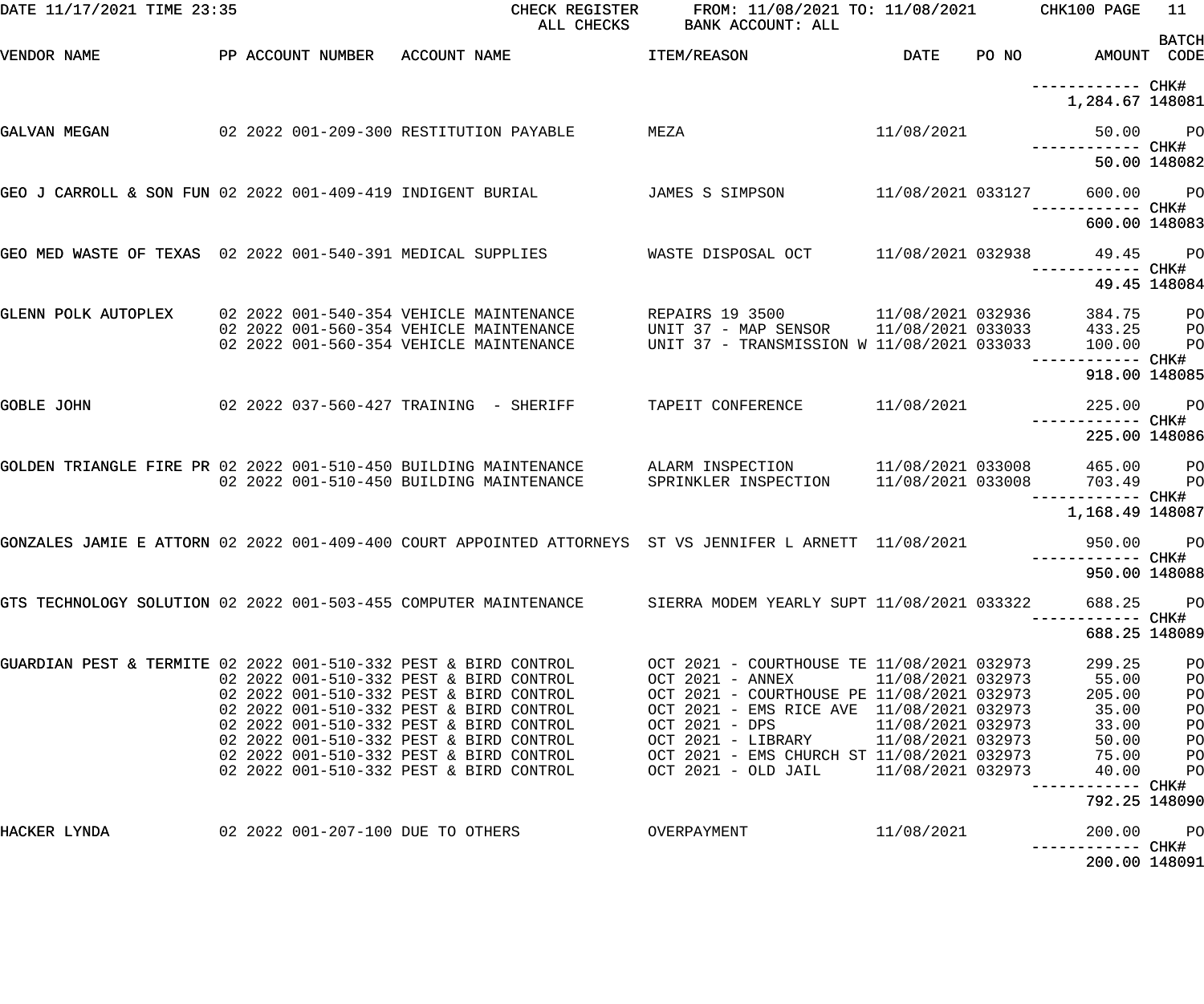| DATE 11/17/2021 TIME 23:35                                      |  |                             | CHECK REGISTER<br>ALL CHECKS                                                                                                                                                                                                                                                                                                                                                                                                                                                        | FROM: 11/08/2021 TO: 11/08/2021 CHK100 PAGE<br>BANK ACCOUNT: ALL                                                                                                                                                                                                                                                           |                                                                                                                                                                      |       |                                                                                                                                                         | 12                                                                    |
|-----------------------------------------------------------------|--|-----------------------------|-------------------------------------------------------------------------------------------------------------------------------------------------------------------------------------------------------------------------------------------------------------------------------------------------------------------------------------------------------------------------------------------------------------------------------------------------------------------------------------|----------------------------------------------------------------------------------------------------------------------------------------------------------------------------------------------------------------------------------------------------------------------------------------------------------------------------|----------------------------------------------------------------------------------------------------------------------------------------------------------------------|-------|---------------------------------------------------------------------------------------------------------------------------------------------------------|-----------------------------------------------------------------------|
| VENDOR NAME                                                     |  |                             | PP ACCOUNT NUMBER ACCOUNT NAME                                                                                                                                                                                                                                                                                                                                                                                                                                                      | <b>ITEM/REASON</b>                                                                                                                                                                                                                                                                                                         | <b>DATE</b>                                                                                                                                                          | PO NO |                                                                                                                                                         | <b>BATCH</b><br>AMOUNT CODE                                           |
| HARDROCK MATERIALS                                              |  | 02 2022 012-622-302 GRAVEL  |                                                                                                                                                                                                                                                                                                                                                                                                                                                                                     | RIP RAP                                                                                                                                                                                                                                                                                                                    | 11/08/2021 033301                                                                                                                                                    |       | 272.61<br>------------ CHK#                                                                                                                             | <b>PO</b>                                                             |
|                                                                 |  |                             |                                                                                                                                                                                                                                                                                                                                                                                                                                                                                     |                                                                                                                                                                                                                                                                                                                            |                                                                                                                                                                      |       | 272.61 148092                                                                                                                                           |                                                                       |
| HENNIGAN AUTO PARTS, IN 02 2022 012-622-354 MACHINERY REPAIRS   |  |                             | 02 2022 012-622-354 MACHINERY REPAIRS<br>02 2022 014-624-354 MACHINERY REPAIRS<br>02 2022 013-623-354 MACHINERY REPAIRS<br>02 2022 013-623-354 MACHINERY REPAIRS<br>02 2022 013-623-354 MACHINERY REPAIRS                                                                                                                                                                                                                                                                           | PARTS<br>PARTS<br>PARTS<br>PARTS<br>RELAY MODULE<br>PLUG, CB RADIO, SWIVEL 11/08/2021 032821                                                                                                                                                                                                                               | 11/08/2021 033123<br>11/08/2021 033123<br>11/08/2021 032732<br>11/08/2021 032821<br>11/08/2021 032821                                                                |       | 419.34<br>139.96<br>778.32<br>354.80<br>389.94<br>368.47<br>------------ CHK#<br>2,450.83 148093                                                        | PO<br>PO<br>PO<br>PO<br>PO<br>PO                                      |
| HERNANDEZ HECTOR                                                |  |                             | 02 2022 001-209-300 RESTITUTION PAYABLE<br>02 2022 001-209-300 RESTITUTION PAYABLE                                                                                                                                                                                                                                                                                                                                                                                                  | ORTIZ<br>ORTIZ                                                                                                                                                                                                                                                                                                             | 11/08/2021<br>11/08/2021                                                                                                                                             |       | 248.00<br>258.00<br>------------ CHK#                                                                                                                   | <b>PO</b><br>PO                                                       |
|                                                                 |  |                             |                                                                                                                                                                                                                                                                                                                                                                                                                                                                                     |                                                                                                                                                                                                                                                                                                                            |                                                                                                                                                                      |       | 506.00 148094                                                                                                                                           |                                                                       |
|                                                                 |  |                             | HERR BUSINESS FORMS INC 02 2022 001-560-310 OFFICE SUPPLIES<br>02 2022 001-560-310 OFFICE SUPPLIES                                                                                                                                                                                                                                                                                                                                                                                  | SHIPPING<br>CIVIL PROCESS CARDS                                                                                                                                                                                                                                                                                            | 11/08/2021 033242                                                                                                                                                    |       | 11/08/2021 033242 15.94<br>114.00<br>------------ CHK#                                                                                                  | <b>PO</b><br>PO                                                       |
|                                                                 |  |                             |                                                                                                                                                                                                                                                                                                                                                                                                                                                                                     |                                                                                                                                                                                                                                                                                                                            |                                                                                                                                                                      |       | 129.94 148095                                                                                                                                           |                                                                       |
|                                                                 |  |                             | HOGAN'S JIF-E LUBE #2 02 2022 001-540-354 VEHICLE MAINTENANCE OIL CHANNGE UNIT 4903 11/08/2021 032935                                                                                                                                                                                                                                                                                                                                                                               |                                                                                                                                                                                                                                                                                                                            |                                                                                                                                                                      |       | 392.20<br>392.20 148096                                                                                                                                 | <b>PO</b>                                                             |
| HOME DEPOT                                                      |  |                             | 02 2022 001-510-300 SUPPLIES                                                                                                                                                                                                                                                                                                                                                                                                                                                        | BRUSHLESS BLOWER                                                                                                                                                                                                                                                                                                           | 11/08/2021 032968                                                                                                                                                    |       | 129.00<br>------------ CHK#                                                                                                                             | <b>PO</b>                                                             |
| HUNTERS OIL DEPOT                                               |  |                             | 02 2022 001-552-354 VEHICLE MAINTENANCE<br>02 2022 001-560-354 VEHICLE MAINTENANCE<br>02 2022 001-560-354 VEHICLE MAINTENANCE<br>02 2022 001-560-354 VEHICLE MAINTENANCE<br>02 2022 001-560-354 VEHICLE MAINTENANCE<br>02 2022 001-560-354 VEHICLE MAINTENANCE<br>02 2022 001-560-354 VEHICLE MAINTENANCE<br>02 2022 001-560-354 VEHICLE MAINTENANCE<br>02 2022 011-621-354 MACHINERY REPAIRS<br>02 2022 001-560-354 VEHICLE MAINTENANCE<br>02 2022 001-560-354 VEHICLE MAINTENANCE | OIL CHANGE<br>UNIT 30 - OIL CHANGE/TIR 11/08/2021 033036<br>UNIT 28 - OIL CHANGE<br>UNIT 34 - OIL CHANGE/TIR 11/08/2021 033036<br>UNIT 23 - OIL CHANGE<br>UNIT 4 - OIL CHANGE<br>UNIT 25 - OIL CHANGE<br>UNIT 38 - OIL CHANGE<br>OIL CHANGE 2019 RAM 2500 11/08/2021 033164<br>UNIT 8 - INSPECTION<br>UNIT 36 - OIL CHANGE | 11/08/2021 033295<br>11/08/2021 033036<br>11/08/2021 033036<br>11/08/2021 033036<br>11/08/2021 033036<br>11/08/2021 033036<br>11/08/2021 033036<br>11/08/2021 033036 |       | 129.00 148097<br>56.56<br>102.05<br>68.85<br>293.36<br>84.02<br>63.52<br>84.02<br>56.90<br>87.95<br>7.00<br>75.41<br>------------ CHK#<br>979.64 148098 | PO<br><b>PO</b><br>PO<br>PO<br>PO<br>PO<br>PO<br>PO<br>PO<br>PO<br>PO |
| HUSTON KELLY                                                    |  | 02 2022 001-455-425 MILEAGE |                                                                                                                                                                                                                                                                                                                                                                                                                                                                                     | MILEAGE OCT 2021                                                                                                                                                                                                                                                                                                           | 11/08/2021                                                                                                                                                           |       | 73.92                                                                                                                                                   | PO<br>73.92 148099                                                    |
| IMC WASTE DISPOSAL INC 02 2022 001-510-450 BUILDING MAINTENANCE |  |                             |                                                                                                                                                                                                                                                                                                                                                                                                                                                                                     | GREASE TRAP SERVICE 10/0 11/08/2021 033296                                                                                                                                                                                                                                                                                 |                                                                                                                                                                      |       | 1,003.00                                                                                                                                                | PO                                                                    |
|                                                                 |  |                             |                                                                                                                                                                                                                                                                                                                                                                                                                                                                                     |                                                                                                                                                                                                                                                                                                                            |                                                                                                                                                                      |       | ------------ CHK#<br>1,003.00 148100                                                                                                                    |                                                                       |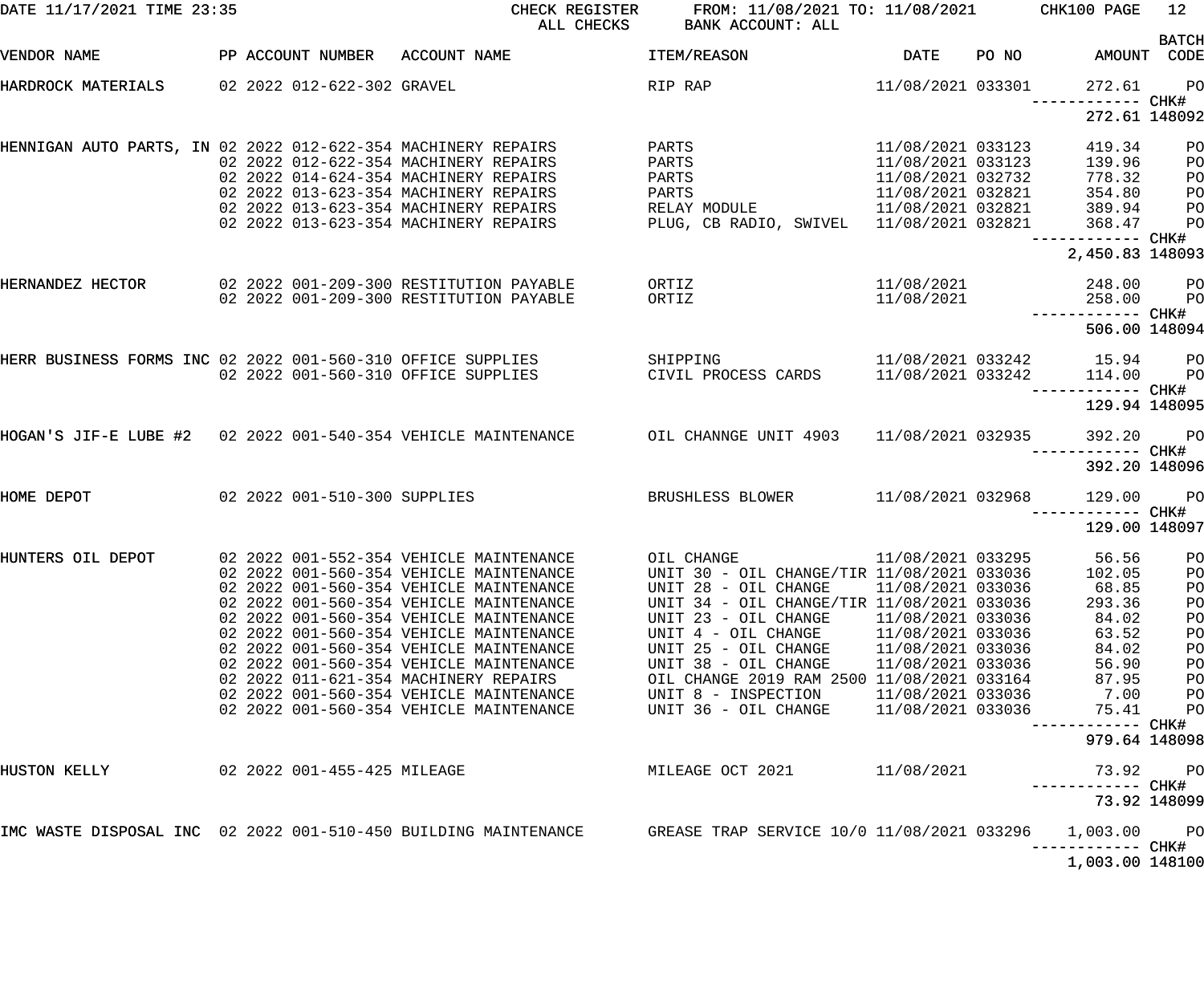|  |  | DATE 11/17/2021 TIME 23:35 |  |
|--|--|----------------------------|--|

DATE 11/17/2021 TIME 23:35 CHECK REGISTER FROM: 11/08/2021 TO: 11/08/2021 CHK100 PAGE 13 ALL CHECKS BANK ACCOUNT: ALL

| VENDOR NAME                                      |  | PP ACCOUNT NUMBER         | ACCOUNT NAME                                                    | ITEM/REASON                                | DATE              | PO NO |        | <b>BATCH</b><br>AMOUNT CODE |
|--------------------------------------------------|--|---------------------------|-----------------------------------------------------------------|--------------------------------------------|-------------------|-------|--------|-----------------------------|
|                                                  |  |                           |                                                                 |                                            |                   |       |        |                             |
| INDUSTRIAL BEARING CO                            |  |                           | 02 2022 012-622-354 MACHINERY REPAIRS                           | PARTS                                      | 11/08/2021 032862 |       | 51.34  | PO<br>------ CHK#           |
|                                                  |  |                           |                                                                 |                                            |                   |       |        | 51.34 148101                |
| INGRAM LIBRARY SERVICE 02 2022 001-650-590 BOOKS |  |                           |                                                                 | BOOK                                       | 11/08/2021 032677 |       | 14.84  | PO                          |
|                                                  |  | 02 2022 001-650-590 BOOKS |                                                                 | BOOK                                       | 11/08/2021 032677 |       | 13.24  | PO                          |
|                                                  |  | 02 2022 001-650-590 BOOKS |                                                                 | <b>BOOK</b>                                | 11/08/2021 032677 |       | 60.00  | PO                          |
|                                                  |  | 02 2022 001-650-590 BOOKS |                                                                 | <b>BOOKS</b>                               | 11/08/2021 032677 |       | 35.90  | PO                          |
|                                                  |  | 02 2022 001-650-590 BOOKS |                                                                 | <b>BOOKS</b>                               | 11/08/2021 032677 |       | 74.70  | PO                          |
|                                                  |  | 02 2022 001-650-590 BOOKS |                                                                 | <b>BOOKS</b>                               | 11/08/2021 032677 |       | 28.59  | PO                          |
|                                                  |  | 02 2022 001-650-590 BOOKS |                                                                 | BOOK                                       | 11/08/2021 032677 |       | 14.31  | PO                          |
|                                                  |  | 02 2022 001-650-590 BOOKS |                                                                 | BOOK                                       | 11/08/2021 032677 |       | 15.87  | PO                          |
|                                                  |  | 02 2022 001-650-590 BOOKS |                                                                 | BOOK                                       | 11/08/2021 032677 |       | 9.00   | PO                          |
|                                                  |  | 02 2022 001-650-590 BOOKS |                                                                 | <b>BOOKS</b>                               | 11/08/2021 032677 |       | 15.92  | PO                          |
|                                                  |  | 02 2022 001-650-590 BOOKS |                                                                 | <b>BOOK</b>                                | 11/08/2021 032677 |       | 8.84   | PO                          |
|                                                  |  | 02 2022 001-650-590 BOOKS |                                                                 | <b>BOOKS</b>                               | 11/08/2021 032677 |       | 43.95  | PO                          |
|                                                  |  | 02 2022 001-650-590 BOOKS |                                                                 | <b>BOOK</b>                                | 11/08/2021 032677 |       | 14.83  | PO                          |
|                                                  |  | 02 2022 001-650-590 BOOKS |                                                                 | <b>BOOK</b>                                | 11/08/2021 032677 |       | 17.47  | PO                          |
|                                                  |  | 02 2022 001-650-590 BOOKS |                                                                 | <b>BOOK</b>                                | 11/08/2021 032677 |       | 14.83  | PO                          |
|                                                  |  | 02 2022 001-650-590 BOOKS |                                                                 | BOOK                                       | 11/08/2021 032677 |       | 15.36  | PO                          |
|                                                  |  | 02 2022 001-650-590 BOOKS |                                                                 | <b>BOOKS</b>                               | 11/08/2021 032677 |       | 47.65  | PO                          |
|                                                  |  | 02 2022 001-650-590 BOOKS |                                                                 | BOOK                                       | 11/08/2021 032677 |       | 14.84  | PO                          |
|                                                  |  | 02 2022 001-650-590 BOOKS |                                                                 | <b>BOOK</b>                                | 11/08/2021 032677 |       | 15.36  | PO                          |
|                                                  |  | 02 2022 001-650-590 BOOKS |                                                                 | <b>BOOK</b>                                | 11/08/2021 032677 |       | 9.53   | PO                          |
|                                                  |  | 02 2022 001-650-590 BOOKS |                                                                 | <b>BOOKS</b>                               | 11/08/2021 032677 |       | 30.58  | PO                          |
|                                                  |  | 02 2022 001-650-590 BOOKS |                                                                 | <b>BOOK</b>                                | 11/08/2021 032677 |       | 27.00  | PO                          |
|                                                  |  | 02 2022 001-650-590 BOOKS |                                                                 | <b>BOOK</b>                                | 11/08/2021 032677 |       | 14.39  | PO                          |
|                                                  |  | 02 2022 001-650-590 BOOKS |                                                                 | <b>BOOK</b>                                | 11/08/2021 032677 |       | 9.51   | PO                          |
|                                                  |  | 02 2022 001-650-590 BOOKS |                                                                 | BOOK                                       | 11/08/2021 032677 |       | 9.53   | PO                          |
|                                                  |  | 02 2022 001-650-590 BOOKS |                                                                 | BOOK                                       | 11/08/2021 032677 |       | 12.71  | PO                          |
|                                                  |  | 02 2022 001-650-590 BOOKS |                                                                 | <b>BOOKS</b>                               | 11/08/2021 032677 |       | 40.13  | PO                          |
|                                                  |  | 02 2022 001-650-590 BOOKS |                                                                 | <b>BOOKS</b>                               | 11/08/2021 032677 |       | 24.37  | PO                          |
|                                                  |  | 02 2022 001-650-590 BOOKS |                                                                 | <b>BOOKS</b>                               | 11/08/2021 032677 |       | 66.60  | PO                          |
|                                                  |  | 02 2022 001-650-590 BOOKS |                                                                 | <b>BOOKS</b>                               | 11/08/2021 032677 |       | 25.95  | PO                          |
|                                                  |  | 02 2022 001-650-590 BOOKS |                                                                 | BOOK                                       | 11/08/2021 032677 |       |        | 14.83 PO                    |
|                                                  |  |                           |                                                                 |                                            |                   |       |        |                             |
|                                                  |  |                           |                                                                 |                                            |                   |       |        | 760.63 148102               |
|                                                  |  |                           | INTE-LINK GLOBAL SOLUTI 02 2022 037-560-427 TRAINING  - SHERIFF | TRAINING FOR MCGREGOR 11/08/2021 033298    |                   |       | 319.00 | <b>PO</b>                   |
|                                                  |  |                           |                                                                 |                                            |                   |       |        | ----------- CHK#            |
|                                                  |  |                           |                                                                 |                                            |                   |       |        | 319.00 148103               |
| JOE WALTER LUMBER CO                             |  |                           | 02 2022 001-510-450 BUILDING MAINTENANCE                        | PAINT THINNER, PAINT STR 11/08/2021 032969 |                   |       |        | 28.65 PO                    |
|                                                  |  |                           | 02 2022 001-510-450 BUILDING MAINTENANCE                        | PAINT TOOLS, CAULK GUN 11/08/2021 032969   |                   |       |        | 12.78 PO                    |
|                                                  |  |                           | 02 2022 001-510-450 BUILDING MAINTENANCE                        | TUBING, COUPLING, PINCH 11/08/2021 032969  |                   |       |        | 70.59 PO                    |
|                                                  |  |                           | 02 2022 001-510-450 BUILDING MAINTENANCE                        | SANDCLOTH, ELBOW, BRUSH 11/08/2021 032969  |                   |       | 19.86  | PO                          |
|                                                  |  |                           |                                                                 |                                            |                   |       |        |                             |
|                                                  |  |                           |                                                                 |                                            |                   |       |        | 131.88 148104               |
| K&N ELECTRIC INC                                 |  |                           | 02 2022 012-622-300 SUPPLIES & HARDWARE                         | TAPE                                       | 11/08/2021 032873 |       | 227.68 | <b>PO</b>                   |
|                                                  |  |                           |                                                                 |                                            |                   |       |        |                             |
|                                                  |  |                           |                                                                 |                                            |                   |       |        | 227.68 148105               |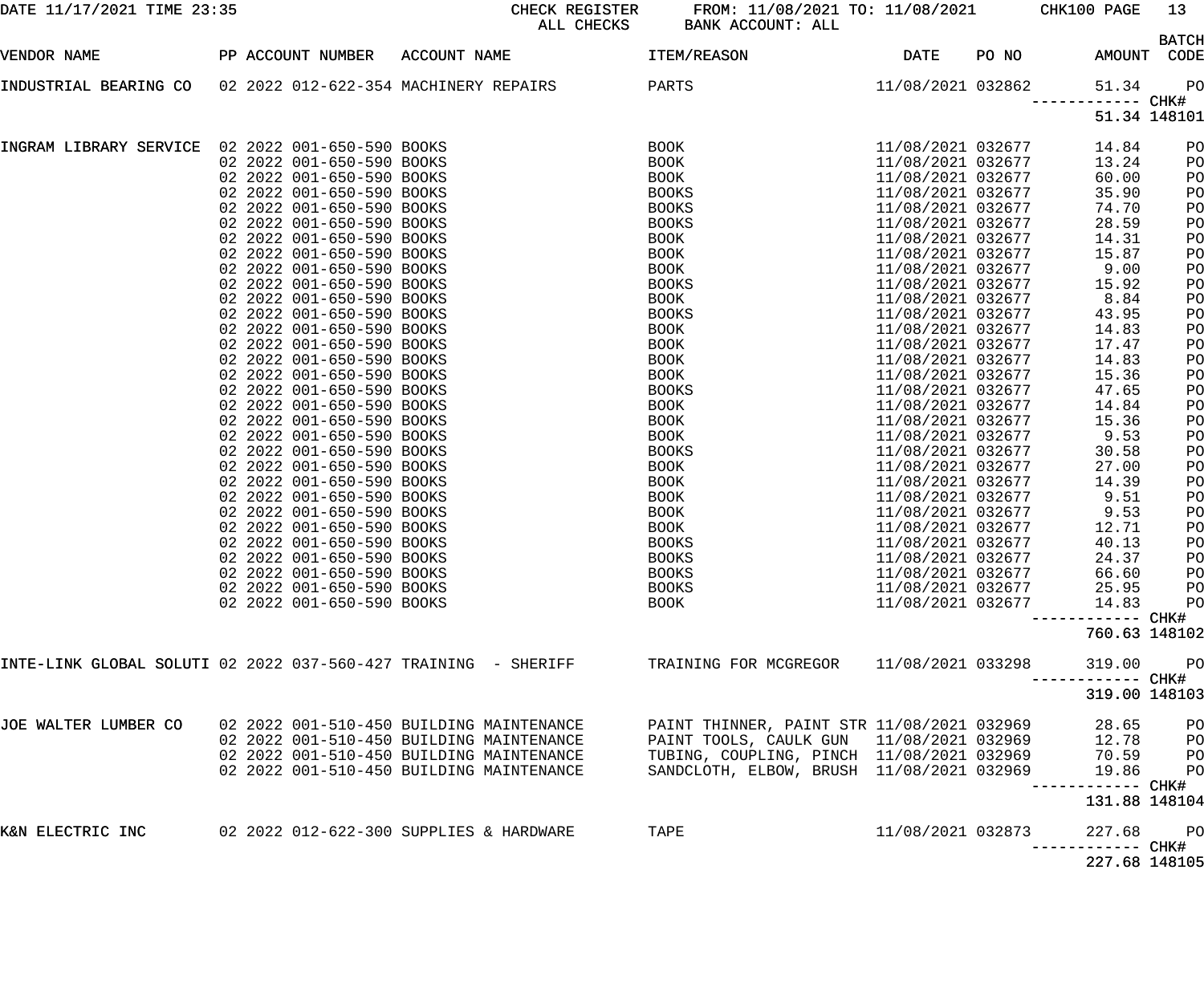| DATE 11/17/2021 TIME 23:35                                                                                             |                   | CHECK REGISTER<br>ALL CHECKS                                                                                                                                                                                                                                                                                                                                                                                           | FROM: 11/08/2021 TO: 11/08/2021<br>BANK ACCOUNT: ALL                                                                                                              |                                                                                                                                                                                                                                                                 |       | CHK100 PAGE                                                                                                                                                               | 14                                                                                       |
|------------------------------------------------------------------------------------------------------------------------|-------------------|------------------------------------------------------------------------------------------------------------------------------------------------------------------------------------------------------------------------------------------------------------------------------------------------------------------------------------------------------------------------------------------------------------------------|-------------------------------------------------------------------------------------------------------------------------------------------------------------------|-----------------------------------------------------------------------------------------------------------------------------------------------------------------------------------------------------------------------------------------------------------------|-------|---------------------------------------------------------------------------------------------------------------------------------------------------------------------------|------------------------------------------------------------------------------------------|
| VENDOR NAME                                                                                                            | PP ACCOUNT NUMBER | ACCOUNT NAME                                                                                                                                                                                                                                                                                                                                                                                                           | ITEM/REASON                                                                                                                                                       | <b>DATE</b>                                                                                                                                                                                                                                                     | PO NO | AMOUNT CODE                                                                                                                                                               | <b>BATCH</b>                                                                             |
| KIMBALL MIDWEST                                                                                                        |                   | 02  2022  014-624-300  SUPPLIES & HARDWARE<br>02 2022 013-623-300 SUPPLIES & HARDWARE<br>02 2022 014-624-300 SUPPLIES & HARDWARE                                                                                                                                                                                                                                                                                       | $5/8H$ X $5/8T$ Z<br>SUPPLIES<br>SUPPLIES                                                                                                                         | 11/08/2021 032743<br>11/08/2021 032808<br>11/08/2021 032743                                                                                                                                                                                                     |       | 79.01<br>904.18<br>82.70                                                                                                                                                  | PO<br>PО<br>P <sub>O</sub>                                                               |
|                                                                                                                        |                   |                                                                                                                                                                                                                                                                                                                                                                                                                        |                                                                                                                                                                   |                                                                                                                                                                                                                                                                 |       | ------------ CHK#<br>1,065.89 148106                                                                                                                                      |                                                                                          |
| KLEMENT FORD OF MUENSTE 02 2022 014-624-354 MACHINERY REPAIRS                                                          |                   |                                                                                                                                                                                                                                                                                                                                                                                                                        | SLEEVE                                                                                                                                                            | 11/08/2021 032744                                                                                                                                                                                                                                               |       | 35.84                                                                                                                                                                     | <b>PO</b>                                                                                |
|                                                                                                                        |                   |                                                                                                                                                                                                                                                                                                                                                                                                                        |                                                                                                                                                                   |                                                                                                                                                                                                                                                                 |       | 35.84 148107                                                                                                                                                              |                                                                                          |
| KUYKENDALL SARAH 602 2022 001-209-300 RESTITUTION PAYABLE                                                              |                   |                                                                                                                                                                                                                                                                                                                                                                                                                        | GARZA                                                                                                                                                             | 11/08/2021                                                                                                                                                                                                                                                      |       | 3.50<br>------------ CHK#                                                                                                                                                 | $P$ O                                                                                    |
|                                                                                                                        |                   |                                                                                                                                                                                                                                                                                                                                                                                                                        |                                                                                                                                                                   |                                                                                                                                                                                                                                                                 |       |                                                                                                                                                                           | 3.50 148108                                                                              |
| KYOCERA DOCUMENT SOLUTI 02 2022 001-409-463 COPY MACHINE RENTAL                                                        |                   | 02 2022 001-409-463 COPY MACHINE RENTAL<br>02 2022 038-456-463 COPY MACHINE RENTAL<br>02 2022 001-409-463 COPY MACHINE RENTAL                                                                                                                                                                                                                                                                                          | COPIES NOV 2021<br>NOV 2021<br>NOV 2021<br>NOV 2021                                                                                                               | 11/08/2021 032997<br>11/08/2021 032997<br>11/08/2021 033000<br>11/08/2021 032996                                                                                                                                                                                |       | 17.66<br>129.99<br>134.45<br>147.08                                                                                                                                       | PO<br>PO<br>PO<br>PO                                                                     |
|                                                                                                                        |                   |                                                                                                                                                                                                                                                                                                                                                                                                                        |                                                                                                                                                                   |                                                                                                                                                                                                                                                                 |       | ----------- CHK#<br>429.18 148109                                                                                                                                         |                                                                                          |
| LABATT FOOD SERVICE LLC 02 2022 001-561-333 FOOD FOR JAIL<br>LAURAS LOCKSMITH & SECU 02 2022 001-560-499 MISCELLANEOUS |                   | 02 2022 001-561-333 FOOD FOR JAIL<br>02 2022 001-561-333 FOOD FOR JAIL<br>02 2022 001-561-338 KITCHEN SUPPLIES<br>02 2022 001-561-333 FOOD FOR JAIL<br>02 2022 001-561-333 FOOD FOR JAIL<br>02 2022 001-561-333 FOOD FOR JAIL<br>02 2022 001-561-333 FOOD FOR JAIL<br>02 2022 001-561-333 FOOD FOR JAIL<br>02 2022 001-561-333 FOOD FOR JAIL<br>02 2022 001-561-333 FOOD FOR JAIL<br>02 2022 001-561-333 FOOD FOR JAIL | JAIL FOOD<br>JAIL FOOD<br>JAIL FOOD<br>KITCHEN SUPPLIES<br>JAIL FOOD<br>JAIL FOOD<br>CREDIT<br>CREDIT<br>JAIL FOOD<br>JAIL FOOD<br>JAIL FOOD<br>JAIL FOOD<br>KEYS | 11/08/2021 032959<br>11/08/2021 032959<br>11/08/2021 032959<br>11/08/2021 033055<br>11/08/2021 032959<br>11/08/2021 032959<br>11/08/2021<br>11/08/2021<br>11/08/2021 032959<br>11/08/2021 032959<br>11/08/2021 032959<br>11/08/2021 032959<br>11/08/2021 033330 |       | 3,206.76<br>99.18<br>4,599.73<br>390.28<br>86.98<br>4,463.52<br>$157.15-$<br>$30.40 -$<br>3,809.27<br>3,360.83<br>96.02<br>56.78 PO<br>19,981.80 148110<br>--------- CHK# | PO<br>PO<br>PO<br>PO<br>PO<br>PO<br>PO<br>PO<br>PO<br>PO<br>PO<br>6.00 PO<br>6.00 148111 |
|                                                                                                                        |                   | LEGAL AND LIABILITY RIS 02 2022 001-560-429 TRAINING & SCHOOLS TRAINING - SCOTT OTTO                                                                                                                                                                                                                                                                                                                                   |                                                                                                                                                                   | 11/08/2021 033279                                                                                                                                                                                                                                               |       | 495.00 PO<br>495.00 148112                                                                                                                                                |                                                                                          |
|                                                                                                                        |                   | LIBERTY RESOURCES FAMIL 02 2022 001-570-324 COMMUNITY BASED SERVICES     QUARTER 1                                                                                                                                                                                                                                                                                                                                     |                                                                                                                                                                   |                                                                                                                                                                                                                                                                 |       | 11/08/2021 033275 7,500.00 PO<br>7,500.00 148113                                                                                                                          |                                                                                          |
| MANNING NANCY                                                                                                          |                   | 02  2022  001-409-400  COURT APPOINTED ATTORNEYS  ITIO KDM & JCM<br>02 2022 001-409-400 COURT APPOINTED ATTORNEYS ITIO T D A<br>02   2022   001-409-414   JUVENILE   CT   APPOINTED   ATT   ITMO   B   B                                                                                                                                                                                                               |                                                                                                                                                                   | 11/08/2021<br>11/08/2021<br>11/08/2021<br>11/08/2021                                                                                                                                                                                                            |       | 525.00<br>525.00 PO<br>275.00                                                                                                                                             | $P$ O<br>PO <sub>1</sub>                                                                 |
|                                                                                                                        |                   |                                                                                                                                                                                                                                                                                                                                                                                                                        |                                                                                                                                                                   |                                                                                                                                                                                                                                                                 |       | 1,325.00 148114                                                                                                                                                           |                                                                                          |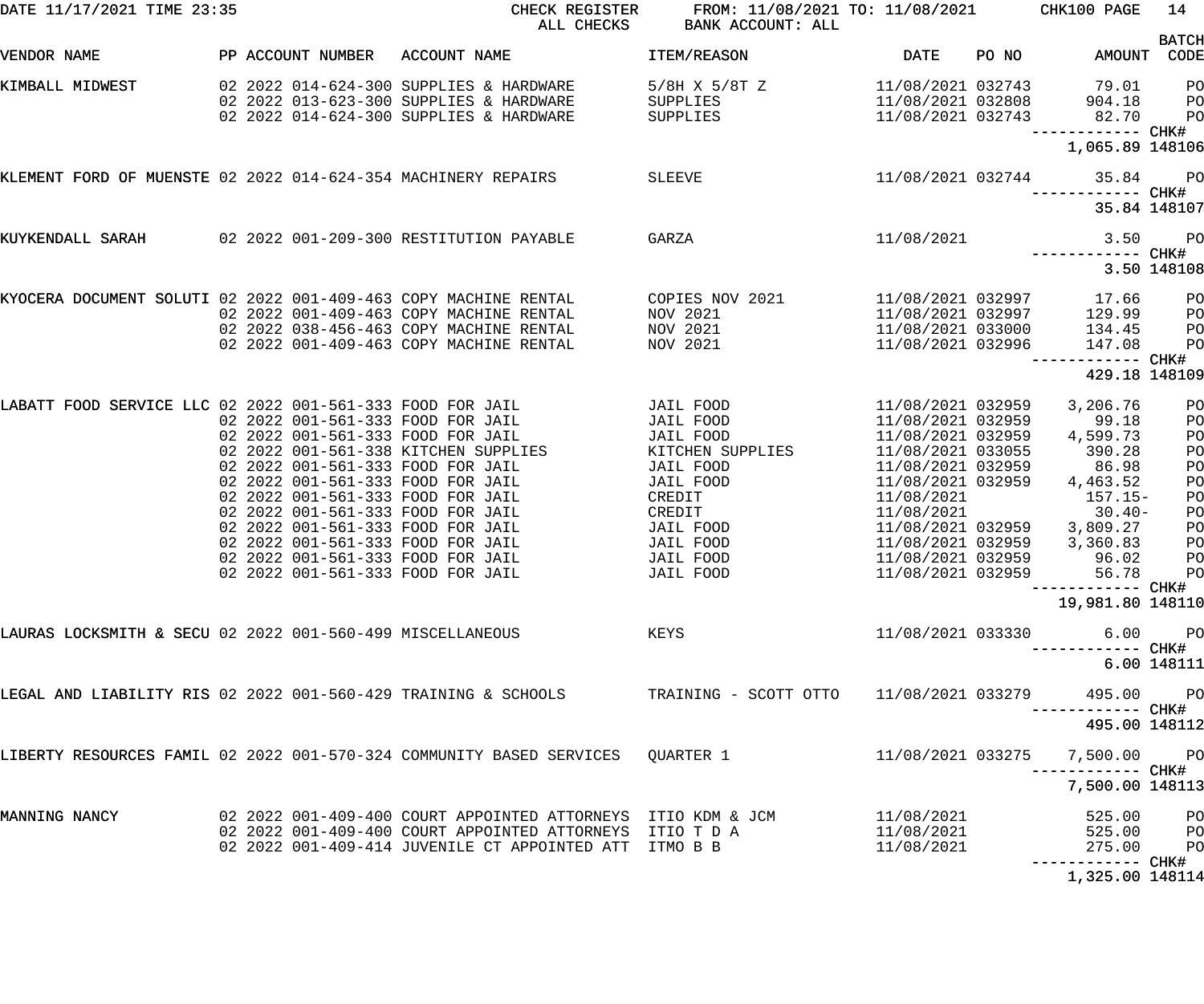| DATE 11/17/2021 TIME 23:35 |                                     | CHECK REGISTER<br>ALL CHECKS                                                         | FROM: 11/08/2021 TO: 11/08/2021<br>BANK ACCOUNT: ALL   |                   |       | CHK100 PAGE                          | 15                   |
|----------------------------|-------------------------------------|--------------------------------------------------------------------------------------|--------------------------------------------------------|-------------------|-------|--------------------------------------|----------------------|
| VENDOR NAME                | PP ACCOUNT NUMBER                   | ACCOUNT NAME                                                                         | ITEM/REASON                                            | DATE              | PO NO | AMOUNT                               | <b>BATCH</b><br>CODE |
| MCCORMICK PAIGE LLC        |                                     | 02 2022 001-409-400 COURT APPOINTED ATTORNEYS                                        | ST VS HEATHER FLETCHER                                 | 11/08/2021        |       | 270.00                               | PO                   |
|                            |                                     | 02 2022 001-409-400 COURT APPOINTED ATTORNEYS                                        | ST VS HALEY WILLIAMS                                   | 11/08/2021        |       | 240.00                               | PO                   |
|                            |                                     | 02 2022 001-409-400 COURT APPOINTED ATTORNEYS                                        | ST VS MONIQUA KERSHMAN                                 | 11/08/2021        |       | 230.00                               | PO                   |
|                            |                                     | 02 2022 001-409-400 COURT APPOINTED ATTORNEYS                                        | ST VS RYAN BRANCH                                      | 11/08/2021        |       | 270.00                               | PO                   |
|                            |                                     | 02 2022 001-409-400 COURT APPOINTED ATTORNEYS                                        | ST VS JEFFFREY SHORT                                   | 11/08/2021        |       | 270.00                               | PO                   |
|                            |                                     | 02 2022 001-409-400 COURT APPOINTED ATTORNEYS                                        | ST VS GARY MAYFIELD                                    | 11/08/2021        |       | 400.00                               | PO                   |
|                            |                                     | 02 2022 001-409-400 COURT APPOINTED ATTORNEYS                                        | ST VS SARAH JACKSON                                    | 11/08/2021        |       | 640.00                               | PO                   |
|                            |                                     |                                                                                      |                                                        |                   |       | ------------ CHK#<br>2,320.00 148115 |                      |
|                            |                                     |                                                                                      |                                                        |                   |       |                                      |                      |
|                            |                                     | MCCOYS BUILDING SUPPLY 02 2022 012-622-300 SUPPLIES & HARDWARE BALL VALVE BRASS 1/2" |                                                        | 11/08/2021 032872 |       | 27.98<br>------------ CHK#           | P <sub>O</sub>       |
|                            |                                     |                                                                                      |                                                        |                   |       | 27.98 148116                         |                      |
| METRO CENTRE LP            |                                     | 02  2022  001-409-463  COPY  MACHINE  RENTAL                                         | OCT 2021 - JAIL                                        | 11/08/2021 033287 |       | 11.45                                | PO                   |
|                            |                                     | 02 2022 001-409-463 COPY MACHINE RENTAL                                              | OCT 2021 - JAIL BOOK IN 11/08/2021 033288              |                   |       | 129.00                               | PO                   |
|                            |                                     | 02 2022 001-409-463 COPY MACHINE RENTAL                                              | COPIES                                                 | 11/08/2021 033286 |       | 16.76                                | PO                   |
|                            |                                     | 02 2022 001-409-463 COPY MACHINE RENTAL                                              | OCT 2021 - COUNTY CLERK 11/08/2021 033286              |                   |       | 13.12                                | PO                   |
|                            |                                     |                                                                                      |                                                        |                   |       | 170.33 148117                        |                      |
| MIDWEST TAPE LLC           |                                     | 02 2022 001-650-592 AUDIO VISUAL MATERIAL                                            | FORGIVING PARIS                                        | 11/08/2021 032675 |       | 64.98                                | PO                   |
|                            |                                     | 02 2022 001-650-592 AUDIO VISUAL MATERIAL                                            | JOE BELL                                               | 11/08/2021 032675 |       | 14.64                                | PO                   |
|                            |                                     | 02 2022 001-650-592 AUDIO VISUAL MATERIAL                                            | THE PROTEGE                                            | 11/08/2021 032675 |       | 48.03                                | PO                   |
|                            |                                     | 02 2022 001-650-592 AUDIO VISUAL MATERIAL                                            | BLITHE SPIRIT                                          | 11/08/2021 032675 |       | 91.95                                | PO                   |
|                            |                                     | 02 2022 001-650-592 AUDIO VISUAL MATERIAL                                            | DEAR SANTA                                             | 11/08/2021 032675 |       | 74.98                                | PO                   |
|                            |                                     | 02 2022 001-650-592 AUDIO VISUAL MATERIAL                                            | NINE DAYS                                              | 11/08/2021 032675 |       | 59.67                                | PO                   |
|                            |                                     | 02 2022 001-650-592 AUDIO VISUAL MATERIAL                                            | CHARMING THE HEARTS                                    | 11/08/2021 032675 |       | 39.78                                | PO                   |
|                            |                                     |                                                                                      |                                                        |                   |       | ------------ CHK#                    |                      |
|                            |                                     |                                                                                      |                                                        |                   |       | 394.03 148118                        |                      |
| MONTGOMERY CRESAH          |                                     | 02 2022 001-209-300 RESTITUTION PAYABLE                                              | LEWELLING                                              | 11/08/2021        |       | 100.00                               | P <sub>O</sub>       |
|                            |                                     |                                                                                      |                                                        |                   |       |                                      |                      |
|                            |                                     |                                                                                      |                                                        |                   |       | 100.00 148119                        |                      |
| NET DATA CORP              |                                     | 02  2022  001-503-455  COMPUTER MAINTENANCE                                          | NETDATA SERVER YEARLY MA 11/08/2021 033278 3,873.29 PO |                   |       |                                      |                      |
|                            | 02 2022 001-208-151 DUE TO NET DATA |                                                                                      | OCT 2021 - JP 2                                        |                   |       | 11/08/2021 033339 28.00 PO           |                      |
|                            | 02 2022 001-208-151 DUE TO NET DATA |                                                                                      | OCT 2021 - JP 1                                        |                   |       | 11/08/2021 033339 194.00 PO          |                      |
|                            |                                     |                                                                                      |                                                        |                   |       | 4,095.29 148120                      |                      |
|                            |                                     |                                                                                      |                                                        |                   |       |                                      |                      |
| NEU ANGEL                  |                                     | 02  2022  001-665-426  MILEAGE  - H. E.           MILEAGE OCTOBER                    |                                                        | 11/08/2021        |       | 253.12 PO                            |                      |
|                            |                                     |                                                                                      |                                                        |                   |       | 253.12 148121                        |                      |
| NEU DENISE A               | 02 2022 001-476-495 TRIAL EXPENSE   |                                                                                      | COPY OF PLEA HEARING FOR 11/08/2021 033276             |                   |       | 15.00 PO                             |                      |
|                            |                                     |                                                                                      |                                                        |                   |       | -----------         CHK#             |                      |
|                            |                                     |                                                                                      |                                                        |                   |       | 15.00 148122                         |                      |
| NOAHS ARK                  | 02 2022 001-645-485 NOAH'S ARK      |                                                                                      | OCT 2021                                               | 11/08/2021 033024 |       | 300.00 PO                            |                      |
|                            |                                     |                                                                                      |                                                        |                   |       | ----------- CHK#<br>300.00 148123    |                      |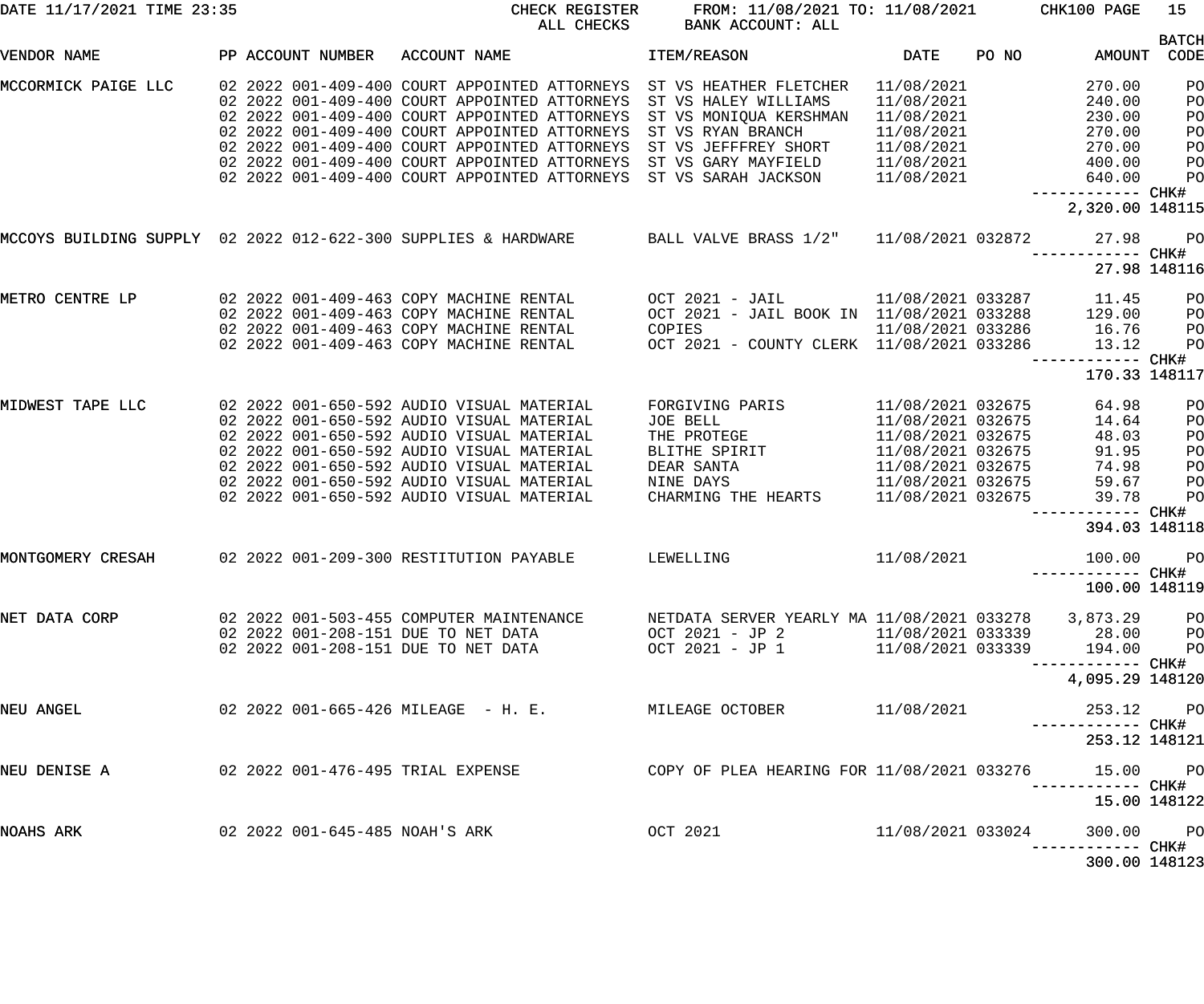|              | DATE 11/17/2021 TIME 23:35 |                                                                                                                                                                                                                                                                                                                                                      | CHECK REGISTER<br>ALL CHECKS                                                                                                                                                                                                                                                                                                                                                                                                                                                     | FROM: 11/08/2021 TO: 11/08/2021<br>BANK ACCOUNT: ALL                                                                                                                                                                                                                                                                                                                       |                                                                                                                                                                                                                                                                                                                                              |       | CHK100 PAGE                                                                                                                                                                | 16 <sup>1</sup>                                                                                                |
|--------------|----------------------------|------------------------------------------------------------------------------------------------------------------------------------------------------------------------------------------------------------------------------------------------------------------------------------------------------------------------------------------------------|----------------------------------------------------------------------------------------------------------------------------------------------------------------------------------------------------------------------------------------------------------------------------------------------------------------------------------------------------------------------------------------------------------------------------------------------------------------------------------|----------------------------------------------------------------------------------------------------------------------------------------------------------------------------------------------------------------------------------------------------------------------------------------------------------------------------------------------------------------------------|----------------------------------------------------------------------------------------------------------------------------------------------------------------------------------------------------------------------------------------------------------------------------------------------------------------------------------------------|-------|----------------------------------------------------------------------------------------------------------------------------------------------------------------------------|----------------------------------------------------------------------------------------------------------------|
| VENDOR NAME  |                            | PP ACCOUNT NUMBER ACCOUNT NAME                                                                                                                                                                                                                                                                                                                       |                                                                                                                                                                                                                                                                                                                                                                                                                                                                                  | ITEM/REASON                                                                                                                                                                                                                                                                                                                                                                | DATE                                                                                                                                                                                                                                                                                                                                         | PO NO | AMOUNT                                                                                                                                                                     | <b>BATCH</b><br>CODE                                                                                           |
|              |                            | NORTEX COMMUNICATIONS P 02 2022 001-409-420 TELEPHONE<br>02 2022 001-409-420 TELEPHONE<br>02 2022 001-409-420 TELEPHONE<br>02 2022 012-622-420 TELEPHONE<br>02 2022 001-409-420 TELEPHONE<br>02 2022 013-623-420 TELEPHONE<br>02 2022 001-409-420 TELEPHONE<br>02 2022 001-409-420 TELEPHONE<br>02 2022 001-409-460 RENT<br>02 2022 001-409-460 RENT |                                                                                                                                                                                                                                                                                                                                                                                                                                                                                  | ANNEX PHONES<br>DPS PHONE TREE<br>EMS STATION 5 PHONE &<br>PCT 2 BARN PHONE & INT<br>CCJC INT SERVICE & PHONE 11/08/2021<br>PCT 3 BARN PHONE & INT<br>EMS STAT 4 PHONE INT TV 11/08/2021<br>PHONES<br>NOV 2021 - OLD JAIL<br>NOV 2021 - ANNEX, EMS                                                                                                                         | 11/08/2021<br>11/08/2021<br>11/08/2021<br>11/08/2021<br>11/08/2021<br>11/08/2021<br>11/08/2021 033022                                                                                                                                                                                                                                        |       | 101.34<br>60.00<br>229.59<br>116.13<br>1,394.95<br>128.78<br>231.59<br>1,385.19<br>11/08/2021 033023 350.00<br>2,000.00<br>------------ CHK#<br>5,997.57 148124            | PO<br>PO<br>PO<br>PO<br>PO<br>PO<br>PO<br>PO<br>PO<br>PO                                                       |
|              |                            |                                                                                                                                                                                                                                                                                                                                                      | NORTH TEXAS COURT REPOR 02 2022 034-435-406 VISITING COURT REPORTERS   ITIO CRW & LIW               11/08/2021                                                                                                                                                                                                                                                                                                                                                                   |                                                                                                                                                                                                                                                                                                                                                                            |                                                                                                                                                                                                                                                                                                                                              |       | 975.00<br>------------ CHK#                                                                                                                                                | <b>PO</b>                                                                                                      |
|              |                            | NORTH TEXAS CRUSHED STO 02 2022 014-624-302 GRAVEL                                                                                                                                                                                                                                                                                                   | GRADE 2 BASE                                                                                                                                                                                                                                                                                                                                                                                                                                                                     | 11/08/2021 032758                                                                                                                                                                                                                                                                                                                                                          |                                                                                                                                                                                                                                                                                                                                              |       | 975.00 148125<br>3,748.36                                                                                                                                                  | <b>PO</b>                                                                                                      |
|              |                            |                                                                                                                                                                                                                                                                                                                                                      |                                                                                                                                                                                                                                                                                                                                                                                                                                                                                  |                                                                                                                                                                                                                                                                                                                                                                            |                                                                                                                                                                                                                                                                                                                                              |       | ------------ CHK#<br>3,748.36 148126                                                                                                                                       |                                                                                                                |
|              |                            |                                                                                                                                                                                                                                                                                                                                                      | NORTH TEXAS TOLLWAY AUT 03 2022 028-571-427 CONFERENCE EXPENSE                                                                                                                                                                                                                                                                                                                                                                                                                   | TOLL EXPENSE<br>$11/08/2021$ 033304                                                                                                                                                                                                                                                                                                                                        |                                                                                                                                                                                                                                                                                                                                              |       | 10.95 PO                                                                                                                                                                   |                                                                                                                |
|              |                            |                                                                                                                                                                                                                                                                                                                                                      | NORTH TEXAS VINYL INC 02 2022 013-623-300 SUPPLIES & HARDWARE                                                                                                                                                                                                                                                                                                                                                                                                                    | <b>DECALS</b>                                                                                                                                                                                                                                                                                                                                                              | 11/08/2021 032893                                                                                                                                                                                                                                                                                                                            |       | 10.95 148127<br>180.00                                                                                                                                                     | <b>PO</b>                                                                                                      |
|              |                            |                                                                                                                                                                                                                                                                                                                                                      | 033246/NOTIFICATION SYSTEMS OF 02 2022 001-560-499 MISCELLANEOUS 40 DOOR FOBS & SHIPPING 11/08<br>02 2022 001-503-499 MISCELLANEOUS REPLACE EXISTING CAMERA 11/08/2021 033257                                                                                                                                                                                                                                                                                                    |                                                                                                                                                                                                                                                                                                                                                                            |                                                                                                                                                                                                                                                                                                                                              |       | 180.00 148128<br>320.00<br>465.00<br>785.00 148129                                                                                                                         | PО<br>P <sub>O</sub>                                                                                           |
| OFFICE DEPOT |                            | 02 2022 001-476-310 OFFICE SUPPLIES<br>02 2022 001-476-310 OFFICE SUPPLIES<br>02 2022 001-476-310 OFFICE SUPPLIES<br>02 2022 001-476-310 OFFICE SUPPLIES<br>02 2022 001-476-310 OFFICE SUPPLIES<br>02 2022 001-455-310 OFFICE SUPPLIES<br>02 2022 001-650-310 OFFICE SUPPLIES                                                                        | 02 2022 001-560-310 OFFICE SUPPLIES<br>02 2022 001-560-310 OFFICE SUPPLIES<br>02 2022 001-560-310 OFFICE SUPPLIES<br>02 2022 001-560-310 OFFICE SUPPLIES<br>02 2022 001-560-310 OFFICE SUPPLIES<br>02 2022 001-560-310 OFFICE SUPPLIES<br>02 2022 001-560-310 OFFICE SUPPLIES<br>02 2022 001-560-310 OFFICE SUPPLIES<br>02 2022 001-560-310 OFFICE SUPPLIES<br>02 2022 001-476-310 OFFICE SUPPLIES<br>02 2022 001-560-310 OFFICE SUPPLIES<br>02 2022 001-650-310 OFFICE SUPPLIES | WRITING PADS<br>TAPE GUN<br>BATTERIES<br>NOTEBOOKS<br>NOTEBOOKS<br>POST ITS<br>CALCULATOR<br>KEY RINGS<br>FILE FOLDERS<br>POST-IT, CDR, PAD, FLAGS 11/08/2021 033124<br>USB<br>FOLDER, ENERGIZER CHARGE 11/08/2021 033124<br>KEYBOARD, MOUSE<br>UTILITY CART<br>SWEEPER<br>DYMO LABELWRITER 550 PRI 11/08/2021 033260<br>SHARPIES<br>PURPLE LAPTOP SLEEVE<br>LAPTOP SLEEVE | 11/08/2021 033244<br>11/08/2021 033244<br>11/08/2021 033244<br>11/08/2021 033244<br>11/08/2021 033244<br>11/08/2021 033244<br>11/08/2021 033244<br>11/08/2021 033244<br>11/08/2021 033244<br>11/08/2021 033124<br>11/08/2021 033124<br>11/08/2021 033124<br>11/08/2021 033124<br>11/08/2021 033244<br>11/08/2021 032673<br>11/08/2021 032673 |       | 11.16<br>48.78<br>62.34<br>11.61<br>18.70<br>29.37<br>22.79<br>42.90<br>29.64<br>150.16<br>60.98<br>67.38<br>135.98<br>40.99<br>58.79<br>350.30<br>14.10<br>19.99<br>24.99 | PO<br>PO<br>PO<br>PO<br>PO<br>PO<br>PO<br>PO<br>PO<br>PO<br>PO<br>PO<br>PO<br>PO<br>PO<br>PO<br>PO<br>PO<br>PO |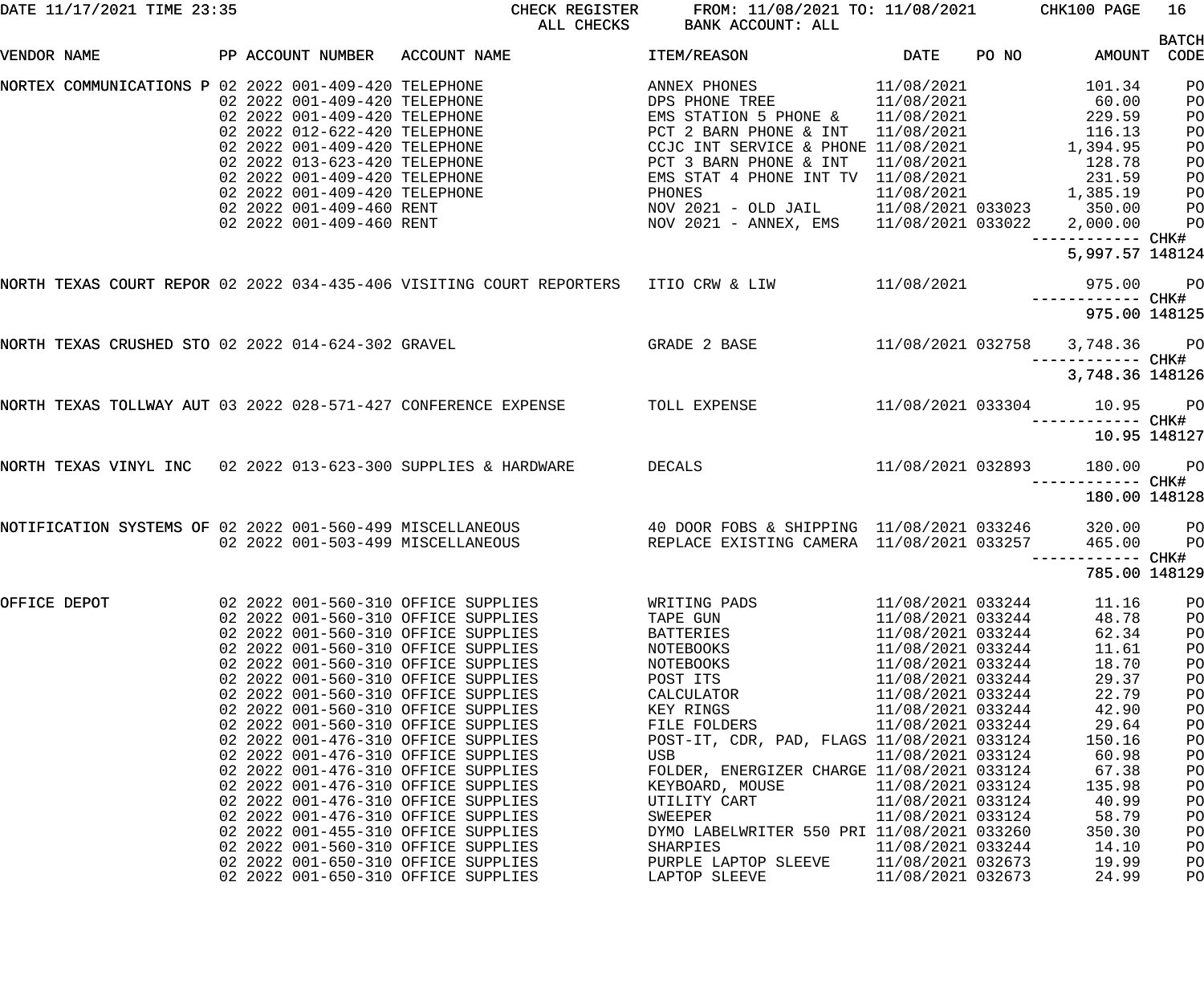DATE 11/17/2021 TIME 23:35 CHECK REGISTER FROM: 11/08/2021 TO: 11/08/2021 CHK100 PAGE 17 ALL CHECKS BANK ACCOUNT: ALL

|                                                               |  |                   |                                                                                  |                                            |                   |       |                  | <b>BATCH</b> |
|---------------------------------------------------------------|--|-------------------|----------------------------------------------------------------------------------|--------------------------------------------|-------------------|-------|------------------|--------------|
| VENDOR NAME                                                   |  | PP ACCOUNT NUMBER | ACCOUNT NAME                                                                     | ITEM/REASON                                | DATE              | PO NO | AMOUNT           | CODE         |
|                                                               |  |                   | 02 2022 001-650-310 OFFICE SUPPLIES                                              | POST IT NOTES                              | 11/08/2021 032673 |       | 9.23             | PO           |
|                                                               |  |                   | 02 2022 001-495-310 OFFICE SUPPLIES                                              | STAPLES                                    | 11/08/2021 033290 |       | 5.82             | PO           |
|                                                               |  |                   | 02 2022 001-495-310 OFFICE SUPPLIES                                              | POST IT NOTES                              | 11/08/2021 033290 |       | 6.27             | PO           |
|                                                               |  |                   | 02 2022 001-495-310 OFFICE SUPPLIES                                              | POST IT NOTES                              | 11/08/2021 033290 |       | 17.07            | PO           |
|                                                               |  |                   | 02 2022 001-495-310 OFFICE SUPPLIES                                              | ADDRESS LABELS                             | 11/08/2021 033290 |       | 55.59            | PO           |
|                                                               |  |                   | 02 2022 001-495-310 OFFICE SUPPLIES                                              | ADDING MACHINE INK ROLLE 11/08/2021 033290 |                   |       | 22.08            | PO           |
|                                                               |  |                   | 02 2022 001-455-310 OFFICE SUPPLIES                                              | POST-IT PHONE/MESSAGE NO 11/08/2021 033260 |                   |       | 22.89            | PO           |
|                                                               |  |                   | 02 2022 001-455-310 OFFICE SUPPLIES                                              | SHEET PROTECTORS                           | 11/08/2021 033260 |       | 21.38            | PO           |
|                                                               |  |                   | 02 2022 001-455-310 OFFICE SUPPLIES                                              | SHARPIE HIGHLIGHTERS 11/08/2021 033260     |                   |       | 8.68             | PO           |
|                                                               |  |                   | 02 2022 001-455-310 OFFICE SUPPLIES                                              | BOSTITCH B8 PREMIUM STAP 11/08/2021 033260 |                   |       | 4.68             | PO           |
|                                                               |  |                   | 02 2022 001-455-310 OFFICE SUPPLIES                                              | PENTEL 0.7 LEADS/PACK OF 11/08/2021 033260 |                   |       | 2.19             | PO           |
|                                                               |  |                   | 02 2022 001-455-310 OFFICE SUPPLIES                                              | DUAL MONITOR STAND                         | 11/08/2021 033260 |       | 99.99            | PO           |
|                                                               |  |                   | 02 2022 001-455-310 OFFICE SUPPLIES                                              | INVAL WALL MOUNTED HUTCH 11/08/2021 033260 |                   |       | 239.97           | PO           |
|                                                               |  |                   | 02 2022 001-561-310 OFFICE SUPPLIES                                              | OFFICE SUPPLIES                            | 11/08/2021 033283 |       | 68.39            | PO           |
|                                                               |  |                   | 03 2022 028-571-310 OFFICE SUPPLIES                                              | OFFICE SUPPLIES                            | 11/08/2021 032571 |       | 18.27            | PO           |
|                                                               |  |                   | 03 2022 028-571-310 OFFICE SUPPLIES                                              | OFFICE SUPPLIES                            | 11/08/2021 032571 |       | 81.84            | PO           |
|                                                               |  |                   | 02 2022 001-650-310 OFFICE SUPPLIES                                              | CREDIT                                     | 11/08/2021        |       | $24.99-$         | PO           |
|                                                               |  |                   | 02 2022 001-650-310 OFFICE SUPPLIES                                              | OFFICE SUPPLIES                            | 11/08/2021 032673 |       | 18.76            | PO           |
|                                                               |  |                   | 02 2022 001-650-310 OFFICE SUPPLIES                                              | OFFICE SUPPLIES                            | 11/08/2021 032673 |       | 42.43            | PO           |
|                                                               |  |                   | 02 2022 001-560-310 OFFICE SUPPLIES                                              | LITHIUM BATTERIES                          | 11/08/2021 033299 |       | 18.37            | PO           |
|                                                               |  |                   | 02 2022 001-560-310 OFFICE SUPPLIES                                              | PAPER TOWELS                               | 11/08/2021 033299 |       | 21.41            | PO           |
|                                                               |  |                   | 02 2022 001-560-310 OFFICE SUPPLIES                                              | MICRO SD                                   | 11/08/2021 033299 |       | 68.82            | PO           |
|                                                               |  |                   | 02 2022 001-560-310 OFFICE SUPPLIES                                              | EXPANDING FILES                            | 11/08/2021 033299 |       | 283.96           | PO           |
|                                                               |  |                   | 02 2022 001-560-310 OFFICE SUPPLIES                                              | BATTERIES                                  | 11/08/2021 033299 |       | 15.76            | PO           |
|                                                               |  |                   | 02 2022 001-560-310 OFFICE SUPPLIES                                              | LITHIUM BATTERY                            | 11/08/2021 033299 |       | 18.37            | PO           |
|                                                               |  |                   |                                                                                  |                                            |                   |       | ------------     | CHK#         |
|                                                               |  |                   |                                                                                  |                                            |                   |       | 2,348.18 148130  |              |
| ONEY JEROMIE ATTORNEY                                         |  |                   | 02 2022 001-409-400 COURT APPOINTED ATTORNEYS ST VS SCOTT B YOUNG                |                                            | 11/08/2021        |       | 275.00           | PO           |
|                                                               |  |                   | 02 2022 001-409-400 COURT APPOINTED ATTORNEYS ST VS DOUGLAS C WILLIAM 11/08/2021 |                                            |                   |       | 1,775.00         | PO           |
|                                                               |  |                   | 02 2022 001-409-400 COURT APPOINTED ATTORNEYS                                    | ST VS LATOYA L JOHNSON                     | 11/08/2021        |       |                  | PO           |
|                                                               |  |                   | 02 2022 001-409-400 COURT APPOINTED ATTORNEYS                                    | ST VS STEPHEN N NOYES, J 11/08/2021        |                   |       | 150.00<br>275.00 | PO           |
|                                                               |  |                   | 02 2022 001-409-400 COURT APPOINTED ATTORNEYS                                    | ST VS MARVA P FRAZIER                      | 11/08/2021        |       | 125.00           | PO           |
|                                                               |  |                   | 02 2022 001-409-400 COURT APPOINTED ATTORNEYS                                    | ST VS CLEODIS G POLK                       | 11/08/2021        |       | 375.00           | PO           |
|                                                               |  |                   | 02 2022 001-409-400 COURT APPOINTED ATTORNEYS ST VS JASON M BONN                 |                                            | 11/08/2021        |       | 475.00           | PO           |
|                                                               |  |                   | 02 2022 001-409-400 COURT APPOINTED ATTORNEYS ITIO CRW & LJW                     |                                            | 11/08/2021        |       | 8,225.00         | PO           |
|                                                               |  |                   |                                                                                  |                                            |                   |       | ------------     | CHK#         |
|                                                               |  |                   |                                                                                  |                                            |                   |       | 11,675.00 148131 |              |
| OREILLY AUTOMOTIVE ENTE 02 2022 012-622-354 MACHINERY REPAIRS |  |                   |                                                                                  | OIL FILTER                                 | 11/08/2021 032888 |       | 269.45           | PO           |
|                                                               |  |                   | 02 2022 012-622-354 MACHINERY REPAIRS                                            | AIR FILTER                                 | 11/08/2021 032888 |       | 169.91           | PO           |
|                                                               |  |                   | 02 2022 012-622-354 MACHINERY REPAIRS                                            | COOLANT FILTER                             | 11/08/2021 032888 |       | 104.82           | PO           |
|                                                               |  |                   | 02 2022 012-622-354 MACHINERY REPAIRS                                            | AIR FILTER                                 | 11/08/2021 032888 |       | 402.69           | PO           |
|                                                               |  |                   | 02 2022 012-622-354 MACHINERY REPAIRS                                            | HYD FILTER                                 | 11/08/2021 032888 |       | 267.12           | PO           |
|                                                               |  |                   | 02 2022 012-622-354 MACHINERY REPAIRS                                            | AIR FILTER                                 | 11/08/2021 032888 |       | 138.85           | PO           |
|                                                               |  |                   | 02 2022 012-622-354 MACHINERY REPAIRS                                            | CABIN FILTER                               | 11/08/2021 032888 |       | 208.80           | PO           |
|                                                               |  |                   | 02 2022 012-622-354 MACHINERY REPAIRS                                            | ANTIFREEZE                                 | 11/08/2021 032888 |       | 139.08           | PO           |
|                                                               |  |                   | 02 2022 012-622-354 MACHINERY REPAIRS                                            | WIPER BLADES                               | 11/08/2021 032888 |       | 39.96            | PO           |
|                                                               |  |                   | 02 2022 012-622-354 MACHINERY REPAIRS                                            | TUBE SET                                   | 11/08/2021 032888 |       | 173.95           | PO           |
|                                                               |  |                   | 02 2022 012-622-354 MACHINERY REPAIRS                                            | LENSE                                      | 11/08/2021 032888 |       | 13.74            | PO           |
|                                                               |  |                   | 02 2022 012-622-354 MACHINERY REPAIRS                                            | WIPER BLADES                               | 11/08/2021 032888 |       | 107.74           | PO           |
|                                                               |  |                   | 02 2022 012-622-354 MACHINERY REPAIRS                                            | MARKER LIGHT                               | 11/08/2021 032888 |       | 17.95            | PO           |
|                                                               |  |                   | 02 2022 012-622-354 MACHINERY REPAIRS                                            | CAB LIGHT                                  | 11/08/2021 032888 |       | 20.12            | PO           |
|                                                               |  |                   |                                                                                  |                                            |                   |       |                  |              |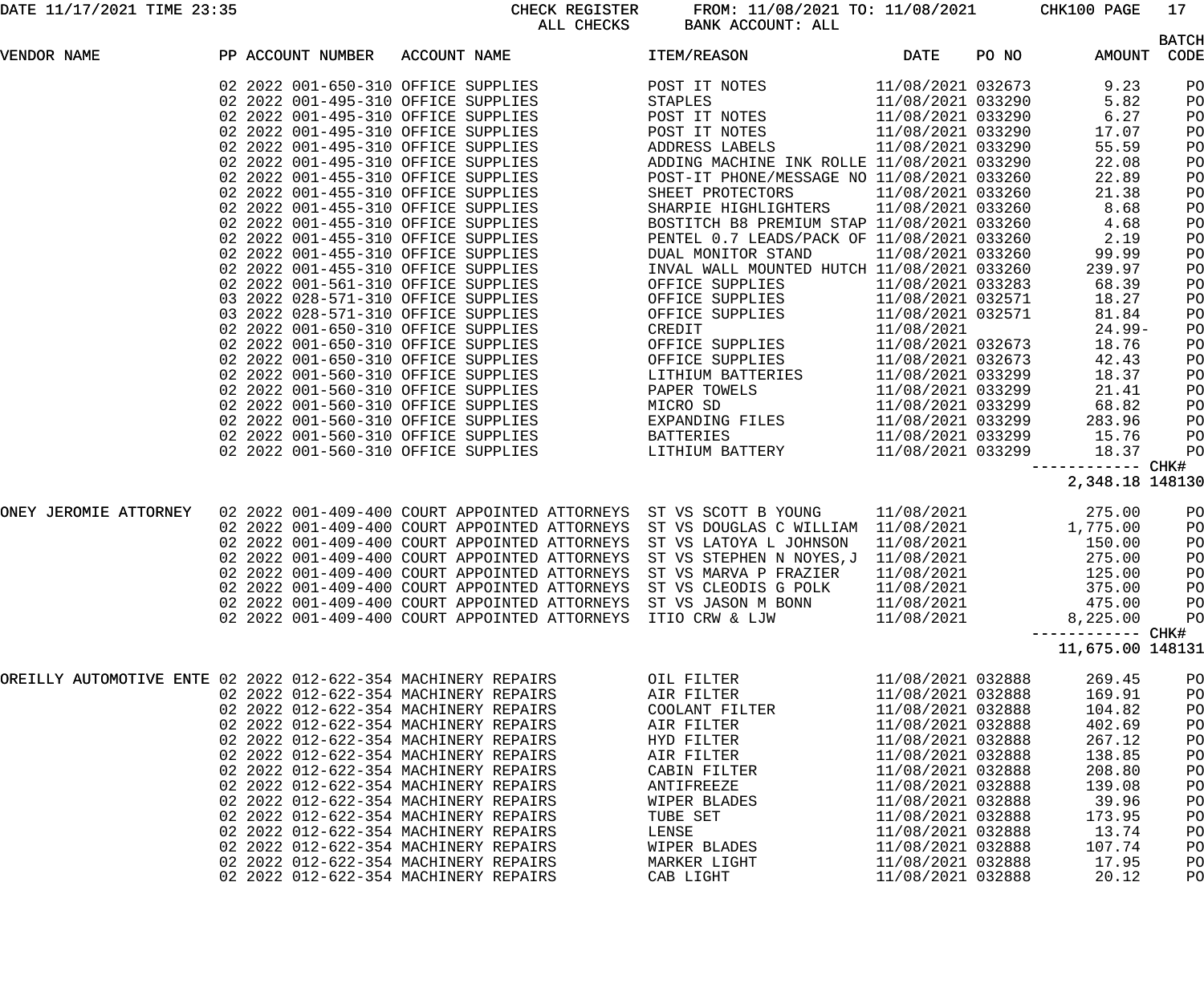| DATE 11/17/2021 TIME 23:35                                   |                                                                                                                                          | CHECK REGISTER<br>ALL CHECKS                                       | FROM: 11/08/2021 TO: 11/08/2021 CHK100 PAGE<br>BANK ACCOUNT: ALL                         |                                                                                                                            |       |                                                                 | 18                                                                                     |
|--------------------------------------------------------------|------------------------------------------------------------------------------------------------------------------------------------------|--------------------------------------------------------------------|------------------------------------------------------------------------------------------|----------------------------------------------------------------------------------------------------------------------------|-------|-----------------------------------------------------------------|----------------------------------------------------------------------------------------|
| VENDOR NAME                                                  | PP ACCOUNT NUMBER ACCOUNT NAME                                                                                                           |                                                                    | ITEM/REASON                                                                              | DATE                                                                                                                       | PO NO | AMOUNT CODE                                                     | <b>BATCH</b>                                                                           |
|                                                              | 02 2022 012-622-354 MACHINERY REPAIRS<br>02  2022  012-622-354  MACHINERY REPAIRS<br>02 2022 012-622-354 MACHINERY REPAIRS               | CREDIT                                                             | GLOW FUSE<br>WIPER BLADE                                                                 | 11/08/2021 032888<br>11/08/2021 032888<br>11/08/2021                                                                       |       | 40.31 PO<br>44.98 PO<br>44.98- PO                               |                                                                                        |
|                                                              |                                                                                                                                          |                                                                    |                                                                                          |                                                                                                                            |       | 2,114.49 148132                                                 |                                                                                        |
| OTIS ELEVATOR                                                |                                                                                                                                          | 02  2022  001-510-451  ELEVATOR MAINTENANCE  MAINTENACE SERVICE    |                                                                                          | 11/08/2021 032977 4,052.52 PO                                                                                              |       |                                                                 |                                                                                        |
|                                                              |                                                                                                                                          |                                                                    |                                                                                          |                                                                                                                            |       | 4,052.52 148133                                                 |                                                                                        |
| OTTO SCOTT                                                   | 02 2022 001-560-330 FUEL                                                                                                                 |                                                                    | FUEL                                                                                     | 11/08/2021                                                                                                                 |       | 20.48<br>------------ CHK#                                      | <b>PO</b>                                                                              |
|                                                              |                                                                                                                                          |                                                                    |                                                                                          |                                                                                                                            |       | 20.48 148134                                                    |                                                                                        |
| OVERDRIVE INC                                                | 02 2022 001-650-590 BOOKS<br>02 2022 001-650-591 PERIODICALS<br>02 2022 001-650-590 BOOKS<br>02 2022 001-650-590 BOOKS                   | 02  2022  001-650-590  BOOKS<br>02  2022  001-650-591  PERIODICALS | E AUDIO BOOKS<br>E AUDIO BOOK<br>E AUDIO BOOKS<br>EBOOKS<br><b>EBOOKS EBOOKS</b>         | 11/08/2021 032683<br>11/08/2021 032982<br>11/08/2021 032982<br>11/08/2021 032683<br>11/08/2021 032683                      |       | 143.92<br>69.50<br>47.50<br>73.48<br>82.50<br>------------ CHK# | P <sub>O</sub><br>P <sub>O</sub><br>P <sub>O</sub><br>P <sub>O</sub><br>P <sub>O</sub> |
|                                                              |                                                                                                                                          |                                                                    |                                                                                          |                                                                                                                            |       | 416.90 148135                                                   |                                                                                        |
| PACK N MAIL                                                  | 02 2022 001-540-311 POSTAGE<br>02 2022 001-540-311 POSTAGE                                                                               |                                                                    | SHIPPING<br>SHIPPING                                                                     | 11/08/2021 032927                                                                                                          |       | 11/08/2021 032927 65.78 PO<br>7.61                              | <b>PO</b>                                                                              |
|                                                              |                                                                                                                                          |                                                                    |                                                                                          |                                                                                                                            |       | ------------ CHK#<br>73.39 148136                               |                                                                                        |
|                                                              |                                                                                                                                          | PINNACLE HEALTH TECHNOL 02 2022 001-561-490 PHYSICAL               | MIKAL JACK                                                                               | 11/08/2021 033087                                                                                                          |       | 215.00                                                          | <b>PO</b>                                                                              |
|                                                              |                                                                                                                                          |                                                                    |                                                                                          |                                                                                                                            |       | 215.00 148137                                                   |                                                                                        |
| PINNACLE TOWERS LLC                                          | 02 2022 001-407-423 RADIO TOWER RENTAL                                                                                                   |                                                                    | 11/08/2021 032967<br>NOV 2021                                                            |                                                                                                                            |       | 631.74                                                          | <b>PO</b>                                                                              |
|                                                              |                                                                                                                                          |                                                                    |                                                                                          |                                                                                                                            |       | 631.74 148138                                                   |                                                                                        |
| POWER PLAN OIB                                               | 02 2022 014-624-354 MACHINERY REPAIRS                                                                                                    |                                                                    | UNIVERSAL KIT                                                                            | 11/08/2021 032768                                                                                                          |       | 11/08/2021 032768 1,165.43 PO<br>55.68 PO                       |                                                                                        |
|                                                              |                                                                                                                                          |                                                                    |                                                                                          |                                                                                                                            |       | 1,221.11 148139                                                 |                                                                                        |
| RED RIVER FARM CO-OP IN 02 2022 001-407-330 FUEL             | 02 2022 001-552-330 FUEL<br>02 2022 001-540-330 FUEL<br>02 2022 001-590-330 FUEL<br>02 2022 001-510-330 FUEL<br>03 2022 028-571-330 FUEL |                                                                    | FUEL OCT 2021<br>OCT 2021<br>FUEL OCT 2021<br>OCT 2021<br>FUEL OCT 2021<br>FUEL OCT 2021 | 11/08/2021 033256<br>11/08/2021 033326<br>11/08/2021 032925<br>11/08/2021 033324<br>11/08/2021 033005<br>11/08/2021 032555 |       | 183.64<br>108.00<br>6,353.88<br>292.25<br>90.62<br>64.15        | PO<br>PO<br>PO<br>PO<br>PО<br>P <sub>O</sub>                                           |
|                                                              |                                                                                                                                          |                                                                    |                                                                                          |                                                                                                                            |       | 7,092.54 148140                                                 |                                                                                        |
| RED RIVER TRUCK REPAIR 02 2022 011-621-354 MACHINERY REPAIRS |                                                                                                                                          |                                                                    | BOOST PRESSURE SENSOR                                                                    | 11/08/2021 033191                                                                                                          |       | 771.11                                                          | $P$ O                                                                                  |
|                                                              |                                                                                                                                          |                                                                    |                                                                                          |                                                                                                                            |       | 771.11 148141                                                   |                                                                                        |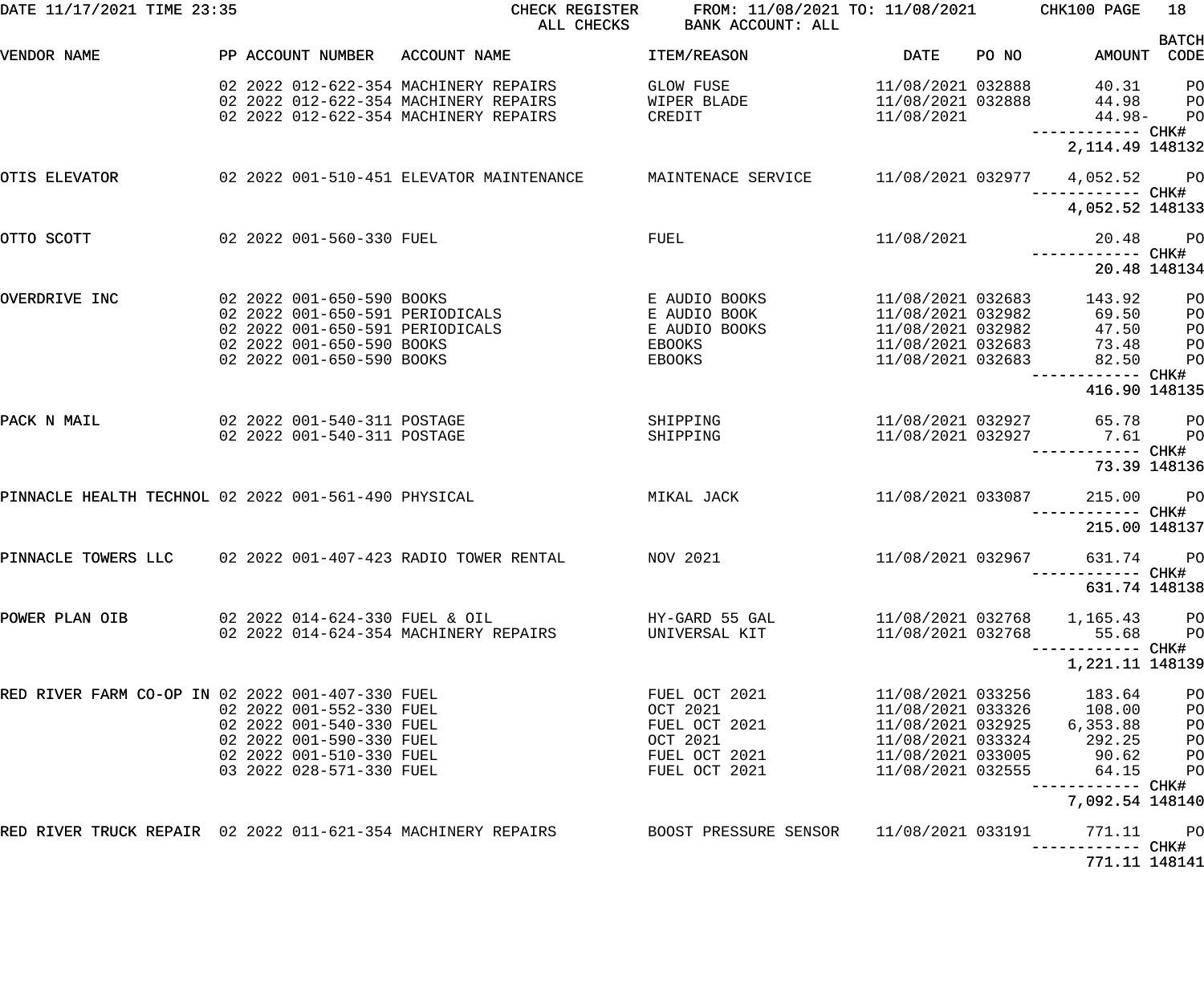| DATE 11/17/2021 TIME 23:35                                       |                             | CHECK REGISTER<br>ALL CHECKS                                                                                                                                               | FROM: 11/08/2021 TO: 11/08/2021 CHK100 PAGE<br>BANK ACCOUNT: ALL                                                                                 |                                                             |       |                                            | 19<br><b>BATCH</b>               |
|------------------------------------------------------------------|-----------------------------|----------------------------------------------------------------------------------------------------------------------------------------------------------------------------|--------------------------------------------------------------------------------------------------------------------------------------------------|-------------------------------------------------------------|-------|--------------------------------------------|----------------------------------|
| VENDOR NAME                                                      |                             | PP ACCOUNT NUMBER ACCOUNT NAME                                                                                                                                             | ITEM/REASON                                                                                                                                      | DATE                                                        | PO NO | AMOUNT CODE                                |                                  |
|                                                                  |                             | REFRIGERATED SPECIALIST 02 2022 001-510-450 BUILDING MAINTENANCE REPLACED CONDENSER FAN M 11/08/2021 033018                                                                |                                                                                                                                                  |                                                             |       | 362.50<br>------------ CHK#                | <b>PO</b>                        |
|                                                                  |                             |                                                                                                                                                                            |                                                                                                                                                  |                                                             |       | 362.50 148142                              |                                  |
|                                                                  |                             | REINERT PAPER & CHEMICA 02 2022 001-561-337 CLEANING SUPPLIES CLEANING SUPPLIES 11/08/2021 033057                                                                          |                                                                                                                                                  |                                                             |       | 571.86<br>------------ CHK#                | <b>PO</b>                        |
|                                                                  |                             |                                                                                                                                                                            |                                                                                                                                                  |                                                             |       | 571.86 148143                              |                                  |
| REITER KIMBERLY                                                  | 02 2022 001-650-425 MILEAGE |                                                                                                                                                                            | MILEAGE OCT 2021 11/08/2021                                                                                                                      |                                                             |       | 59.92<br>------------ CHK#                 | <b>PO</b>                        |
|                                                                  |                             |                                                                                                                                                                            |                                                                                                                                                  |                                                             |       |                                            | 59.92 148144                     |
| RITE OF PASSAGE INC                                              |                             | 03 2022 020-570-329 RESIDENTIAL SERVICE PLACEMENT DAYS AT FACILI 11/08/2021 033331 2,372.28                                                                                |                                                                                                                                                  |                                                             |       | ------------ CHK#                          | <b>PO</b>                        |
|                                                                  |                             |                                                                                                                                                                            |                                                                                                                                                  |                                                             |       | 2,372.28 148145                            |                                  |
| RODENBAUM PAULA                                                  |                             | 02 2022 001-207-100 DUE TO OTHERS                                                                                                                                          | REFUND FINE COSTS                                                                                                                                | 11/08/2021                                                  |       | 250.00<br>------------ CHK#                | $P$ O                            |
|                                                                  |                             |                                                                                                                                                                            |                                                                                                                                                  |                                                             |       | 250.00 148146                              |                                  |
| SAFEWAY                                                          |                             | 02 2022 001-561-391 PRISONER MEDICAL CARE<br>02 2022 001-561-391 PRISONER MEDICAL CARE                                                                                     | DALE, ROBERT X1<br>DALE, ROB X2                                                                                                                  | 11/08/2021 033046<br>11/08/2021 033046                      |       | 15.49<br>43.52                             | P <sub>O</sub><br>P <sub>O</sub> |
|                                                                  |                             |                                                                                                                                                                            |                                                                                                                                                  |                                                             |       | ------ CHK#                                | 59.01 148147                     |
| SCHAD & PULTE WELDING S 02 2022 001-510-450 BUILDING MAINTENANCE |                             | 02 2022 001-510-450 BUILDING MAINTENANCE<br>02 2022 001-510-450 BUILDING MAINTENANCE<br>02 2022 012-622-300 SUPPLIES & HARDWARE<br>02 2022 013-623-300 SUPPLIES & HARDWARE | COMPRESSED GAS CYLINDER 11/08/2021 032985<br>5# BOX, POLIFAN CURVE CE 11/08/2021 032985<br>OCT 2021 CYLINDERS<br>PLUG LC-10 CONNECTORS<br>NOZZLE | 11/08/2021 032985<br>11/08/2021 032865<br>11/08/2021 032902 |       | 36.00<br>49.65<br>18.00<br>35.90<br>365.71 | PO<br>PO<br>PO<br>PO<br>PO       |
|                                                                  | 02 2022 001-540-347 OXYGEN  | 02 2022 014-624-300 SUPPLIES & HARDWARE<br>02 2022 013-623-300 SUPPLIES & HARDWARE                                                                                         | OXYGEN<br>CYLINDERS<br>OXYGEN                                                                                                                    | 11/08/2021 032924<br>11/08/2021 032771<br>11/08/2021 032902 |       | 78.00<br>48.00<br>60.00                    | PO<br>PO<br>$P$ O                |
|                                                                  |                             |                                                                                                                                                                            |                                                                                                                                                  |                                                             |       | --------- CHK#<br>691.26 148148            |                                  |
| SCHILLING TIRE & LUBE L 02 2022 013-623-354 MACHINERY REPAIRS    |                             | 02 2022 013-623-354 MACHINERY REPAIRS                                                                                                                                      | INSPECTION<br>INSPECTION                                                                                                                         | 11/08/2021 032903<br>11/08/2021 032903                      |       | 42.00<br>7.00<br>------------ CHK#         | P <sub>O</sub><br>P <sub>O</sub> |
|                                                                  |                             |                                                                                                                                                                            |                                                                                                                                                  |                                                             |       |                                            | 49.00 148149                     |
|                                                                  |                             | SECOND COURT OF APPEALS 02 2022 001-208-150 DUE TO 2ND COURT OF APPEAL APPELLATE JUDICIAL DC<br>02 2022 001-208-150 DUE TO 2ND COURT OF APPEAL APPELLATE JUDICIAL CC       |                                                                                                                                                  | 11/08/2021<br>11/08/2021                                    |       | 160.00<br>190.00                           | P <sub>O</sub><br>P <sub>O</sub> |
|                                                                  |                             |                                                                                                                                                                            |                                                                                                                                                  |                                                             |       | 350.00 148150                              |                                  |
| SELF RADIO INC                                                   |                             | 02   2022   001-543-471   FIRE FIGHTERS   EQUIP.-PAGE   PAGER                REPAIR<br>02 2022 001-540-422 RADIO & COMMUNICATIONS                                          | DEPOT REPAIR OF PAGER                                                                                                                            | 11/08/2021 033319<br>11/08/2021 033308                      |       | 150.00<br>150.00                           | P <sub>O</sub><br>P <sub>O</sub> |
|                                                                  |                             |                                                                                                                                                                            |                                                                                                                                                  |                                                             |       | 300.00 148151                              |                                  |
| SEWELL USELTON INSURANC 02 2022 001-561-480 BONDS - EMPLOYEES    |                             | 02 2022 001-560-480 BONDS - EMPLOYEES                                                                                                                                      | BOND - TIMOTHY HAMMONS<br>BOND - MCGREGOR                                                                                                        | 11/08/2021 033045<br>11/08/2021 033118                      |       | 92.50<br>92.50                             | PO<br>PO                         |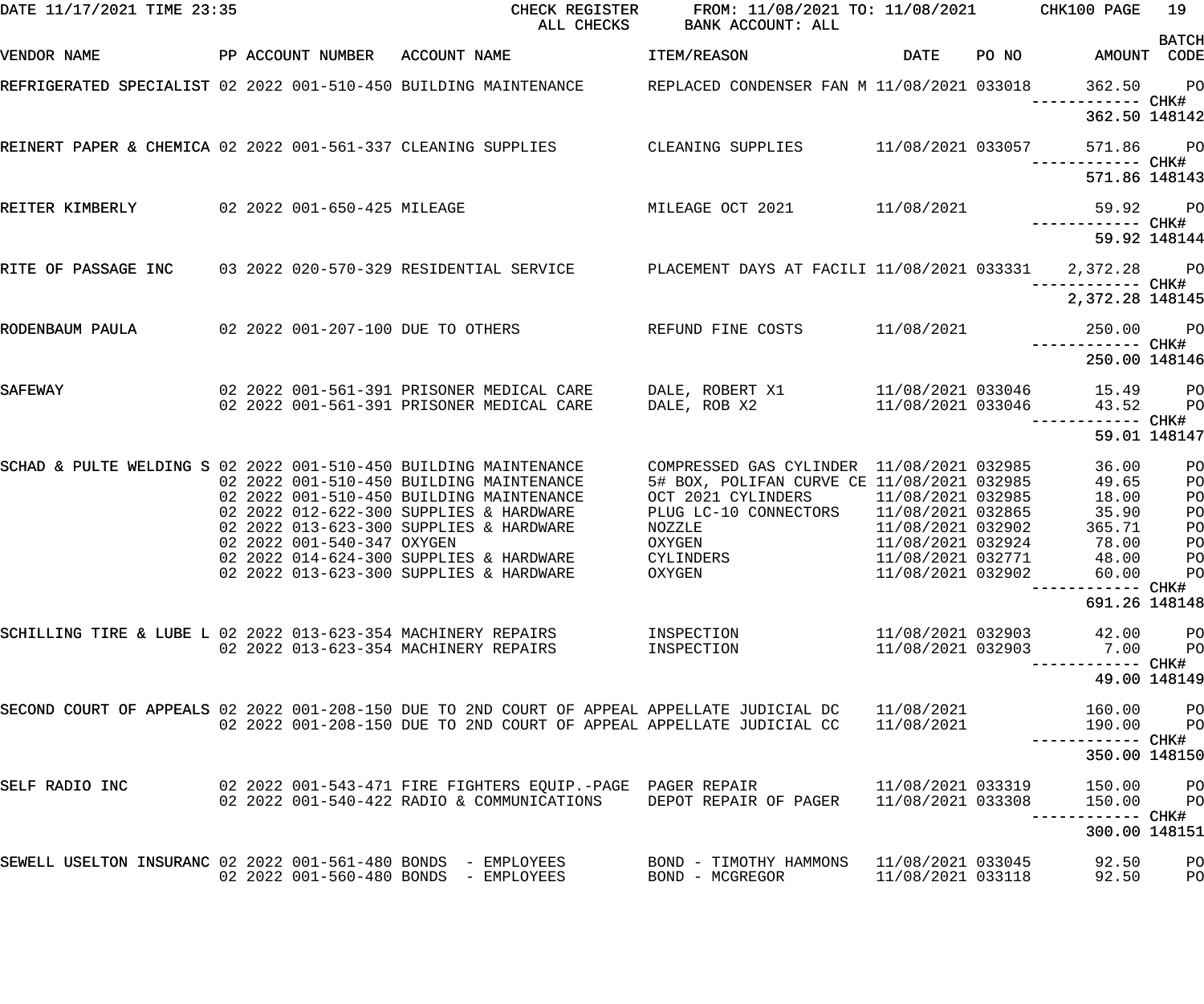| DATE 11/17/2021 TIME 23:35                                                                                   |  |                                                                                                                                                                                                           | CHECK REGISTER FROM: 11/08/2021 TO: 11/08/2021 CHK100 PAGE<br>ALL CHECKS        | BANK ACCOUNT: ALL                                                |                                                                                                                     |                                                                  | 20                                              |
|--------------------------------------------------------------------------------------------------------------|--|-----------------------------------------------------------------------------------------------------------------------------------------------------------------------------------------------------------|---------------------------------------------------------------------------------|------------------------------------------------------------------|---------------------------------------------------------------------------------------------------------------------|------------------------------------------------------------------|-------------------------------------------------|
| VENDOR NAME                                                                                                  |  |                                                                                                                                                                                                           | PP ACCOUNT NUMBER ACCOUNT NAME                                                  | ITEM/REASON                                                      | DATE PONO                                                                                                           | AMOUNT CODE                                                      | <b>BATCH</b>                                    |
|                                                                                                              |  |                                                                                                                                                                                                           | 02 2022 001-561-480 BONDS - EMPLOYEES BOND - MIKAL JACK 11/08/2021 033045       |                                                                  |                                                                                                                     | 92.50 PO                                                         |                                                 |
|                                                                                                              |  |                                                                                                                                                                                                           |                                                                                 |                                                                  |                                                                                                                     | 277.50 148152                                                    |                                                 |
| SHERWIN WILLIAMS CO 02 2022 001-510-450 BUILDING MAINTENANCE                                                 |  |                                                                                                                                                                                                           |                                                                                 | PAINT                                                            | 11/08/2021 033009                                                                                                   | 76.44 PO                                                         |                                                 |
|                                                                                                              |  |                                                                                                                                                                                                           |                                                                                 |                                                                  |                                                                                                                     | 76.44 148153                                                     |                                                 |
| SHI GOVERNMENT SOLUTION 02 2022 001-503-452 COMPUTER EQUIPMENT PRINTER                                       |  |                                                                                                                                                                                                           |                                                                                 |                                                                  | 11/08/2021 32142                                                                                                    | 343.00 PO                                                        |                                                 |
|                                                                                                              |  |                                                                                                                                                                                                           |                                                                                 |                                                                  |                                                                                                                     | 343.00 148154                                                    |                                                 |
| SIMMONS SHAWN                                                                                                |  |                                                                                                                                                                                                           | 02  2022  001-409-400  COURT APPOINTED ATTORNEYS  ST VS JOSHUA KIRK  11/08/2021 |                                                                  |                                                                                                                     | 450.00 PO                                                        |                                                 |
|                                                                                                              |  |                                                                                                                                                                                                           |                                                                                 |                                                                  |                                                                                                                     | 450.00 148155                                                    |                                                 |
| SNUGGS JASON 62 2022 012-622-427 CONFERENCE EXPENSE 6 7 VG YOUNG LEADERSHIP 11/08/2021                       |  |                                                                                                                                                                                                           |                                                                                 |                                                                  |                                                                                                                     | 639.16 PO<br>------------ CHK#                                   |                                                 |
|                                                                                                              |  |                                                                                                                                                                                                           |                                                                                 |                                                                  |                                                                                                                     | 639.16 148156                                                    |                                                 |
| SOUTHERN COMPUTER WAREH 02 2022 001-503-455 COMPUTER MAINTENANCE WAWARE SUPPORT RENWEWAL 11/08/2021 033224   |  |                                                                                                                                                                                                           |                                                                                 |                                                                  |                                                                                                                     | 5,670.40 PO                                                      |                                                 |
|                                                                                                              |  |                                                                                                                                                                                                           |                                                                                 |                                                                  |                                                                                                                     | 5,670.40 148157                                                  |                                                 |
| SOUTHERN TIRE MART 02 2022 013-623-303 TIRES & TIRE REPAIRS TIRE CHANGE MED TRUCK 11/08/2021 032905 75.00 PO |  |                                                                                                                                                                                                           |                                                                                 |                                                                  |                                                                                                                     |                                                                  |                                                 |
|                                                                                                              |  |                                                                                                                                                                                                           |                                                                                 |                                                                  |                                                                                                                     | 75.00 148158                                                     |                                                 |
| SUDDENLINK                                                                                                   |  |                                                                                                                                                                                                           |                                                                                 |                                                                  |                                                                                                                     | 394.59 PO                                                        |                                                 |
|                                                                                                              |  |                                                                                                                                                                                                           |                                                                                 |                                                                  |                                                                                                                     | 394.59 148159                                                    |                                                 |
| SULLIVANT LARRY B. ATTY 02 2022 001-409-400 COURT APPOINTED ATTORNEYS ST VS ERICA GUTIERREZ 11/08/2021       |  |                                                                                                                                                                                                           |                                                                                 |                                                                  |                                                                                                                     | 475.00 PO                                                        |                                                 |
|                                                                                                              |  |                                                                                                                                                                                                           |                                                                                 |                                                                  |                                                                                                                     | 475.00 148160                                                    |                                                 |
| SUMMIT TRUCK GROUP                                                                                           |  | 02 2022 014-624-354 MACHINERY REPAIRS<br>02 2022 014-624-354 MACHINERY REPAIRS<br>02 2022 014-624-354 MACHINERY REPAIRS<br>02 2022 014-624-354 MACHINERY REPAIRS<br>02 2022 014-624-354 MACHINERY REPAIRS |                                                                                 | GASKET<br>PAC FF<br>RADIO ASM<br>KIT VG ACTUATOR<br>VALVE GASKET | 11/08/2021<br>11/08/2021 032777<br>11/08/2021 032777<br>11/08/2021 032777<br>11/08/2021 032777<br>11/08/2021 032777 | 182.76-<br>11/08/2021 032777 50.03<br>941.76<br>575.81<br>527.41 | PO<br>PО<br>PО<br>$_{\rm PO}$<br>P <sub>O</sub> |
|                                                                                                              |  |                                                                                                                                                                                                           |                                                                                 |                                                                  |                                                                                                                     | 1,912.25 148161                                                  |                                                 |
| SWITZER LYNN ATTORNEY 02 2022 001-409-400 COURT APPOINTED ATTORNEYS ITIO JMR, SR, & ALR 11/08/2021           |  |                                                                                                                                                                                                           |                                                                                 |                                                                  |                                                                                                                     | 1,475.00<br>------------ CHK#                                    | <b>PO</b>                                       |
|                                                                                                              |  |                                                                                                                                                                                                           |                                                                                 |                                                                  |                                                                                                                     | 1,475.00 148162                                                  |                                                 |
| TAC HEBP                                                                                                     |  | 03 2022 020-570-205 HEALTH INSURANCE                                                                                                                                                                      |                                                                                 | SEPTEMBER 2021 HEALTH IN 11/08/2021 033284                       |                                                                                                                     | 174.93                                                           | <b>PO</b>                                       |
|                                                                                                              |  |                                                                                                                                                                                                           |                                                                                 |                                                                  |                                                                                                                     | 174.93 148163                                                    |                                                 |
| TATUM LEE                                                                                                    |  |                                                                                                                                                                                                           | 02 2022 001-409-400 COURT APPOINTED ATTORNEYS ST VS MICHAEL A WILSON 11/08/2021 |                                                                  |                                                                                                                     | 240.00                                                           | PO                                              |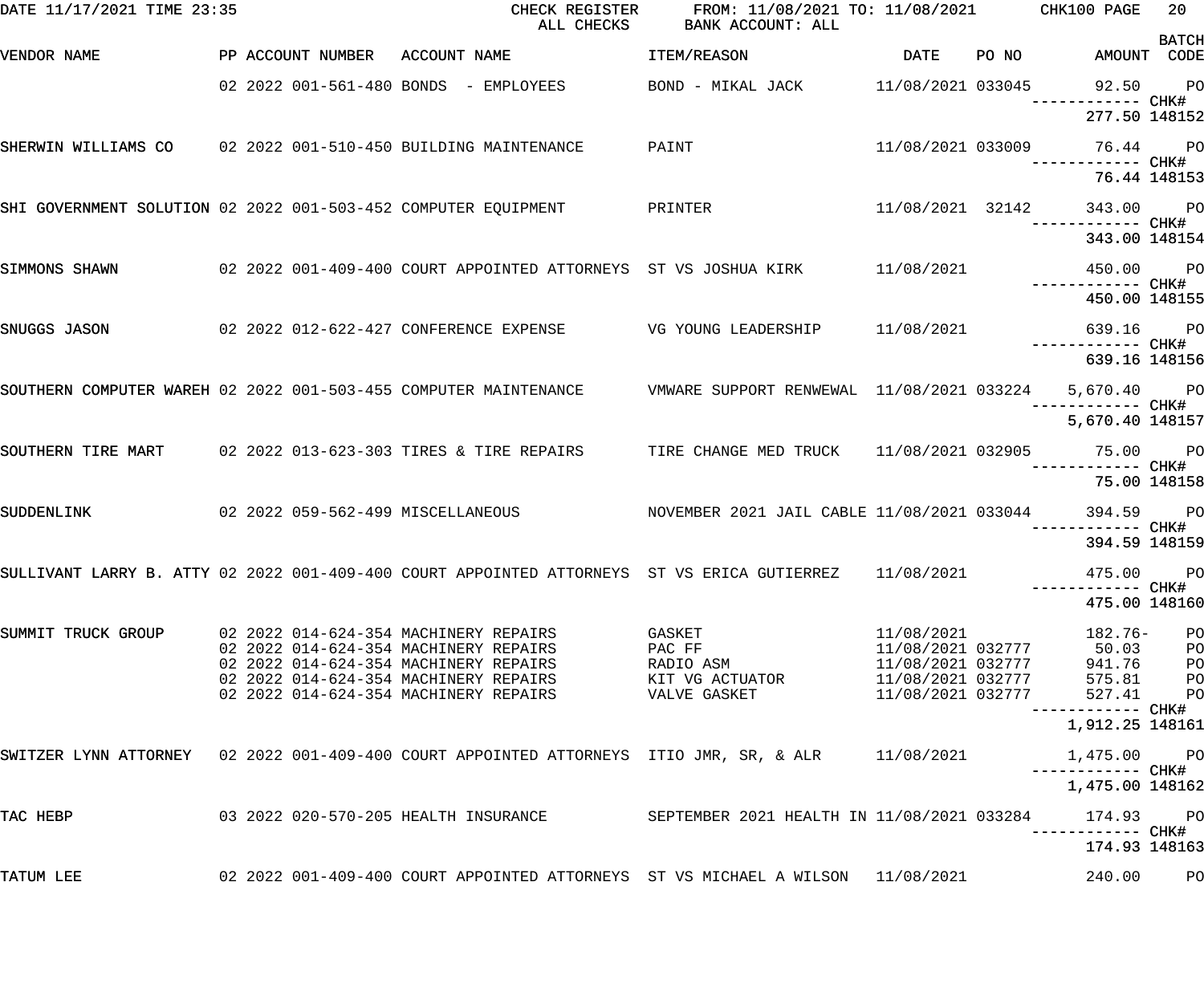| DATE 11/17/2021 TIME 23:35                                      |                                |                                                                                                          | CHECK REGISTER FROM: 11/08/2021 TO: 11/08/2021 CHK100 PAGE<br>ALL CHECKS BANK ACCOUNT: ALL                    |                      |                                     | 21             |
|-----------------------------------------------------------------|--------------------------------|----------------------------------------------------------------------------------------------------------|---------------------------------------------------------------------------------------------------------------|----------------------|-------------------------------------|----------------|
| VENDOR NAME                                                     | PP ACCOUNT NUMBER ACCOUNT NAME |                                                                                                          | ITEM/REASON                                                                                                   | DATE                 | PO NO AMOUNT CODE                   | <b>BATCH</b>   |
|                                                                 |                                | 02 2022 001-409-400 COURT APPOINTED ATTORNEYS ST VS MARLENE FALCON-TOR 11/08/2021                        |                                                                                                               |                      | 485.00<br>------------ CHK#         | $P$ O          |
|                                                                 |                                |                                                                                                          |                                                                                                               |                      | 725.00 148164                       |                |
| TDCAA NOW TRUST FUND                                            | 02 2022 001-475-590 BOOKS      |                                                                                                          | OFFENSE REPORT MANUAL                                                                                         |                      | 11/08/2021 27.00                    | <b>PO</b>      |
|                                                                 |                                | 02  2022  001-476-427  CONFERENCE EXPENSE                                                                | ERIC ERLANDSON TDCAA ELE 11/08/2021 033321                                                                    |                      | 350.00                              | $P$ O          |
|                                                                 |                                |                                                                                                          |                                                                                                               |                      | 377.00 148165                       |                |
| TEEX                                                            |                                |                                                                                                          |                                                                                                               |                      | 275.00 PO                           |                |
|                                                                 | 02 2022 001-561-429 TRAINING   |                                                                                                          | SETH KING - LET305 11/08/2021 033071 275.00                                                                   |                      | ------------ CHK#                   | P <sub>O</sub> |
|                                                                 |                                |                                                                                                          |                                                                                                               |                      | 550.00 148166                       |                |
|                                                                 |                                | TEXAS ASSOCIATION OF CO 02 2022 001-497-427 CONFERENCE EXPENSE 2021 TEXAS PUBLIC FUNDS 11/08/2021 033309 |                                                                                                               |                      | 160.00                              | <b>PO</b>      |
|                                                                 |                                |                                                                                                          |                                                                                                               | VOID DATE:11/09/2021 | -------------<br>160.00 148167      | *VOID*         |
|                                                                 |                                |                                                                                                          |                                                                                                               |                      |                                     |                |
| TEXAS DEPT OF PUBLIC SA 02 2022 001-209-300 RESTITUTION PAYABLE |                                |                                                                                                          | ALTAMIRANO                                                                                                    | 11/08/2021           | 180.00                              | PO             |
|                                                                 |                                | 02 2022 001-209-300 RESTITUTION PAYABLE                                                                  | BEARDEN                                                                                                       | 11/08/2021           | 137.20                              | P <sub>O</sub> |
|                                                                 |                                | 02 2022 001-209-300 RESTITUTION PAYABLE                                                                  | BROWN                                                                                                         | 11/08/2021           | 140.00                              | P <sub>O</sub> |
|                                                                 |                                | 02 2022 001-209-300 RESTITUTION PAYABLE                                                                  | <b>CIENFUEGOS</b>                                                                                             | 11/08/2021           | 180.00                              | P <sub>O</sub> |
|                                                                 |                                | 02 2022 001-209-300 RESTITUTION PAYABLE                                                                  | FOGLIA                                                                                                        | 11/08/2021           | 180.00                              | PO             |
|                                                                 |                                | 02 2022 001-209-300 RESTITUTION PAYABLE                                                                  | JOHNSON                                                                                                       |                      | 11/08/2021 60.00                    | PO             |
|                                                                 |                                | 02 2022 001-209-300 RESTITUTION PAYABLE                                                                  | MAYFIELD                                                                                                      |                      | 11/08/2021 15.00                    | PO             |
|                                                                 |                                | 02 2022 001-209-300 RESTITUTION PAYABLE                                                                  | MORRISON                                                                                                      |                      | 11/08/2021 140.00                   | P <sub>O</sub> |
|                                                                 |                                | 02 2022 001-209-300 RESTITUTION PAYABLE                                                                  | PEPP FOR THE STATE OF THE STATE OF THE STATE OF THE STATE OF THE STATE OF THE STATE OF THE STATE OF THE STATE |                      | 11/08/2021 46.00                    | PO             |
|                                                                 |                                | 02 2022 001-209-300 RESTITUTION PAYABLE                                                                  | RIGSBY                                                                                                        | 11/08/2021           | 180.00                              | PO             |
|                                                                 |                                | 02 2022 001-209-300 RESTITUTION PAYABLE                                                                  | TEAGUE                                                                                                        |                      | 11/08/2021 60.00                    | PO             |
|                                                                 |                                | 02 2022 001-209-300 RESTITUTION PAYABLE                                                                  | VO                                                                                                            | 11/08/2021           | 180.00                              | PO             |
|                                                                 |                                |                                                                                                          |                                                                                                               |                      | 1,498.20 148168                     |                |
| TEXAS EMS ALLIANCE                                              | 02 2022 001-540-481 ASSN DUES  |                                                                                                          | 2022 MEMBERSHIP DUES                                                                                          | 11/08/2021 033329    | 650.00                              | P <sub>O</sub> |
|                                                                 |                                |                                                                                                          |                                                                                                               |                      | -----------  CHK#                   |                |
|                                                                 |                                |                                                                                                          |                                                                                                               |                      | 650.00 148169                       |                |
| TEXAS HEALTH & HUMAN SE 02 2022 001-209-300 RESTITUTION PAYABLE |                                |                                                                                                          | SERRANO                                                                                                       | 11/08/2021           | 272.00                              | PО             |
|                                                                 |                                | 02 2022 001-209-300 RESTITUTION PAYABLE                                                                  | VONDRAK                                                                                                       | 11/08/2021           | 23.00                               | P <sub>O</sub> |
|                                                                 |                                |                                                                                                          |                                                                                                               |                      |                                     |                |
|                                                                 |                                |                                                                                                          |                                                                                                               |                      | 295.00 148170                       |                |
| TEXAS HEALTH & HUMAN SE 02 2022 001-209-300 RESTITUTION PAYABLE |                                |                                                                                                          | DOOLEY                                                                                                        | 11/08/2021           | 396.00                              | PО             |
|                                                                 |                                | 02 2022 001-209-300 RESTITUTION PAYABLE                                                                  | DOOLEY                                                                                                        | 11/08/2021           | 398.00                              | P <sub>O</sub> |
|                                                                 |                                | 02 2022 001-209-300 RESTITUTION PAYABLE                                                                  | DOOLEY                                                                                                        | 11/08/2021           | 208.00                              | P <sub>O</sub> |
|                                                                 |                                |                                                                                                          |                                                                                                               |                      | ----------- CHK#<br>1,002.00 148171 |                |
|                                                                 |                                |                                                                                                          |                                                                                                               |                      |                                     |                |
| TEXAS POLICE ASSOCIATIO 02 2022 001-560-429 TRAINING & SCHOOLS  |                                |                                                                                                          | TRAINING FOR BLACK, LANK 11/08/2021 033241                                                                    |                      | 240.00<br>------------              | PО<br>CHK#     |
|                                                                 |                                |                                                                                                          |                                                                                                               |                      | 240.00 148172                       |                |
| TEXAS STAR EMBROIDERY 02 2022 001-540-392 UNIFORMS              |                                |                                                                                                          | M HUDSPETH SHIRTS                                                                                             | 11/08/2021 032922    | 28.00                               | PO             |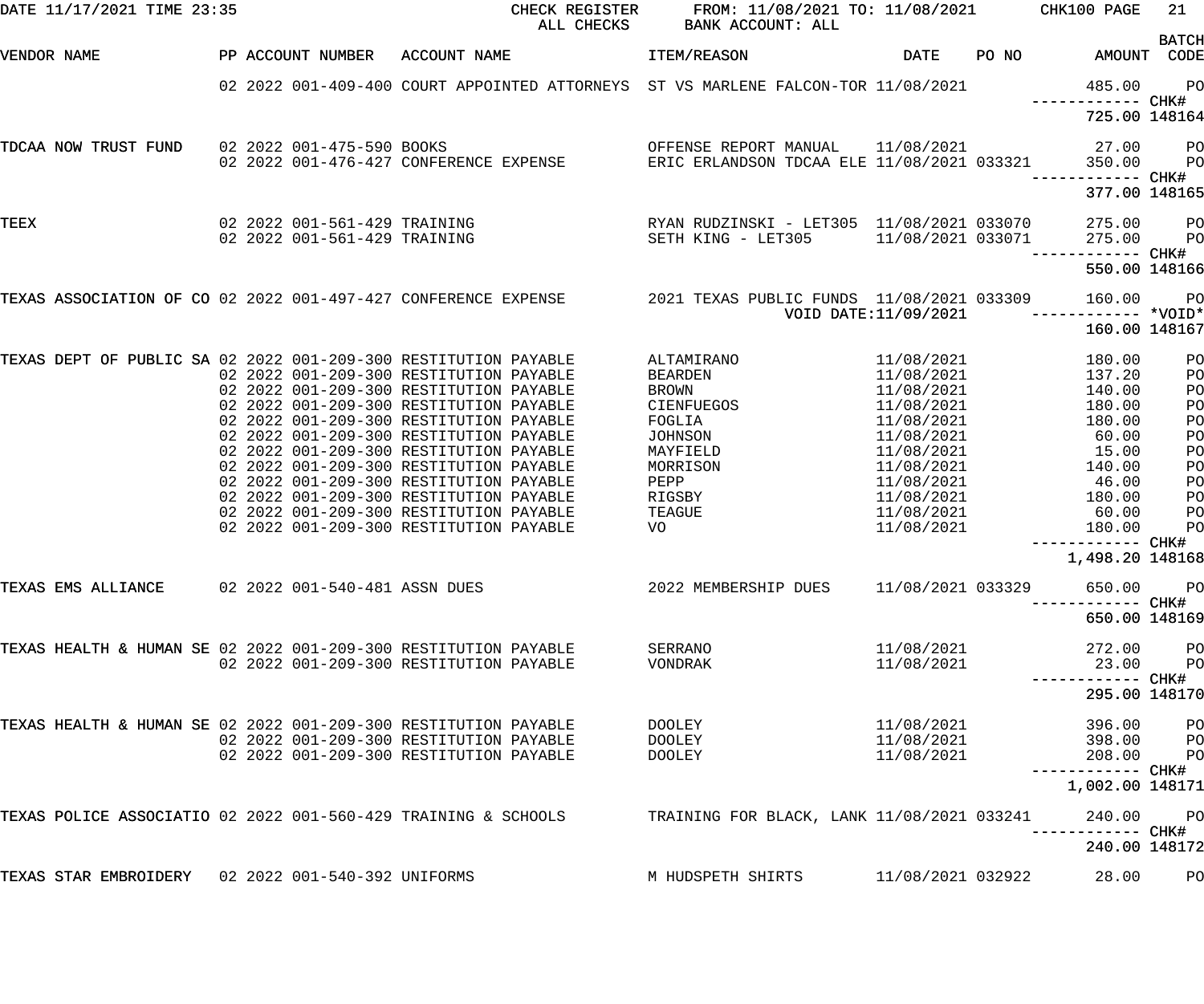| DATE 11/17/2021 TIME 23:35                              |                                   | CHECK REGISTER<br>ALL CHECKS                                                                                                                                                                                                                                                                                               | FROM: 11/08/2021 TO: 11/08/2021 CHK100 PAGE<br>BANK ACCOUNT: ALL |                   |       |                                       | 22             |
|---------------------------------------------------------|-----------------------------------|----------------------------------------------------------------------------------------------------------------------------------------------------------------------------------------------------------------------------------------------------------------------------------------------------------------------------|------------------------------------------------------------------|-------------------|-------|---------------------------------------|----------------|
|                                                         |                                   |                                                                                                                                                                                                                                                                                                                            |                                                                  |                   |       |                                       | <b>BATCH</b>   |
| VENDOR NAME                                             |                                   | PP ACCOUNT NUMBER ACCOUNT NAME                                                                                                                                                                                                                                                                                             | ITEM/REASON                                                      | DATE              | PO NO | AMOUNT CODE                           |                |
|                                                         | 02 2022 001-540-392 UNIFORMS      |                                                                                                                                                                                                                                                                                                                            | C SCHUMACHER SHIRTS<br>L MERRETT SHIRTS                          | 11/08/2021 032922 |       | 14.00                                 | PO             |
|                                                         | 02 2022 001-540-392 UNIFORMS      |                                                                                                                                                                                                                                                                                                                            |                                                                  | 11/08/2021 032922 |       | 44.00                                 | PO             |
|                                                         | 02 2022 001-540-392 UNIFORMS      |                                                                                                                                                                                                                                                                                                                            | CAPS                                                             | 11/08/2021 032922 |       | 63.00                                 | PO             |
|                                                         | 02 2022 001-540-392 UNIFORMS      |                                                                                                                                                                                                                                                                                                                            | B SMITH SHIRTS                                                   | 11/08/2021 032922 |       | 42.00                                 | PO             |
|                                                         |                                   | 02 2022 001-560-392 UNIFORMS -EMPLOYEES & PRI REMOVING/REPLACING PATCH 11/08/2021 033031                                                                                                                                                                                                                                   |                                                                  |                   |       | 75.50                                 | PO             |
|                                                         | 02 2022 001-540-392 UNIFORMS      |                                                                                                                                                                                                                                                                                                                            | VELCRO                                                           | 11/08/2021 032922 |       | 35.00                                 | PO             |
|                                                         |                                   |                                                                                                                                                                                                                                                                                                                            |                                                                  |                   |       | ------------ CHK#                     |                |
|                                                         |                                   |                                                                                                                                                                                                                                                                                                                            |                                                                  |                   |       | 301.50 148173                         |                |
| THOMPSON J R INC                                        |                                   | $\begin{array}{cccc} 02& 2022& 012-622-302& \text{GRAVEL} & 1 & 1/2" & \text{CRUSHER} \\ 02& 2022& 012-622-302& \text{GRAVEL} & 1 & 1/2" & \text{CRUSHERR} \\ 02& 2022& 012-622-302& \text{GRAVEL} & 1 & 1/2" & \text{CRUSHERR} \\ 02& 2022& 012-622-302& \text{GRAVEL} & 1 & 1/2" & \text{CRUSHERR} \\ 02& 2022& 012-622$ |                                                                  | 11/08/2021 032889 |       | 2,978.36                              | PO             |
|                                                         |                                   |                                                                                                                                                                                                                                                                                                                            |                                                                  | 11/08/2021 032889 |       | 706.05                                | PO             |
|                                                         |                                   |                                                                                                                                                                                                                                                                                                                            |                                                                  | 11/08/2021 032889 |       | 698.03                                | PO             |
|                                                         |                                   |                                                                                                                                                                                                                                                                                                                            |                                                                  | 11/08/2021 032889 |       | 3,466.47                              | PO             |
|                                                         |                                   |                                                                                                                                                                                                                                                                                                                            |                                                                  | 11/08/2021 032889 |       | 1,015.22                              | PO             |
|                                                         |                                   |                                                                                                                                                                                                                                                                                                                            |                                                                  | 11/08/2021 032889 |       | 3,674.53                              | PO             |
|                                                         |                                   |                                                                                                                                                                                                                                                                                                                            |                                                                  | 11/08/2021 032889 |       | 2,620.00                              | PO             |
|                                                         |                                   |                                                                                                                                                                                                                                                                                                                            |                                                                  | 11/08/2021 032889 |       | 3,615.65                              | PO             |
|                                                         |                                   |                                                                                                                                                                                                                                                                                                                            |                                                                  | 11/08/2021 032889 |       | 669.98                                | PO             |
|                                                         |                                   |                                                                                                                                                                                                                                                                                                                            |                                                                  | 11/08/2021 033218 |       | 2,104.39                              | PO             |
|                                                         |                                   |                                                                                                                                                                                                                                                                                                                            |                                                                  | 11/08/2021 032810 |       | 3,976.22                              | PO             |
|                                                         |                                   |                                                                                                                                                                                                                                                                                                                            |                                                                  | 11/08/2021 032810 |       | 2,137.75                              | PO             |
|                                                         |                                   |                                                                                                                                                                                                                                                                                                                            |                                                                  | 11/08/2021 032810 |       | 1,773.31                              | PO             |
|                                                         |                                   |                                                                                                                                                                                                                                                                                                                            |                                                                  |                   |       |                                       |                |
|                                                         |                                   |                                                                                                                                                                                                                                                                                                                            |                                                                  | 11/08/2021 032810 |       | 2,087.12                              | PO             |
|                                                         |                                   |                                                                                                                                                                                                                                                                                                                            |                                                                  | 11/08/2021 032810 |       | 2,136.79                              | PO             |
|                                                         |                                   |                                                                                                                                                                                                                                                                                                                            |                                                                  | 11/08/2021 032810 |       | 3,343.99                              | PO             |
|                                                         |                                   |                                                                                                                                                                                                                                                                                                                            |                                                                  | 11/08/2021 033218 |       | 537.16                                | PO             |
|                                                         |                                   |                                                                                                                                                                                                                                                                                                                            |                                                                  | 11/08/2021 033218 |       | 702.46                                | PO             |
|                                                         |                                   |                                                                                                                                                                                                                                                                                                                            |                                                                  | 11/08/2021 033218 |       | 174.08                                | PO             |
|                                                         |                                   |                                                                                                                                                                                                                                                                                                                            |                                                                  | 11/08/2021 032810 |       | 3,111.02                              | PО             |
|                                                         |                                   |                                                                                                                                                                                                                                                                                                                            |                                                                  | 11/08/2021 032810 |       | 5,595.43                              | P <sub>O</sub> |
|                                                         |                                   |                                                                                                                                                                                                                                                                                                                            |                                                                  |                   |       | ----------- CHK#<br>47, 124.01 148174 |                |
| TRACKER SOFTWARE CORP                                   |                                   | 02 2022 012-622-390 SUBSCRIPTION                                                                                                                                                                                                                                                                                           | PCT 2 - 50% INITIAL PAYM 11/08/2021 033285 3,287.50 PO           |                   |       |                                       |                |
|                                                         |                                   |                                                                                                                                                                                                                                                                                                                            |                                                                  |                   |       |                                       |                |
|                                                         |                                   |                                                                                                                                                                                                                                                                                                                            |                                                                  |                   |       |                                       |                |
|                                                         |                                   |                                                                                                                                                                                                                                                                                                                            |                                                                  |                   |       |                                       |                |
|                                                         |                                   |                                                                                                                                                                                                                                                                                                                            |                                                                  |                   |       | 9,862.50 148175                       |                |
|                                                         |                                   | TRACTOR SUPPLY PLAN 02 2022 011-621-300 SUPPLIES & HARDWARE                                                                                                                                                                                                                                                                | STA-BIL                                                          | 11/08/2021 033174 |       | 15.98 PO                              |                |
|                                                         |                                   |                                                                                                                                                                                                                                                                                                                            |                                                                  |                   |       |                                       |                |
|                                                         |                                   |                                                                                                                                                                                                                                                                                                                            |                                                                  |                   |       | 15.98 148176                          |                |
| TRADE CREDIT SERVICES 02 2022 059-562-499 MISCELLANEOUS |                                   |                                                                                                                                                                                                                                                                                                                            | 10 MICROWAVES                                                    | 11/08/2021 033050 |       | 498.80 PO                             |                |
|                                                         |                                   |                                                                                                                                                                                                                                                                                                                            |                                                                  |                   |       | 498.80 148177                         |                |
| UIL REGION 2                                            |                                   | 02  2022  001-209-300 RESTITUTION PAYABLE                                                                                                                                                                                                                                                                                  | KINGSLEY                                                         | 11/08/2021        |       |                                       | 5.00 PO        |
|                                                         |                                   |                                                                                                                                                                                                                                                                                                                            |                                                                  |                   |       |                                       |                |
|                                                         |                                   |                                                                                                                                                                                                                                                                                                                            |                                                                  |                   |       |                                       | 5.00 148178    |
| ULINE INC                                               | 02 2022 059-562-499 MISCELLANEOUS |                                                                                                                                                                                                                                                                                                                            | UTILITY CARTS                                                    |                   |       | 11/08/2021 033280  1,247.70  PO       |                |
|                                                         |                                   |                                                                                                                                                                                                                                                                                                                            |                                                                  |                   |       |                                       |                |
|                                                         |                                   |                                                                                                                                                                                                                                                                                                                            |                                                                  |                   |       | 1,247.70 148179                       |                |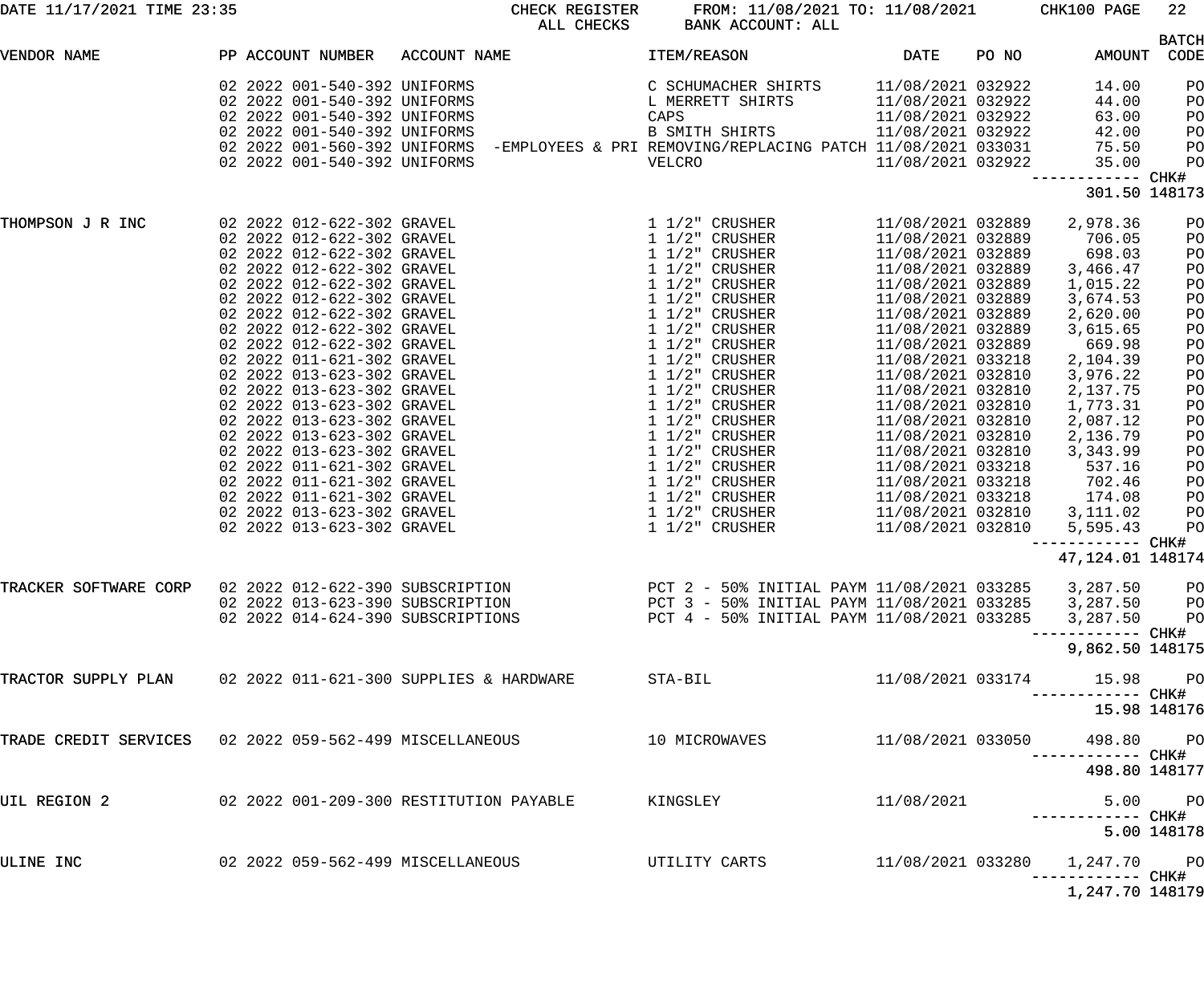| DATE 11/17/2021 TIME 23:35                                                 |                                | CHECK REGISTER<br>ALL CHECKS                                                                  | FROM: 11/08/2021 TO: 11/08/2021 CHK100 PAGE<br>BANK ACCOUNT: ALL                      |                   |       |                                                   | 23             |
|----------------------------------------------------------------------------|--------------------------------|-----------------------------------------------------------------------------------------------|---------------------------------------------------------------------------------------|-------------------|-------|---------------------------------------------------|----------------|
|                                                                            |                                |                                                                                               |                                                                                       |                   |       |                                                   | <b>BATCH</b>   |
| VENDOR NAME                                                                | PP ACCOUNT NUMBER ACCOUNT NAME |                                                                                               | ITEM/REASON                                                                           | DATE              | PO NO | AMOUNT CODE                                       |                |
| UNITED AG & TURF                                                           |                                | 02  2022  014-624-354  MACHINERY REPAIRS                                                      | AIR FILTER                                                                            | 11/08/2021 032787 |       | 240.16                                            | $P$ O          |
|                                                                            |                                | 02 2022 011-621-354 MACHINERY REPAIRS                                                         | BELT                                                                                  | 11/08/2021 033219 |       | 100.38                                            | P <sub>O</sub> |
|                                                                            |                                |                                                                                               |                                                                                       |                   |       |                                                   |                |
|                                                                            |                                |                                                                                               |                                                                                       |                   |       | 340.54 148180                                     |                |
|                                                                            |                                | VICTORY AUTOMOTIVE AND 02 2022 001-540-354 VEHICLE MAINTENANCE REPAIRS 4901 11/08/2021 032921 |                                                                                       |                   |       | 1,085.44 PO                                       |                |
|                                                                            |                                |                                                                                               |                                                                                       |                   |       | ------------ CHK#                                 |                |
|                                                                            |                                |                                                                                               |                                                                                       |                   |       | 1,085.44 148181                                   |                |
| WAGNER SUPPLY COMPANY I 02 2022 001-510-300 SUPPLIES                       |                                |                                                                                               | CLOROX WIPES                                                                          | 11/08/2021 032971 |       | 150.20                                            | P <sub>O</sub> |
|                                                                            | 02 2022 001-510-300 SUPPLIES   |                                                                                               | TOWELS<br>URINAL SCRN 11/08/2021 032971<br>LINERS, WATER. TOSSIE. K 11/08/2021 032971 |                   |       | 49.70                                             | P <sub>O</sub> |
|                                                                            | 02 2022 001-510-300 SUPPLIES   |                                                                                               |                                                                                       |                   |       | 34.03                                             | PO             |
|                                                                            | 02 2022 001-510-300 SUPPLIES   |                                                                                               |                                                                                       |                   |       | 482.42                                            | P <sub>O</sub> |
|                                                                            | 02 2022 001-510-300 SUPPLIES   |                                                                                               |                                                                                       |                   |       | 263.16                                            | P <sub>O</sub> |
|                                                                            |                                |                                                                                               |                                                                                       |                   |       |                                                   |                |
|                                                                            |                                |                                                                                               |                                                                                       |                   |       | 979.51 148182                                     |                |
| WAL-MART RESTITUTION RE 02 2022 001-209-300 RESTITUTION PAYABLE            |                                |                                                                                               | JOHNSON                                                                               | 11/08/2021        |       | 93.00                                             | <b>PO</b>      |
|                                                                            |                                |                                                                                               |                                                                                       |                   |       | ------------ CHK#                                 |                |
|                                                                            |                                |                                                                                               |                                                                                       |                   |       | 93.00 148183                                      |                |
|                                                                            |                                |                                                                                               |                                                                                       |                   |       |                                                   |                |
| WALTERSCHEID LLOYD 02 2022 001-209-300 RESTITUTION PAYABLE                 |                                |                                                                                               | <b>BELL</b>                                                                           | 11/08/2021        |       | 412.00 PO<br>------------ CHK#                    |                |
|                                                                            |                                |                                                                                               |                                                                                       |                   |       | 412.00 148184                                     |                |
|                                                                            |                                |                                                                                               |                                                                                       |                   |       |                                                   |                |
| WASTE CONNECTIONS OF TE 02 2022 011-621-301 TRASH DISPOSAL                 |                                |                                                                                               | PCT 1 BARN TRASH                                                                      | 11/08/2021        |       | 279.68                                            | <b>PO</b>      |
|                                                                            |                                |                                                                                               |                                                                                       |                   |       | ------------ CHK#<br>279.68 148185                |                |
|                                                                            |                                |                                                                                               |                                                                                       |                   |       |                                                   |                |
| WHITE ROGER LEE                                                            |                                | 02 2022 001-409-400 COURT APPOINTED ATTORNEYS ST VS JIMMY D LEE                               |                                                                                       | 11/08/2021        |       | 305.00 PO                                         |                |
|                                                                            |                                |                                                                                               |                                                                                       |                   |       | ------------ CHK#                                 |                |
|                                                                            |                                |                                                                                               |                                                                                       |                   |       | 305.00 148186                                     |                |
|                                                                            |                                | WILLBROS T & D SERVICES 02 2022 001-209-300 RESTITUTION PAYABLE         J HUERTA              |                                                                                       | 11/08/2021        |       | 243.00 PO                                         |                |
|                                                                            |                                |                                                                                               |                                                                                       |                   |       | ----------- CHK#                                  |                |
|                                                                            |                                |                                                                                               |                                                                                       |                   |       | 243.00 148187                                     |                |
|                                                                            |                                | WILLIAMS ROGER ATTORNEY 02 2022 001-409-400 COURT APPOINTED ATTORNEYS  ST VS JIMMY WHEELER    |                                                                                       | 11/08/2021        |       | 250.00 PO                                         |                |
|                                                                            |                                |                                                                                               |                                                                                       |                   |       | ----------- CHK#                                  |                |
|                                                                            |                                |                                                                                               |                                                                                       |                   |       | 250.00 148188                                     |                |
|                                                                            |                                |                                                                                               |                                                                                       |                   |       |                                                   |                |
| WINWHOLESALE COMMERCIAL 02 2022 001-510-450 BUILDING MAINTENANCE           |                                |                                                                                               | <b>SUPPLIES</b>                                                                       | 11/08/2021 032970 |       | 73.22                                             | P <sub>O</sub> |
|                                                                            |                                | 02 2022 001-510-450 BUILDING MAINTENANCE                                                      | URINAL GASKET, SCREW ON 11/08/2021 032970                                             |                   |       | 10.48 PO                                          |                |
|                                                                            |                                | 02 2022 001-510-450 BUILDING MAINTENANCE                                                      | URINAL AUGER                                                                          | 11/08/2021 032970 |       | 55.49 PO                                          |                |
|                                                                            |                                |                                                                                               |                                                                                       |                   |       | ----------- CHK#                                  |                |
|                                                                            |                                |                                                                                               |                                                                                       |                   |       | 139.19 148189                                     |                |
| WYATT JOSEPH                                                               |                                | 02  2022  001-209-300 RESTITUTION PAYABLE                                                     | LAYCO                                                                                 | 11/08/2021        |       | 60.00 PO                                          |                |
|                                                                            |                                |                                                                                               |                                                                                       |                   |       |                                                   |                |
|                                                                            |                                |                                                                                               |                                                                                       |                   |       | 60.00 148190                                      |                |
|                                                                            |                                |                                                                                               |                                                                                       |                   |       |                                                   |                |
| ZIMMERER KUBOTA & EQUIP 02 2022 013-623-354 MACHINERY REPAIRS CUTTER BLADE |                                |                                                                                               |                                                                                       |                   |       | 11/08/2021 032912 1,156.60 PO<br>----------- CHK# |                |
|                                                                            |                                |                                                                                               |                                                                                       |                   |       | 1,156.60 148191                                   |                |